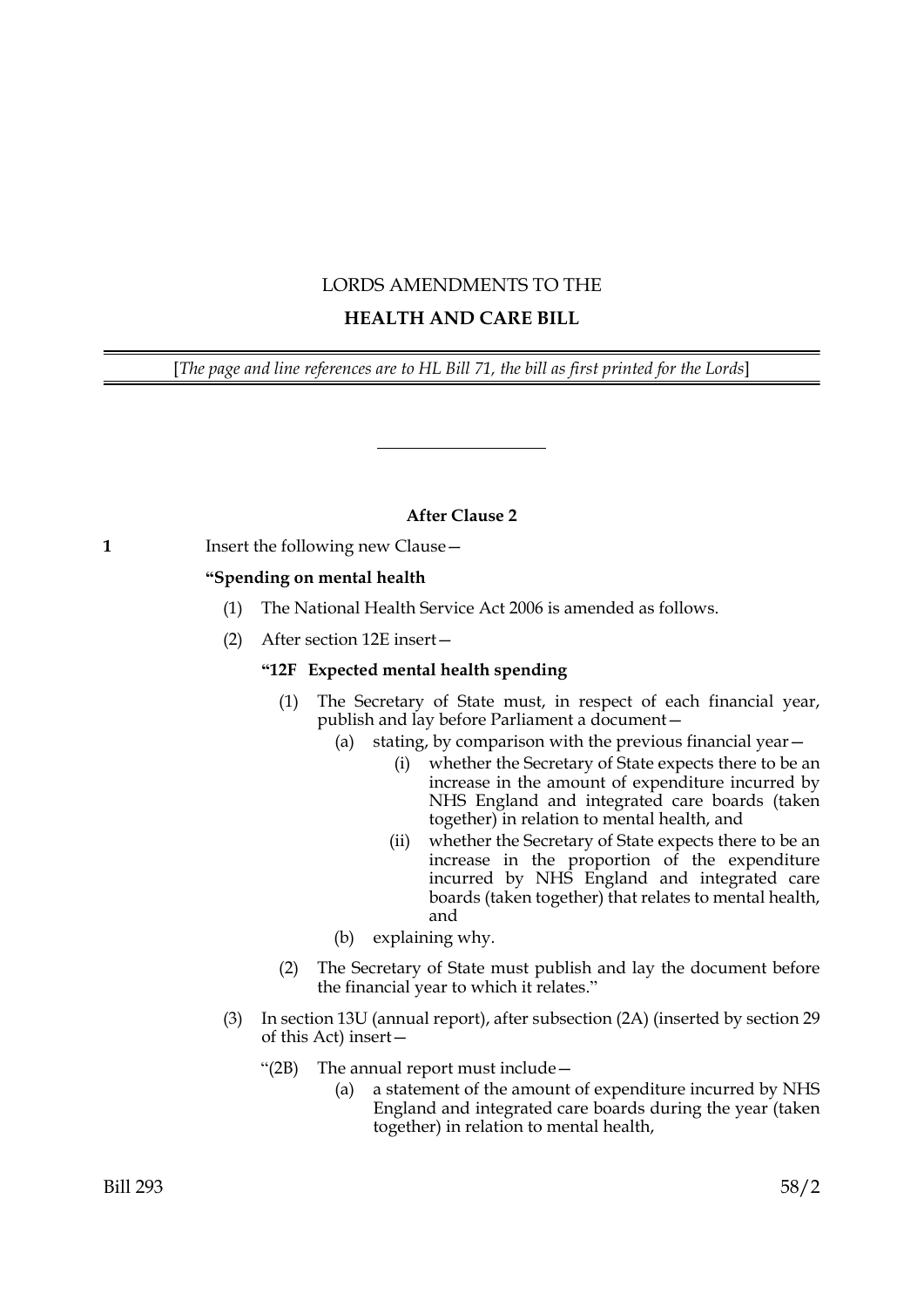- (b) a calculation of the proportion of the expenditure incurred by NHS England and integrated care boards during the year (taken together) that relates to mental health, and
- (c) an explanation of the statement and calculation.""

- **2** Page 2, line 35, leave out from "objectives" to ", and" in line 38 and insert "specified by the Secretary of State under subsection (2)(a) for NHS England must include objectives relating to outcomes for cancer patients"
- **3** Page 2, line 39, after "relating" insert "specifically"
- **4** Page 2, leave out line 40

## **After Clause 4**

**5** Insert the following new Clause —

## **"Duties as to reducing inequalities**

In section 13G of the National Health Service Act 2006 (NHS England's duties in relation to the reduction of inequalities)—

- (a) in paragraph (a), for "patients" substitute "persons";
- (b) in paragraph (b), after "services" insert "(including the outcomes described in section 13E(3))"."
- **6** Insert the following new Clause—

## **"Duties in respect of research: business plan and annual report etc**

- (1) The National Health Service Act 2006 is amended as follows.
- (2) In section 13L (duty in respect of research), after "functions," insert "facilitate or otherwise".
- (3) In section 13T (business plan), in subsection (2)(a), after "13G" insert ", 13L".
- (4) In section 13U (annual report), in subsection  $(2)(c)$  (as amended by section  $69(4)$  of this Act), at the appropriate place insert  $-$ "section 13L;"."

#### **Clause 5**

- **7** Page 3, line 16, leave out "The reference in subsection (1)" and insert "In subsection  $(1)$  —
	- (a) the reference"
- **8** Page 3, line 19, at end insert—
	- "(b) the reference to effects of a decision in relation to the health and well-being of the people of England includes a reference to its effects in relation to inequalities between the people of England with respect to their health and well-being;
		- (c) the reference to effects of a decision in relation to the quality of services provided to individuals includes a reference to its effects in relation to inequalities between individuals with respect to the benefits that they can obtain from those services."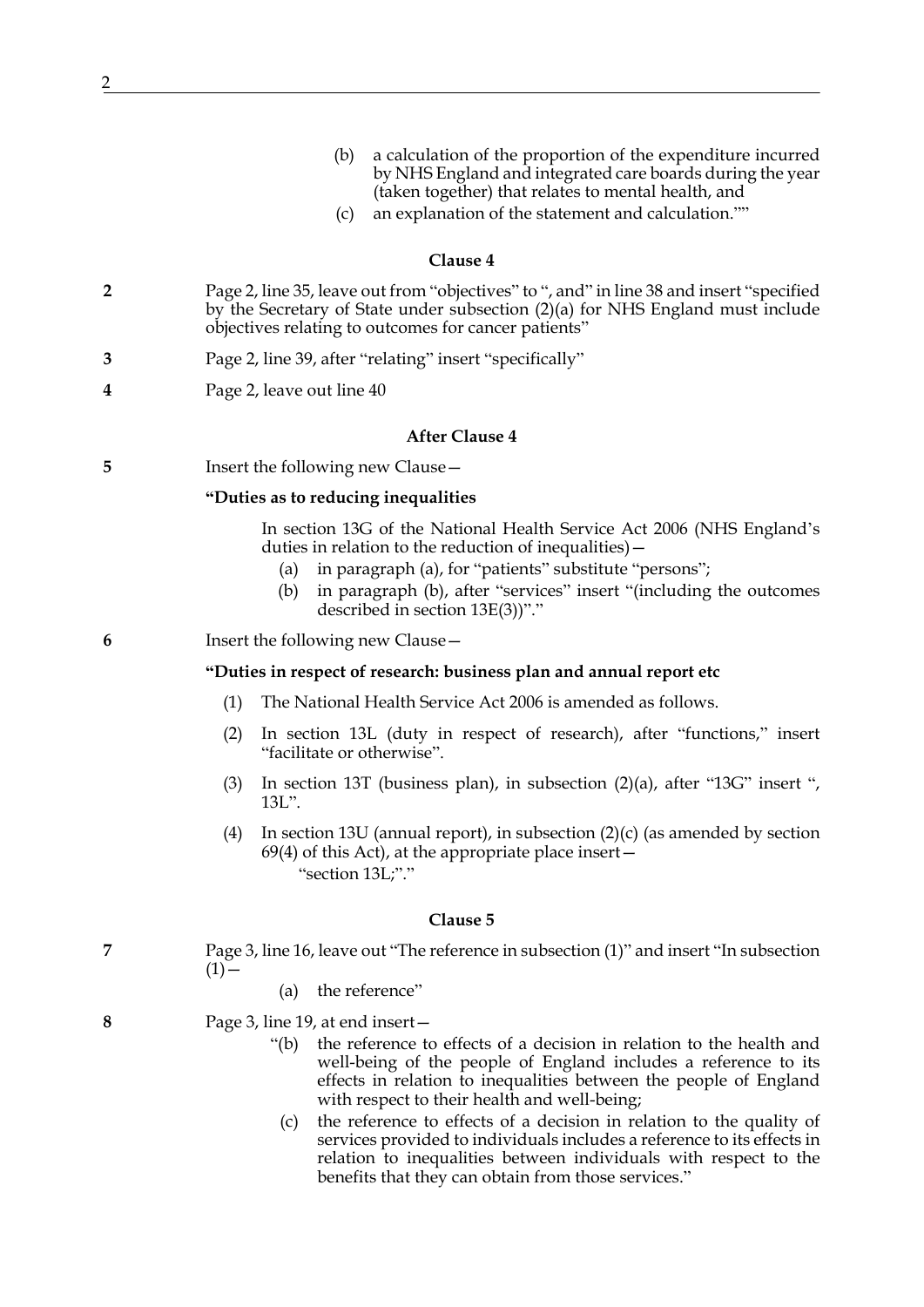# **After Clause 5**

**9** Insert the following new Clause—

## **"NHS England: duties in relation to climate change etc**

After section 13NB of the National Health Service Act 2006 (inserted by section 5 of this Act) insert—

## <span id="page-2-1"></span>**"13NC Duties as to climate change etc**

- (1) NHS England must, in the exercise of its functions, have regard to the need to—
	- (a) contribute towards compliance with
		- section 1 of the Climate Change Act 2008 (UK net zero emissions target), and
		- (ii) section 5 of the Environment Act 2021 (environmental targets), and
	- (b) adapt to any current or predicted impacts of climate change identified in the most recent report under section 56 of the Climate Change Act 2008.
- (2) In discharging the duty under this section, NHS England must have regard to guidance published by it under section [13ND.](#page-2-0)

## <span id="page-2-0"></span>**13ND Guidance about discharge of duty under section [13NC](#page-2-1) etc**

NHS England may publish guidance about the discharge of—

- (a) the duty imposed on it by section [13NC](#page-2-1);
- (b) the duty imposed on integrated care boards by section [14Z43A](#page-4-0);
- (c) the duty imposed on NHS trusts by section [26B;](#page-6-0)
- (d) the duty imposed on NHS foundation trusts by section [63B](#page-7-0).""

## **After Clause 6**

**10** Insert the following new Clause -

#### **"Information about inequalities**

- (1) The National Health Service Act 2006 is amended as follows.
- (2) After section 13S insert—

## **"13SA Information about inequalities**

- (1) NHS England must publish a statement setting out—
	- (a) a description of the powers available to relevant NHS bodies to collect, analyse and publish information relating to—
		- (i) inequalities between persons with respect to their ability to access health services;
		- (ii) inequalities between persons with respect to the outcomes achieved for them by the provision of health services (including the outcomes described in section 13E(3)); and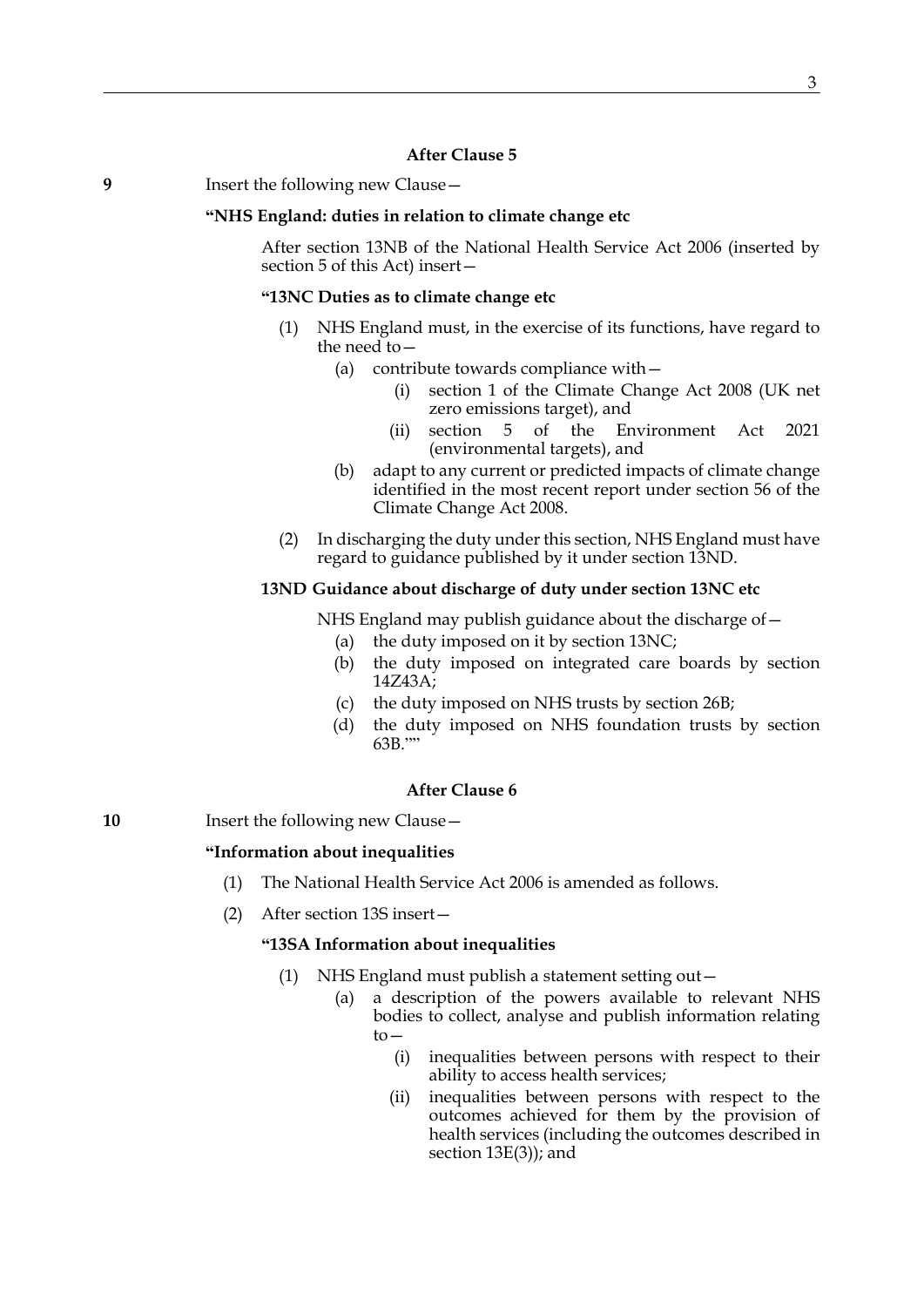- (b) the views of NHS England about how those powers should be exercised in connection with such information.
- (2) NHS England may from time to time publish a revised statement under subsection (1).
- (3) In this section "relevant NHS bodies" means—
	- (a) integrated care boards,
	- (b) NHS trusts established under section 25, and
	- (c) NHS foundation trusts."
- (3) In Schedule 4 (NHS trusts: constitution etc), in paragraph 12, after subparagraph (1A) (inserted by Schedule 4 to this Act) insert—
	- "(1B) The annual report must, in particular, review the extent to which the NHS trust has exercised its functions consistently with NHS England's views set out in the latest statement published under section 13SA(1) (views about how functions relating to inequalities information should be exercised)."
- (4) In Schedule 7 (constitution of public benefit corporations), in paragraph 26, after sub-paragraph (1A) (inserted by Schedule 4 to this Act) insert—
	- "(1B) The reports must, in particular, review the extent to which the public benefit corporation has exercised its functions consistently with NHS England's views set out in the latest statement published under section 13SA(1) (views about how functions relating to inequalities information should be exercised).""

- **11** Page 12, leave out lines 3 to 6 and insert—
	- "(4) Each integrated care board must set out in its constitution—
		- (a) the arrangements for managing conflicts and potential conflicts of interest in such a way as to ensure that they do not, and do not appear to, affect the integrity of the board's decision-making processes,
		- (b) the process by which any appointment of a member to the integrated care board or any appointment to any committee or sub-committee of the integrated care board that has a commissioning function must be made so as to avoid the appointment of anyone who would be perceived to have a conflict or potential conflict of interest, and
		- (c) the arrangements for ensuring that no member of any committee or sub-committee of the integrated care board who has a conflict or potential conflict of interest obtains access to information that might be perceived to favour the interest or potential interest."

#### **Clause 16**

**12** Page 13, line 42, at end insert—

"(ga) such other services or facilities for palliative care as the board considers are appropriate as part of the health service,"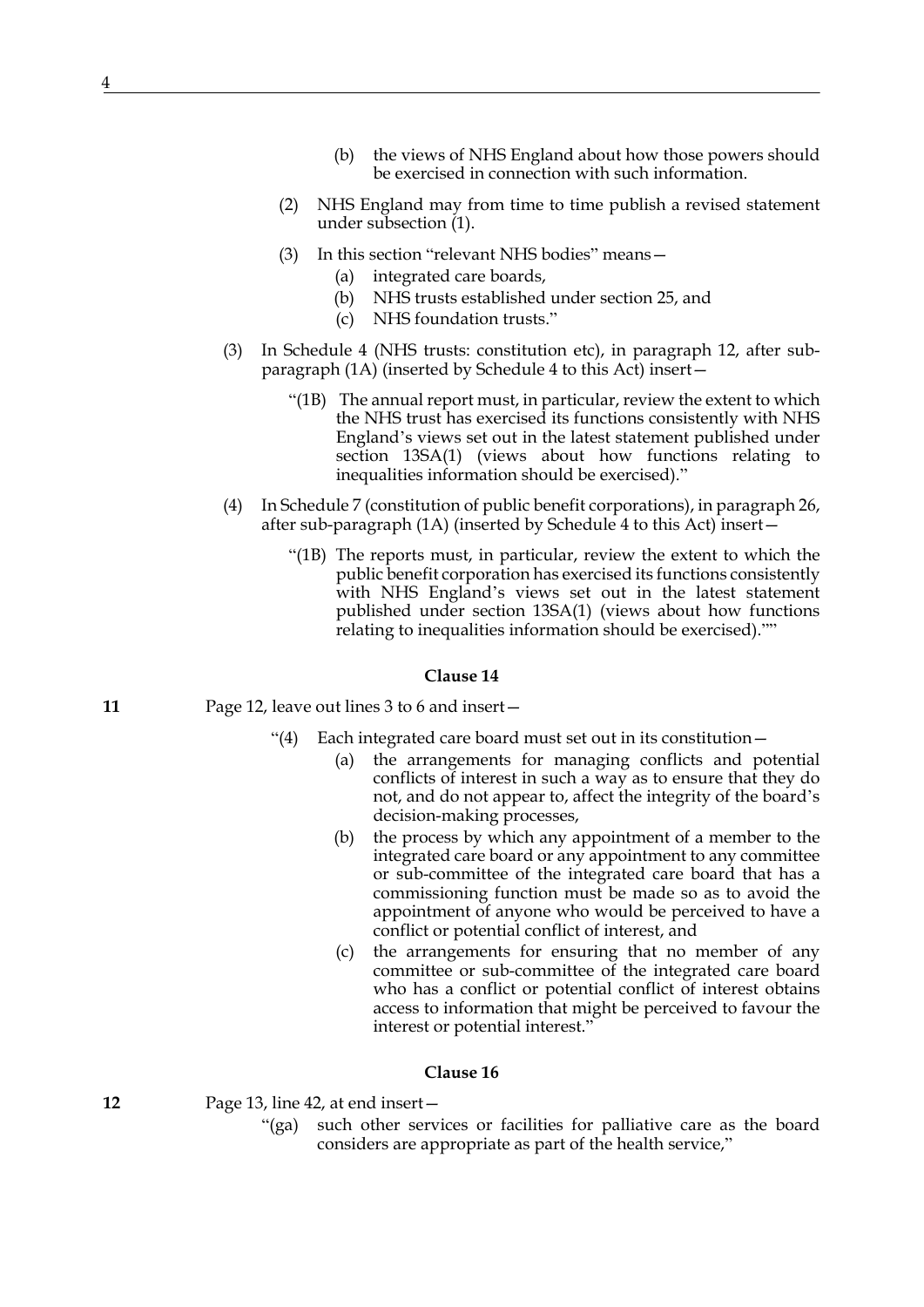- **13** Page 16, line 33, leave out "patients" and insert "persons"
- **14** Page 16, line 36, at end insert "(including the outcomes described in section  $14Z34(3)$ "
- **15** Page 17, line 16, at end insert "facilitate or otherwise"
- **16** Page 18, line 27, leave out "The reference in subsection (1)" and insert "In subsection  $(1)$  –
	- (a) the reference"
- **17** Page 18, line 30, at end insert—
	- "(b) the reference to effects of a decision in relation to the health and well-being of the people of England includes a reference to its effects in relation to inequalities between the people of England with respect to their health and well-being;
		- (c) the reference to effects of a decision in relation to the quality of services provided to individuals includes a reference to its effects in relation to inequalities between individuals with respect to the benefits that they can obtain from those services."
- **18** Page 18, line 38, at end insert—

## <span id="page-4-0"></span>**"14Z43A Duties as to climate change etc**

- (1) Each integrated care board must, in the exercise of its functions, have regard to the need to—
	- (a) contribute towards compliance with—
		- (i) section 1 of the Climate Change Act 2008 (UK net zero emissions target), and
		- (ii) section 5 of the Environment Act 2021 (environmental targets), and
	- (b) adapt to any current or predicted impacts of climate change identified in the most recent report under section 56 of the Climate Change Act 2008.
- (2) In discharging the duty under this section, integrated care boards must have regard to guidance published by NHS England under section [13ND](#page-2-0)."

**19** Page 20, line 18, at end insert—

#### **"14Z47A Duty to keep experience of members under review etc**

An integrated care board must—

- (a) keep under review the skills, knowledge and experience that it considers necessary for members of the board to possess (when taken together) in order for the board effectively to carry out its functions, and
- (b) if it considers that the board as constituted lacks the necessary skills, knowledge and experience, take such steps as it considers necessary to address or mitigate that shortcoming."
- **20** Page 21, line 12, at end insert—
	- "(za) describe the health services for which the integrated care board proposes to make arrangements in the exercise of its functions by virtue of this Act;"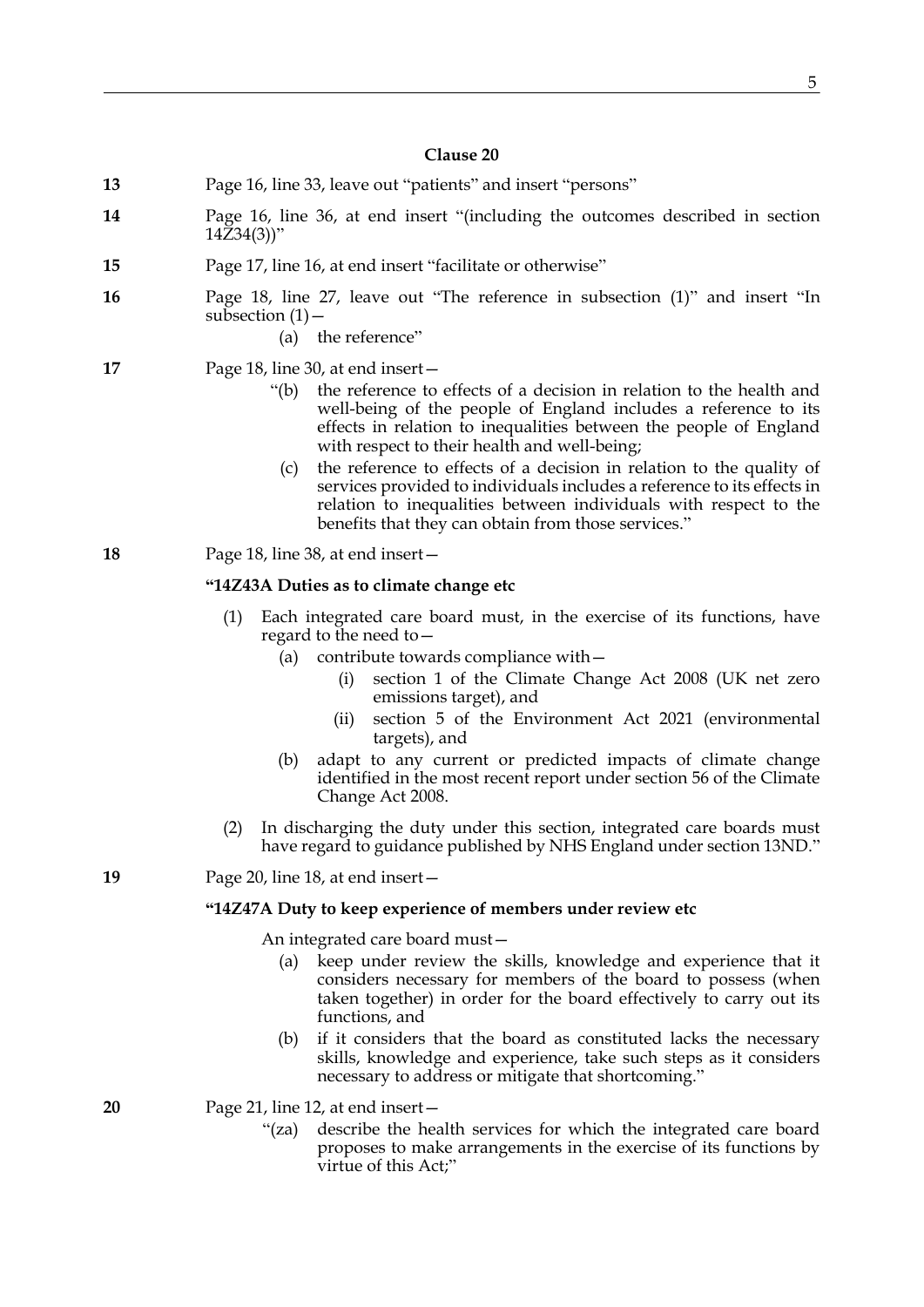| ۰.      | ٧<br>٧             |
|---------|--------------------|
| ۰,<br>٠ |                    |
| ×       | I<br>۰,<br>I<br>۰, |
|         |                    |

| 21 | Page 21, leave out lines 15 to 20 and insert –<br>sections 14Z34 to 14Z44 (general duties of integrated care<br>"(i)<br>boards), and<br>(ii)                                                                                                                                                                                |
|----|-----------------------------------------------------------------------------------------------------------------------------------------------------------------------------------------------------------------------------------------------------------------------------------------------------------------------------|
| 22 | Page 21, line 25, at end insert –<br>set out any steps that the integrated care board proposes to take to<br>"(ba)<br>address the particular needs of children and young persons under<br>the age of 25;"                                                                                                                   |
| 23 | Page 24, leave out lines 39 to 43 and insert "sections 14Z34 to 14Z44 and 14Z47A<br>(general duties of integrated care boards),"                                                                                                                                                                                            |
| 24 | Page 25, line 2, after "plan)," insert -<br>review the extent to which the board has exercised its functions<br>"(ba)<br>consistently with NHS England's views set out in the latest<br>statement published under section 13SA(1) (views about how<br>functions relating to inequalities information should be exercised)," |
| 25 | Page 25, line 8, at end insert-                                                                                                                                                                                                                                                                                             |
|    | " $(3A)$<br>An annual report must include -<br>a statement of the amount of expenditure incurred by the<br>(a)<br>integrated care board during the financial year in relation to<br>mental health,                                                                                                                          |
|    | a calculation of the proportion of the expenditure incurred<br>(b)<br>by the integrated care board during the financial year that<br>relates to mental health, and<br>an explanation of the statement and calculation."<br>(c)                                                                                              |
| 26 | Page 25, line 25, at end insert-<br>section 14Z40 (duty in respect of research),"<br>"(ca)                                                                                                                                                                                                                                  |
|    | Clause 29                                                                                                                                                                                                                                                                                                                   |
| 27 | Page 39, line 34, leave out "also"                                                                                                                                                                                                                                                                                          |
|    | <b>Before Clause 35</b>                                                                                                                                                                                                                                                                                                     |
| 28 | Insert the following new Clause -                                                                                                                                                                                                                                                                                           |
|    | "Duties in respect of research                                                                                                                                                                                                                                                                                              |
|    | In section 1E of the National Health Service Act 2006 (duty as to research),<br>after "must" insert "facilitate or otherwise"."                                                                                                                                                                                             |
|    | Clause 35                                                                                                                                                                                                                                                                                                                   |
| 29 | Page 42, leave out lines 14 to 19 and insert –                                                                                                                                                                                                                                                                              |
|    | $\lq(1)$<br>The Secretary of State must, at least once every two years, lay a<br>report before Parliament describing the system in place for<br>assessing and meeting the workforce needs of the health, social care<br>and public health services in England.                                                              |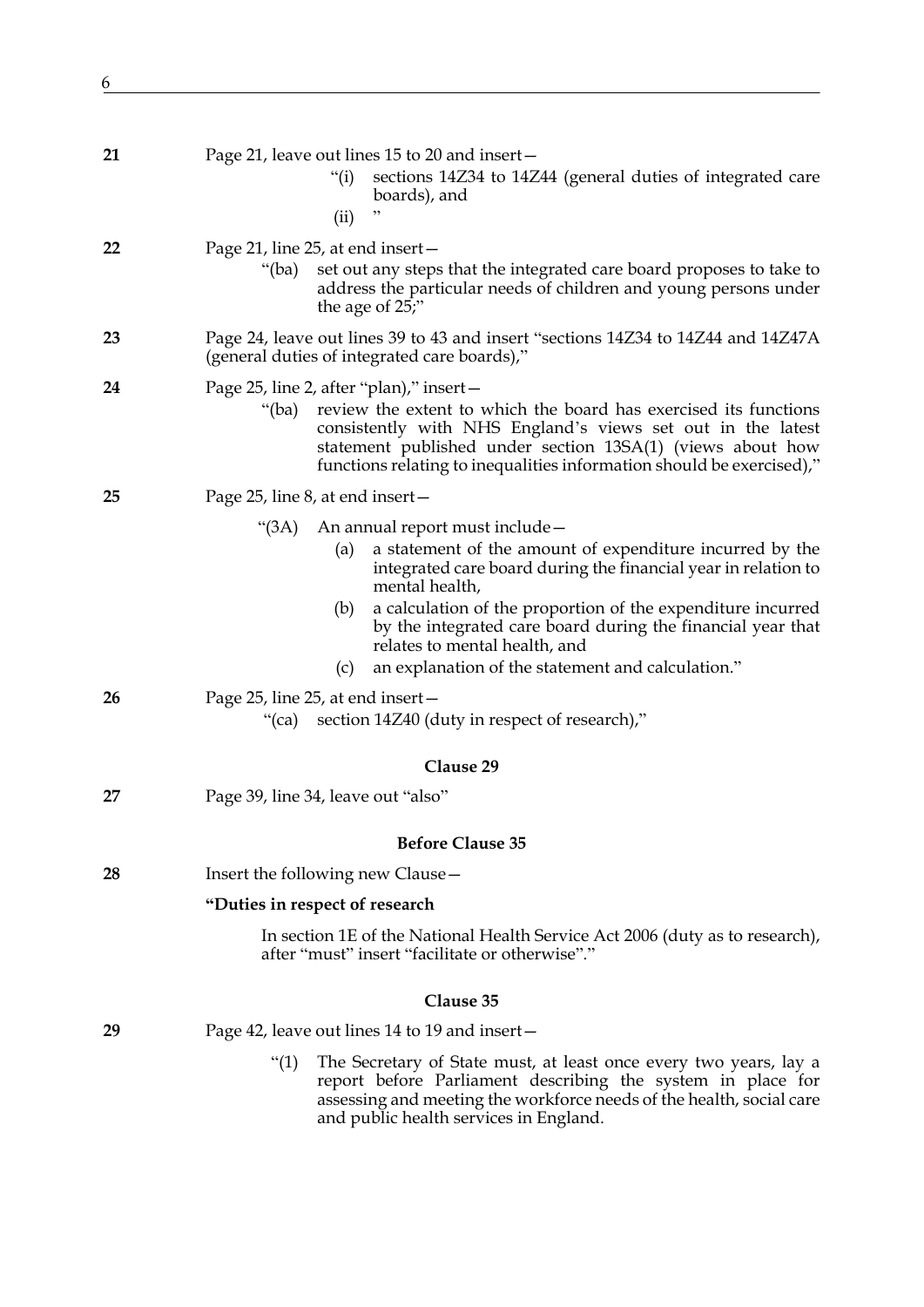|  | (2) | This report must include - |
|--|-----|----------------------------|
|--|-----|----------------------------|

- (a) an independently verified assessment of health, social care and public health workforce numbers, current at the time of publication, and the projected workforce supply for the following five, ten and 20 years; and
- (b) an independently verified assessment of future health, social care and public health workforce numbers based on the projected health and care needs of the population for the following five, ten and 20 years, taking account of the Office for Budget Responsibility long-term fiscal projections.
- (3) NHS England and Health Education England must assist in the preparation of a report under this section.
- (4) The organisations listed in subsection (3) must consult health and care employers, providers, trade unions, Royal Colleges, universities and any other persons deemed necessary for the preparation of this report, taking full account of workforce intelligence, evidence and plans provided by local organisations and partners of integrated care boards."

| 30 | Leave out Clause 40                                                                                                                                                                                                                                                                                                                                                                                                                                                                                                                                                                           |
|----|-----------------------------------------------------------------------------------------------------------------------------------------------------------------------------------------------------------------------------------------------------------------------------------------------------------------------------------------------------------------------------------------------------------------------------------------------------------------------------------------------------------------------------------------------------------------------------------------------|
|    | Clause 45                                                                                                                                                                                                                                                                                                                                                                                                                                                                                                                                                                                     |
| 31 | Page 50, line 6, leave out "The reference in subsection (1)" and insert "In subsection<br>$(1)$ –                                                                                                                                                                                                                                                                                                                                                                                                                                                                                             |
|    | the reference"<br>(a)                                                                                                                                                                                                                                                                                                                                                                                                                                                                                                                                                                         |
| 32 | Page 50, line 9, at end insert -<br>the reference to effects of a decision in relation to the health and<br>"(b)<br>well-being of the people of England includes a reference to its<br>effects in relation to inequalities between the people of England<br>with respect to their health and well-being;<br>the reference to effects of a decision in relation to the quality of<br>(c)<br>services provided to individuals includes a reference to its effects in<br>relation to inequalities between individuals with respect to the<br>benefits that they can obtain from those services." |
|    | <b>After Clause 45</b>                                                                                                                                                                                                                                                                                                                                                                                                                                                                                                                                                                        |
| 33 | Insert the following new Clause -                                                                                                                                                                                                                                                                                                                                                                                                                                                                                                                                                             |
|    | "NHS trusts: duties in relation to climate change                                                                                                                                                                                                                                                                                                                                                                                                                                                                                                                                             |
|    | After section 26A of the National Health Service Act 2006 (inserted by<br>section 45 of this Act) insert-                                                                                                                                                                                                                                                                                                                                                                                                                                                                                     |
|    | "26B Duties in relation to climate change etc                                                                                                                                                                                                                                                                                                                                                                                                                                                                                                                                                 |
|    | (1)<br>An NHS trust established under section 25 must, in the exercise of<br>its functions, have regard to the need to $-$                                                                                                                                                                                                                                                                                                                                                                                                                                                                    |

- <span id="page-6-0"></span>(a) contribute towards compliance with—
	- (i) section 1 of the Climate Change Act 2008 (UK net zero emissions target), and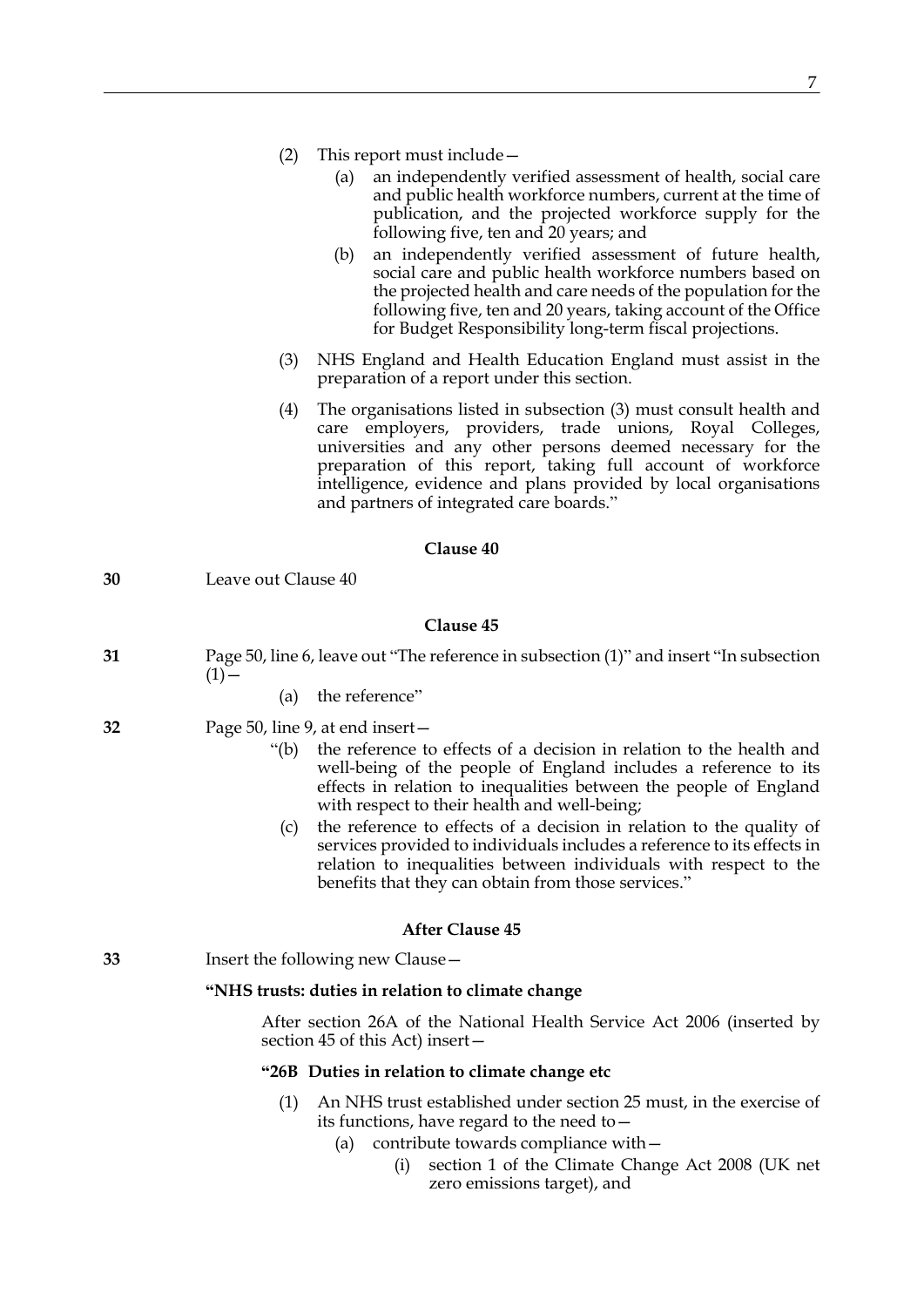- (ii) section 5 of the Environment Act 2021 (environmental targets), and
- (b) adapt to any current or predicted impacts of climate change identified in the most recent report under section 56 of the Climate Change Act 2008.
- (2) In discharging the duty under this section, NHS trusts must have regard to guidance published by NHS England under section [13ND](#page-2-0).""

- **34** Page 53, line 16, at end insert "in respect of a single financial year"
- **35** Page 53, line 20, leave out "period" and insert "financial year"
- **36** Page 53, line 22, at end insert—
	- "(4A) An order under this section may be made at any time during or before the financial year to which it relates."
- **37** Page 53, line 24, leave out "period" and insert "financial year"

#### **Clause 59**

- **38** Page 55, line 37, leave out "The reference in subsection (1)" and insert "In subsection  $(1)$  –
	- (a) the reference"
- **39** Page 55, line 40, at end insert—
	- "(b) the reference to effects of a decision in relation to the health and well-being of the people of England includes a reference to its effects in relation to inequalities between the people of England with respect to their health and well-being;
		- (c) the reference to effects of a decision in relation to the quality of services provided to individuals includes a reference to its effects in relation to inequalities between individuals with respect to the benefits that they can obtain from those services."

#### **After Clause 59**

**40** Insert the following new Clause—

### **"NHS foundation trusts: duties in relation to climate change**

After section 63A of the National Health Service Act 2006 (inserted by section 59 of this Act) insert—

## <span id="page-7-0"></span>**"63B Duties in relation to climate change etc**

- (1) An NHS foundation trust must, in the exercise of its functions, have regard to the need to—
	- (a) contribute towards compliance with—
		- (i) section 1 of the Climate Change Act 2008 (UK net zero emissions target), and
		- (ii) section 5 of the Environment Act 2021 (environmental targets), and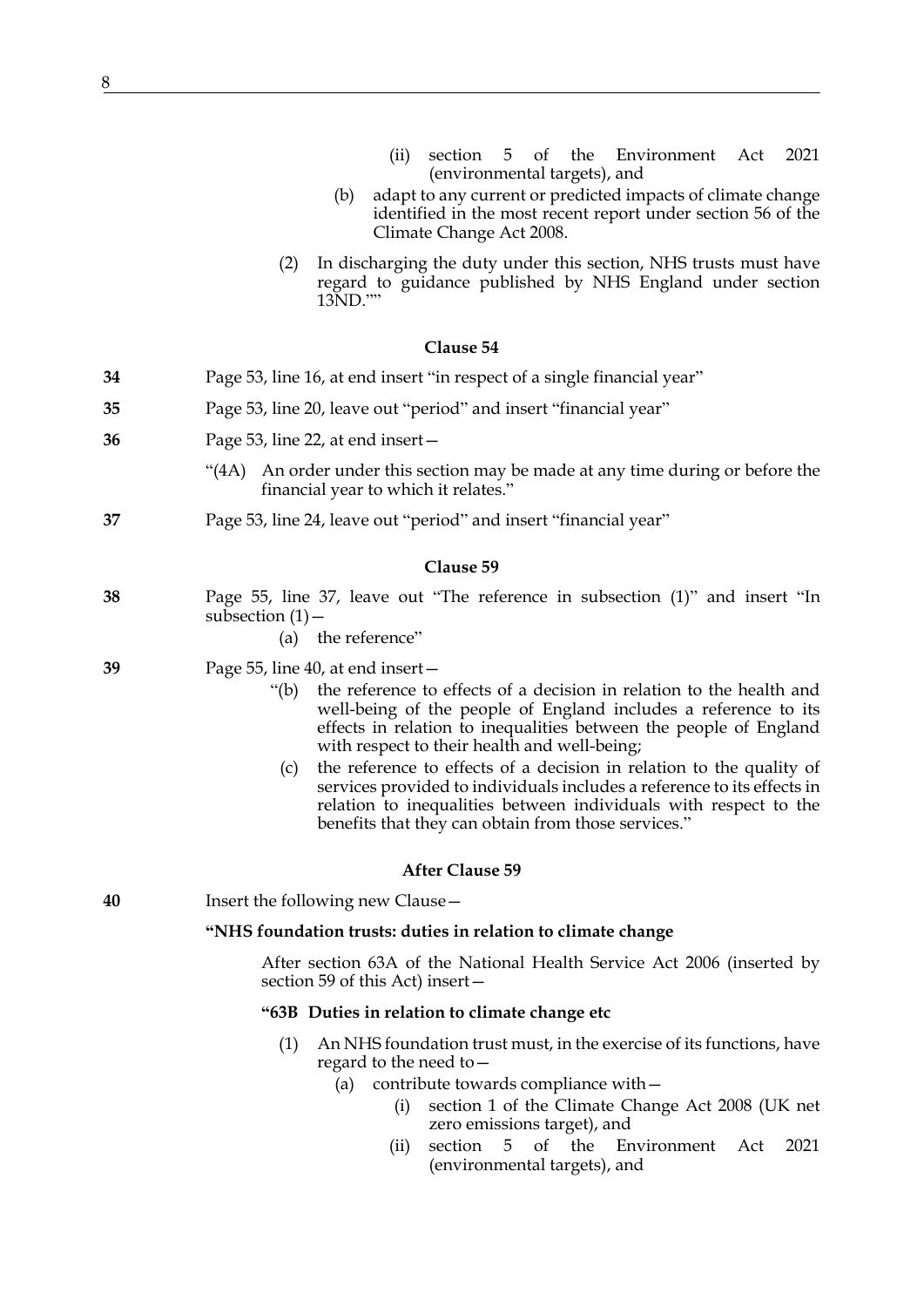(2) In discharging the duty under this section, NHS foundation trusts must have regard to guidance published by NHS England under section [13ND.](#page-2-0)""

## **Clause 67**

# **41** Page 61, line 42, at end insert—

## "(2AA) For the purposes of subsection  $(2)(da)$  (as read with subsection  $(2A)$ ) –

- (a) a reference to the effects of decisions in relation to the health and well-being of the people of England includes a reference to the effects of the decisions in relation to inequalities between the people of England with respect to their health and well-being;
- (b) a reference to effects of decisions in relation to the quality of services provided to individuals includes a reference to the effects of the decisions in relation to inequalities between individuals with respect to the benefits that they can obtain from those services."

## **Clause 70**

- **42** Page 63, line 35, leave out "procurement by relevant authorities" and insert "processes to be followed and objectives to be pursued by relevant authorities in the procurement"
- **43** Page 63, line 40, at end insert—
	- "(1A) Regulations under subsection (1) must include provision specifying steps to be taken when following a competitive tendering process."
- **44** Page 63, leave out from line 41 to line 1 on page 64
- **45** Page 64, line 2, leave out lines 2 to 6 and insert—
	- "(3) Regulations under subsection (1) must, in relation to the procurement of all health care services to which they apply, make provision for the purposes  $of$ 
		- (a) ensuring transparency;
		- (b) ensuring fairness;
		- (c) ensuring that compliance can be verified;
		- (d) managing conflicts of interest."
- **46** Page 64, line 7, leave out lines 7 and 8 and insert—
	- "(4) NHS England must publish such guidance as it considers appropriate about compliance with the regulations."

## **Clause 71**

| 47 | Page 64, line 31, at end insert- |  |  |
|----|----------------------------------|--|--|
|    |                                  |  |  |

- "(b) in section 272 (orders, regulations, rules and directions), in subsection (6), after paragraph (zzd), insert—
	- "(zze) regulations under section 12ZB,"."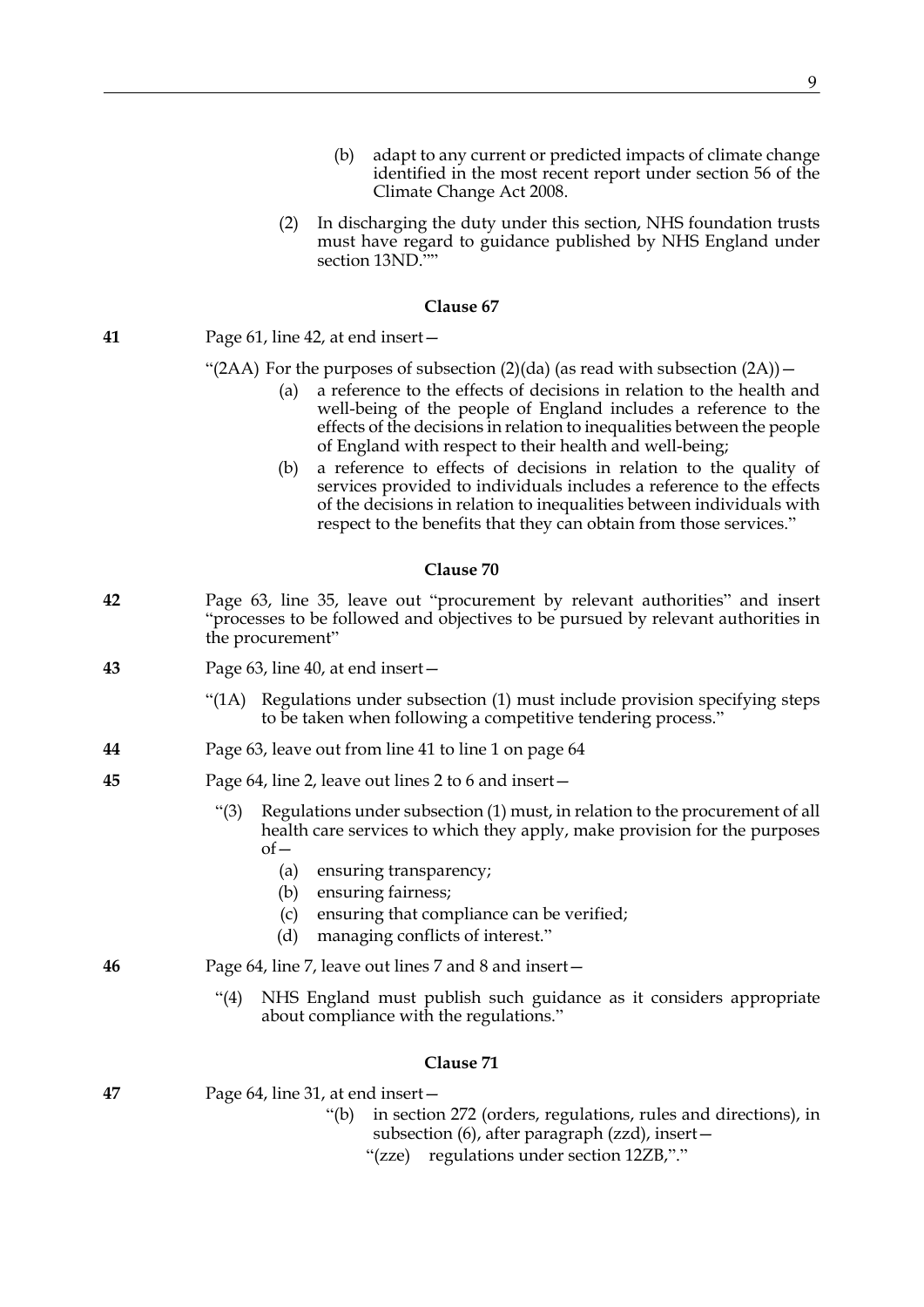## **After Clause 71**

| 48 | Insert the following new Clause - |
|----|-----------------------------------|
|----|-----------------------------------|

## **"Health service procurement and supply chains: genocide convention obligations**

- (1) The Secretary of State must by regulations make provision for the purposes of ensuring that procurement of all goods and services for the purposes of the health service in England is consistent with the United Kingdom's obligations under the Convention on the Prevention and Punishment of the Crime of Genocide.
- (2) For the purposes of subsection (1), procurement is not consistent if a Minister of the Crown has assessed that there is a serious risk of genocide in the sourcing region.
- (3) A Minister of the Crown must make an assessment as to whether there is serious risk if the chair of a relevant select committee of either House of Parliament requests one, and must complete such assessment within two months."

## **After Clause 77**

| 49 |  |  | Insert the following new Clause - |
|----|--|--|-----------------------------------|
|----|--|--|-----------------------------------|

## **"Meaning of "health" in NHS Act 2006**

In section 275(1) of the National Health Service Act 2006 (interpretation), at the appropriate place insert— ""health" includes mental health;"."

## **Clause 79**

**50** Page 69, line 42, at end insert "and the "and" before it."

## **After Clause 80**

**51** Insert the following new Clause –

## **"Carers and safe discharge from hospital**

- (1) This section applies where—
	- (a) a person ("the patient") is a qualifying hospital patient at a hospital, and
	- (b) the responsible NHS body considers that it is unlikely to be safe to discharge the patient from hospital unless care provided by one or more carers is available to the patient.
- (2) It is the duty of the responsible NHS body to—
	- (a) consult the patient about their preferences regarding their care following discharge from hospital, and
	- (b) take reasonable steps to identify and consult any carer or potential carer of the patient about to be discharged.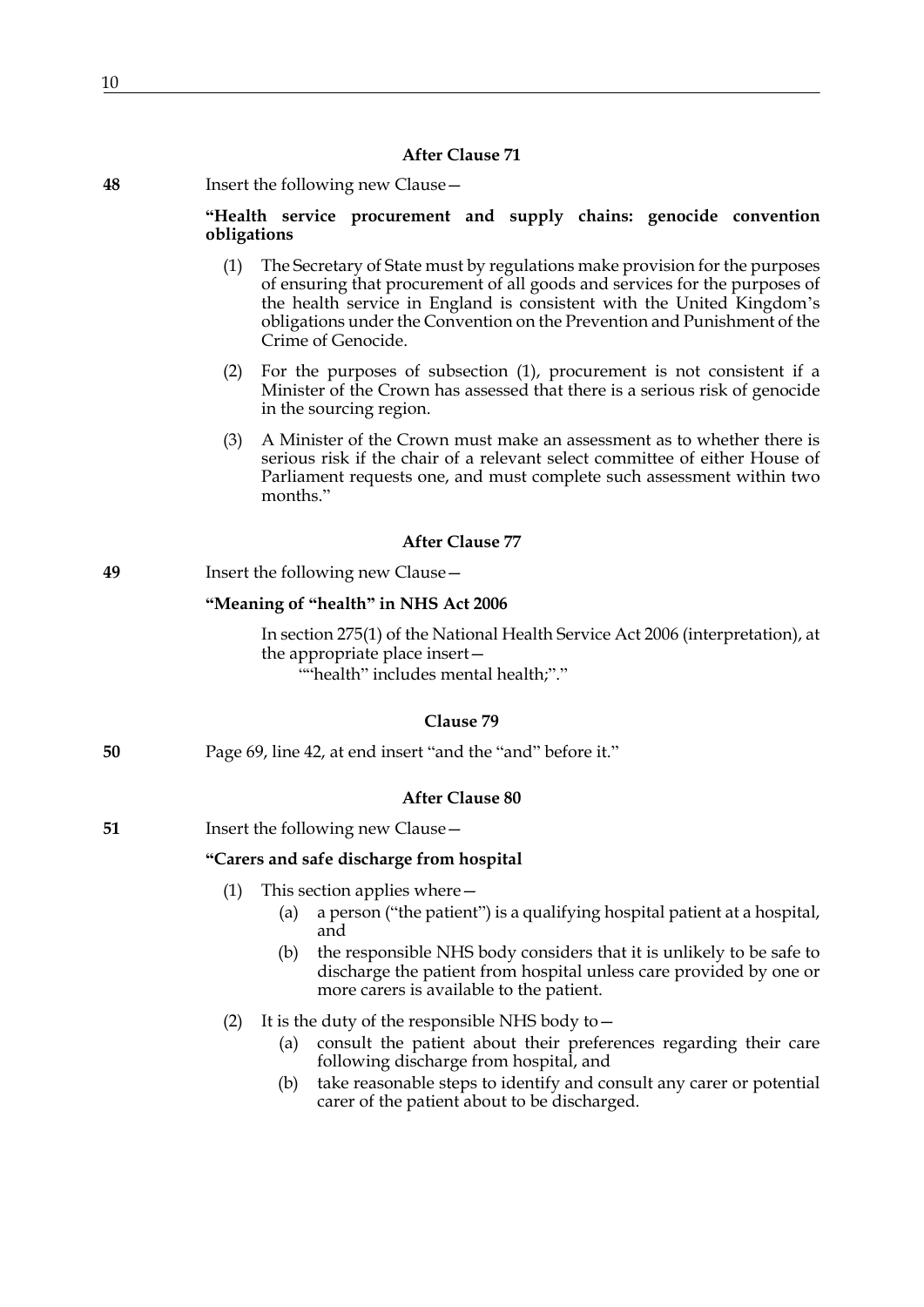- (3) The NHS body must consult any carer or potential carer identified under subsection (2) to ascertain—
	- (a) whether the carer is able, and is likely to continue to be able, to provide care for the patient needing care, and
	- (b) whether the carer is willing, and is likely to continue to be willing, to do so.
- (4) Having consulted the carer, the NHS body must cooperate with the local authority in relation to their duties under the Care Act 2014, the Health and Care Act 2006 and the Children Act 1989.
- (5) For the purposes of this section—
	- (a) a "qualifying hospital patient" means a person being accommodated at—
		- (i) a health service hospital, or
		- (ii) an independent hospital in pursuance of arrangements made by an NHS body,

who is receiving (or who has received or is expected to receive) care.

(b) a "carer" means any person, including any child under the age of 18, who provides or intends to provide care in respect of a patient to whom the NHS may provide services, but a person is not to be regarded as a carer if they provide or intend to provide care under or by virtue of a contract, or as voluntary work."

## **Before Clause 81**

**52** Insert the following new Clause—

#### **"Information about payments etc to persons in the health care sector**

- <span id="page-10-0"></span>(1) The Secretary of State may by regulations require manufacturers or commercial suppliers of health care products, or connected persons, to—
	- (a) publish information about payments or other benefits provided by them to relevant persons, or
	- (b) provide such information to the Secretary of State.
- (2) The regulations may make further provision about when and how the information is to be published or provided.
- (3) The information may, in particular, include information about—
	- (a) a payment or other benefit,
	- (b) the person who provided it, or
	- (c) the person who received it.
- (4) The regulations may make provision permitting or requiring the further sharing, publication or use of the information.
- (5) The regulations may impose requirements on manufacturers or commercial suppliers of health care products, or connected persons, about the retention of information relating to payments or other benefits provided by them to relevant persons.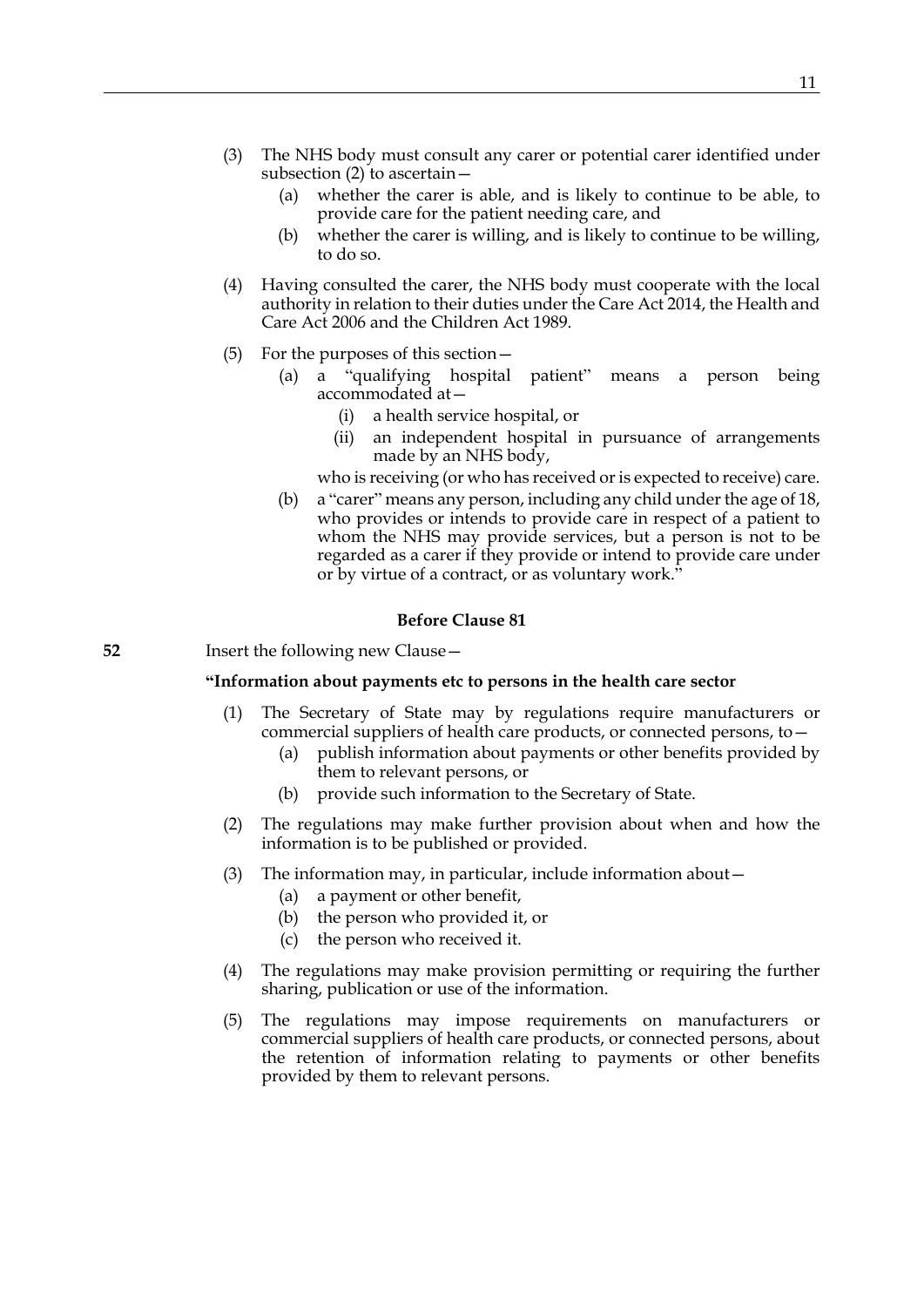- (6) The regulations may—
	- (a) authorise the Secretary of State to designate as a "relevant scheme" any scheme under which information about payments or other benefits to relevant persons is collected or published by a person other than the Secretary of State, if the Secretary of State considers that the provision of information under the scheme would render compliance with some or all of the requirements imposed by the regulations unnecessary;
	- (b) create exceptions from requirements to publish or provide information imposed by virtue of subsection [\(1\)](#page-10-0) where information is provided under a relevant scheme;
	- (c) if such exceptions are created—
		- (i) require a person who holds information mentioned in subsection [\(1\)](#page-10-0) in connection with the operation of a relevant scheme to provide the information to the Secretary of State;
		- (ii) permit or require the Secretary of State to publish the information.
- <span id="page-11-0"></span>(7) The regulations may impose requirements on a person mentioned in subsection  $(6)(c)(i)$  about the retention of information mentioned there.
- (8) The provision for exceptions that may be made by the regulations includes provision authorising the Secretary of State to grant an exception from a requirement imposed by the regulations in a particular case, on grounds specified in the regulations.
- (9) The regulations may provide that the disclosure of information under the regulations does not breach—
	- (a) an obligation of confidence owed by the person making the disclosure, or
	- (b) any other restriction on the disclosure of the information (however imposed), other than a restriction imposed by the data protection legislation.
- (10) Provision made by the regulations may, in particular, be framed by reference to manufacturers or commercial suppliers with a specified connection to the United Kingdom or a part of it.
- (11) In this section—
	- (a) "connected person" in relation to a manufacturer or commercial supplier, means a person who has a connection, of a description specified in regulations made by the Secretary of State, with the manufacturer or commercial supplier;
	- (b) "relevant person" means—
		- (i) a person who provides health care in the United Kingdom or a part of it, whether or not under arrangements made by another person, or
		- (ii) another person who carries on activities connected with health care provided in the United Kingdom or a part of it and is of a description specified in regulations made by the Secretary of State.
- (12) In this section—
	- "commercial supplier", in relation to a health care product, means a person who supplies the product otherwise than in the course of providing health care;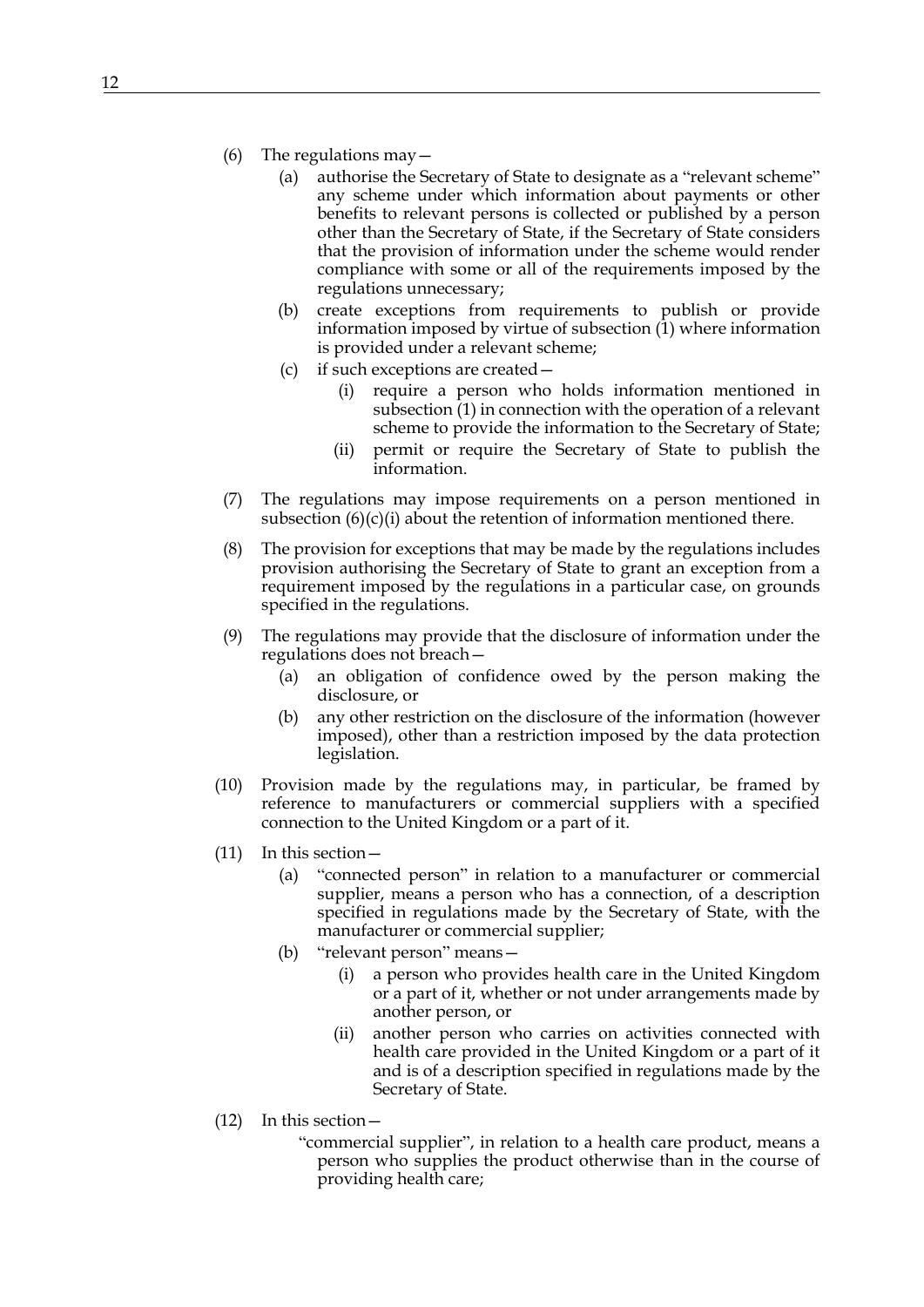- "health care" means all forms of health care provided for individuals, whether relating to physical or mental health;
- "health care product" means a medicine, medical device or other product which is supplied or prescribed in the course of the provision of health care;
- "manufacturer", in relation to a health care product, means a person who manufactures or assembles the product;

"payments or other benefits" includes any payment or other benefit—

- (a) wherever it is provided,
- (b) whether or not it is of a financial nature,
- (c) whether it is provided under a contract or otherwise, and
- (d) whether it is provided directly or through a third party."

**53** Insert the following new Clause—

## **"Regulations under section (***Information about payments etc to persons in the health care sector***): enforcement**

- <span id="page-12-0"></span>(1) Regulations under section (*Information about payments etc to persons in the health care sector*[\)\(1\)](#page-10-0) may make provision for the enforcement of requirements imposed by the regulations, including provision conferring on the Secretary of State the power to impose a financial penalty on a person who, without reasonable excuse—
	- (a) fails to comply with such a requirement, or
	- (b) provides information in response to such a requirement that is false or misleading to a material extent.
- (2) The amount of the financial penalty is to be specified in, or determined in accordance with, the regulations.
- (3) Regulations by virtue of subsection [\(1\)](#page-12-0) must include provision—
	- (a) requiring the Secretary of State, before imposing a financial penalty on a person, to give the person written notice (a "notice of intent") of the proposed financial penalty;
	- (b) ensuring that the person is given an opportunity to make representations about the proposed financial penalty;
	- (c) requiring the Secretary of State, after the period for making representations, to decide whether to impose the financial penalty;
	- (d) requiring the Secretary of State, if the Secretary of State decides to impose the financial penalty, to give the person notice in writing (a "final notice") imposing the penalty;
	- (e) enabling a person on whom a financial penalty is imposed to appeal to a court or tribunal in accordance with the regulations;
	- (f) as to the powers of the court or tribunal on such an appeal.
- (4) The provision that may be made by the regulations by virtue of subsection [\(1\)](#page-12-0) includes provision—
	- (a) enabling a notice of intent or final notice to be withdrawn or amended;
	- (b) requiring the Secretary of State to withdraw a final notice in circumstances specified in the regulations;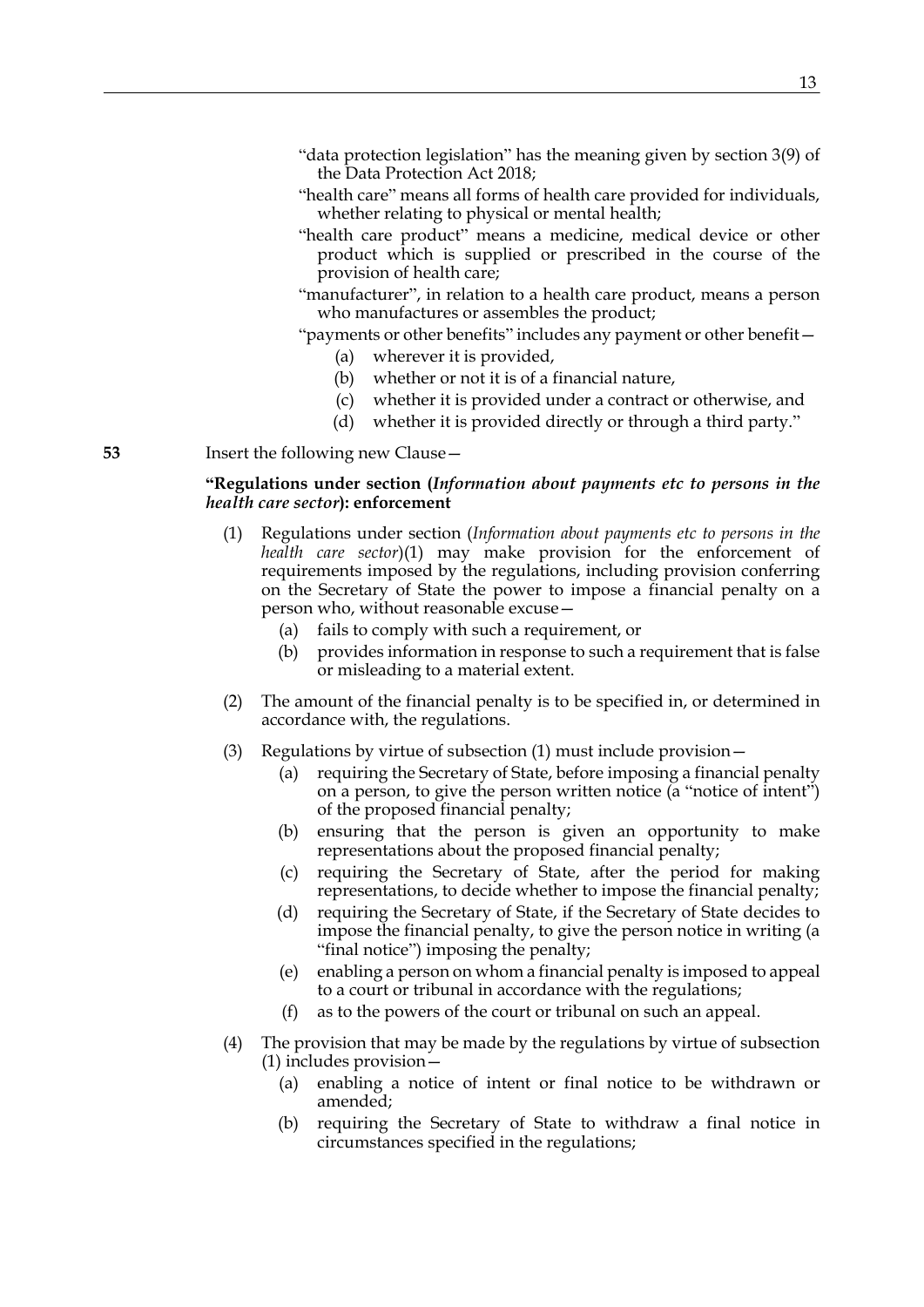- (c) for a financial penalty to be increased by an amount specified in or determined in accordance with the regulations in the event of late payment;
- (d) as to how financial penalties are recoverable."

**"Regulations under section (***Information about payments etc to persons in the health care sector***): consent**

- "(1) Before making regulations under section (*Information about payments etc to persons in the health care sector*), the Secretary of State must—
	- (a) obtain the consent of the Scottish Ministers in relation to any provision which—
		- (i) would be within the legislative competence of the Scottish Parliament, if contained in an Act of that Parliament, and
		- (ii) is not merely incidental to, or consequential on, provision which would be outside that legislative competence;
	- (b) obtain the consent of the Welsh Ministers in relation to any provision which—
		- (i) would be within the legislative competence of Senedd Cymru, if contained in an Act of the Senedd, and
		- (ii) is not merely incidental to, or consequential on, provision which would be outside that legislative competence;
	- (c) obtain the consent of the Department of Health in Northern Ireland in relation to any provision which—
		- (i) would be within the legislative competence of the Northern Ireland Assembly, if contained in an Act of that Assembly, and
		- (ii) is not merely incidental to, or consequential on, provision which would be outside that legislative competence.
- <span id="page-13-0"></span>(2) Consent is not required under subsection  $(1)(c)$  in relation to any provision  $if -$ 
	- (a) a Bill for an Act of the Northern Ireland Assembly containing the provision would require the consent of the Secretary of State under section 8 of the Northern Ireland Act 1998, and
	- (b) the provision does not affect, other than incidentally, a transferred matter (within the meaning of that Act)."

#### **Clause 87**

- **55** Page 80, line 40, at end insert—
	- "(b) provide for powers or duties conferred on the Scottish Ministers to be treated for the purposes of section 2 of the National Health Service (Scotland) Act 1978 as functions relating to the health service (within the meaning of that Act)."

#### **Clause 88**

**56** Page 83, line 10, at end insert—

"Special Health Authority" means a Special Health Authority established under section 28 of the National Health Service Act 2006."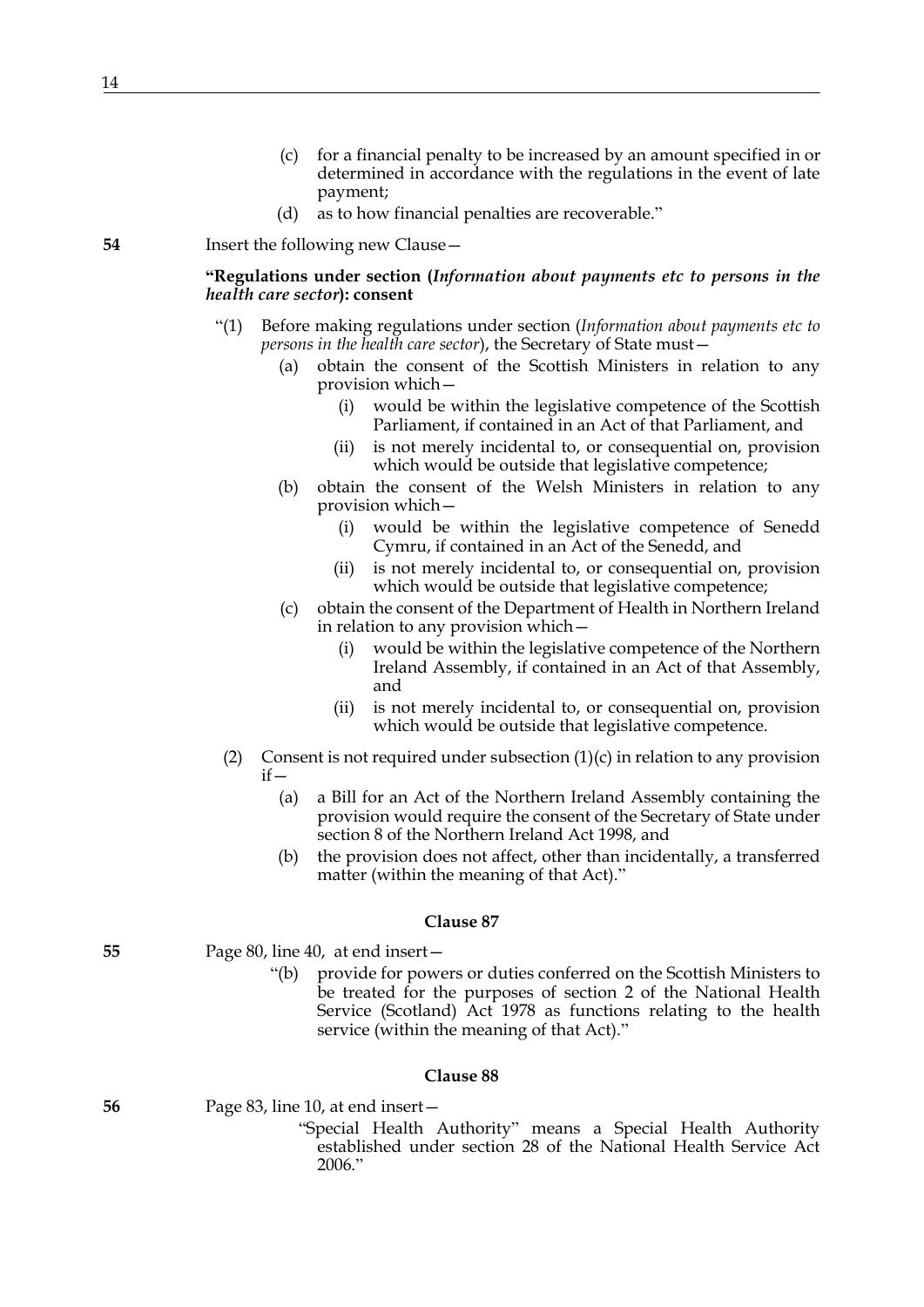| 57 | Page 83, line 23, at end insert –                                                                                                                                                                                                                                                                                                                               |
|----|-----------------------------------------------------------------------------------------------------------------------------------------------------------------------------------------------------------------------------------------------------------------------------------------------------------------------------------------------------------------|
|    | "(3A) Regulations under this section may not transfer a function as defined in<br>Part 9 of the Health and Social Care Act 2012."                                                                                                                                                                                                                               |
|    | Clause 92                                                                                                                                                                                                                                                                                                                                                       |
| 58 | Page 87, line 4, leave out paragraphs (c) to (e)                                                                                                                                                                                                                                                                                                                |
| 59 | Page 87, line 9, at end insert "established under section 25 of the National Health<br>Service Act 2006"                                                                                                                                                                                                                                                        |
|    | Clause 94                                                                                                                                                                                                                                                                                                                                                       |
| 60 | Page 88, line 2, leave out subsection (1) and insert –                                                                                                                                                                                                                                                                                                          |
|    | Before making regulations under section 89 or 90, the Secretary of State<br>$\cdot$ (1)<br>$must -$                                                                                                                                                                                                                                                             |
|    | obtain the consent of the Scottish Ministers in relation to any<br>(a)<br>provision –                                                                                                                                                                                                                                                                           |
|    | which would be within the legislative competence of the<br>(i)<br>Scottish Parliament, if contained in an Act of that<br>Parliament, and is not merely incidental to, or consequential<br>on, provision which would be outside that legislative<br>competence, or                                                                                               |
|    | which modifies the functions of the Scottish Ministers;<br>(ii)<br>obtain the consent of the Welsh Ministers in relation to any<br>(b)<br>$provision-$                                                                                                                                                                                                          |
|    | which would be within the legislative competence of<br>(i)<br>Senedd Cymru, if contained in an Act of the Senedd, and is<br>not merely incidental to, or consequential on, provision<br>which would be outside that legislative competence, or                                                                                                                  |
|    | which modifies the functions of the Welsh Ministers;<br>(ii)<br>obtain the consent of a Northern Ireland department in relation to<br>(c)<br>any provision-                                                                                                                                                                                                     |
|    | which would be within the legislative competence of the<br>$\left(1\right)$<br>Northern Ireland Assembly, if contained in an Act of that<br>Assembly, and is not merely incidental to, or consequential<br>on, provision which would be outside that legislative<br>competence, or<br>which modifies the functions of a Northern Ireland<br>(i)<br>department." |
| 61 | Page 88, line 26, leave out "Consultation is not required under subsection $(1)(d)(i)$ "<br>and insert "Consent is not required under subsection $(1)(c)(i)$ "                                                                                                                                                                                                  |
| 62 | Page 88, line 32, at end insert –                                                                                                                                                                                                                                                                                                                               |
|    | Before making regulations under section 89 or 90, the Secretary of State<br>" $(2A)$<br>must consult the following about a draft of the regulations –<br>any body to which the regulations relate, and<br>(a)<br>such other persons as the Secretary of State considers appropriate."<br>(b)                                                                    |
| 63 | Page 88, line 33, leave out "subsection (1)" and insert "this section".                                                                                                                                                                                                                                                                                         |
|    |                                                                                                                                                                                                                                                                                                                                                                 |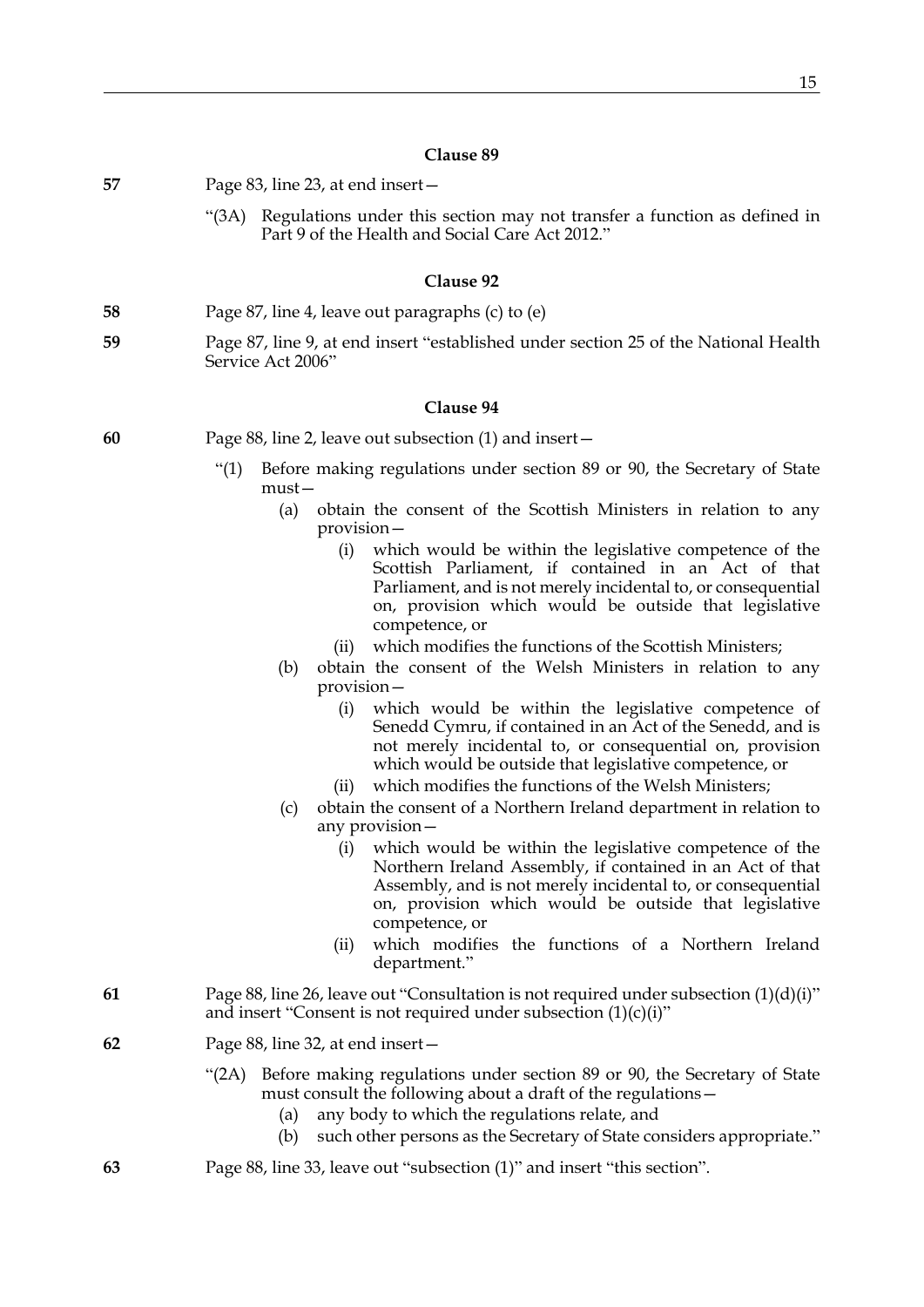| 64 | Page 88, line 37, after "whether" insert "consent is obtained or".                                                                                                                                                                                                                                                                                                 |  |  |
|----|--------------------------------------------------------------------------------------------------------------------------------------------------------------------------------------------------------------------------------------------------------------------------------------------------------------------------------------------------------------------|--|--|
|    | Clause 111                                                                                                                                                                                                                                                                                                                                                         |  |  |
| 65 | Page 98, line 19, leave out from "provision" to the end of line 23 and insert "<br>would be within the legislative competence of the Northern<br>(i)<br>Ireland Assembly if contained in an Act of that Assembly,<br>and                                                                                                                                           |  |  |
|    | would not, if contained in a Bill for an Act of the Northern<br>(ii)<br>Ireland Assembly, result in the Bill requiring the consent of<br>the Secretary of State under section 8 of the Northern<br>Ireland Act 1998."                                                                                                                                              |  |  |
| 66 | Page 98, line 29, leave out subsection (7)                                                                                                                                                                                                                                                                                                                         |  |  |
|    | <b>After Clause 133</b>                                                                                                                                                                                                                                                                                                                                            |  |  |
| 67 | Insert the following new Clause -                                                                                                                                                                                                                                                                                                                                  |  |  |
|    | "CHAPTER <sub>2</sub>                                                                                                                                                                                                                                                                                                                                              |  |  |
|    | <b>HYMENOPLASTY OFFENCES</b>                                                                                                                                                                                                                                                                                                                                       |  |  |
|    | Hymenoplasty offences: England and Wales                                                                                                                                                                                                                                                                                                                           |  |  |
|    | Offence of carrying out hymenoplasty: England and Wales                                                                                                                                                                                                                                                                                                            |  |  |
|    | (1)<br>It is an offence under the law of England and Wales for a person to carry<br>out hymenoplasty.                                                                                                                                                                                                                                                              |  |  |
|    | "Hymenoplasty" means the reconstruction of the hymen (with or without<br>(2)<br>consent).                                                                                                                                                                                                                                                                          |  |  |
|    | An offence is committed under subsection $(1)$ only if the person $-$<br>(3)<br>is in England and Wales, or<br>(a)<br>is outside the United Kingdom, and is a United Kingdom national<br>(b)<br>or habitually resident in England and Wales.                                                                                                                       |  |  |
|    | "United Kingdom national" means an individual who is -<br>(4)<br>a British citizen, a British overseas territories citizen, a British<br>(a)<br>National (Overseas) or a British Overseas citizen,<br>a person who under the British Nationality Act 1981 is a British<br>(b)<br>subject, or<br>a British protected person within the meaning of that Act."<br>(c) |  |  |
| 68 | Insert the following new Clause –                                                                                                                                                                                                                                                                                                                                  |  |  |
|    | "Offence of offering to carry out hymenoplasty: England and Wales                                                                                                                                                                                                                                                                                                  |  |  |
|    | It is an offence under the law of England and Wales-<br>(1)                                                                                                                                                                                                                                                                                                        |  |  |
|    | for a person in England and Wales to offer to carry out<br>(a)<br>hymenoplasty in the United Kingdom or hymenoplasty that has a<br>sufficient jurisdictional connection, or                                                                                                                                                                                        |  |  |
|    | (b) for a person anywhere to offer to carry out hymenoplasty if the                                                                                                                                                                                                                                                                                                |  |  |

<span id="page-15-2"></span><span id="page-15-1"></span><span id="page-15-0"></span>(b) for a person anywhere to offer to carry out hymenoplasty if the person is a United Kingdom national or habitually resident in England and Wales.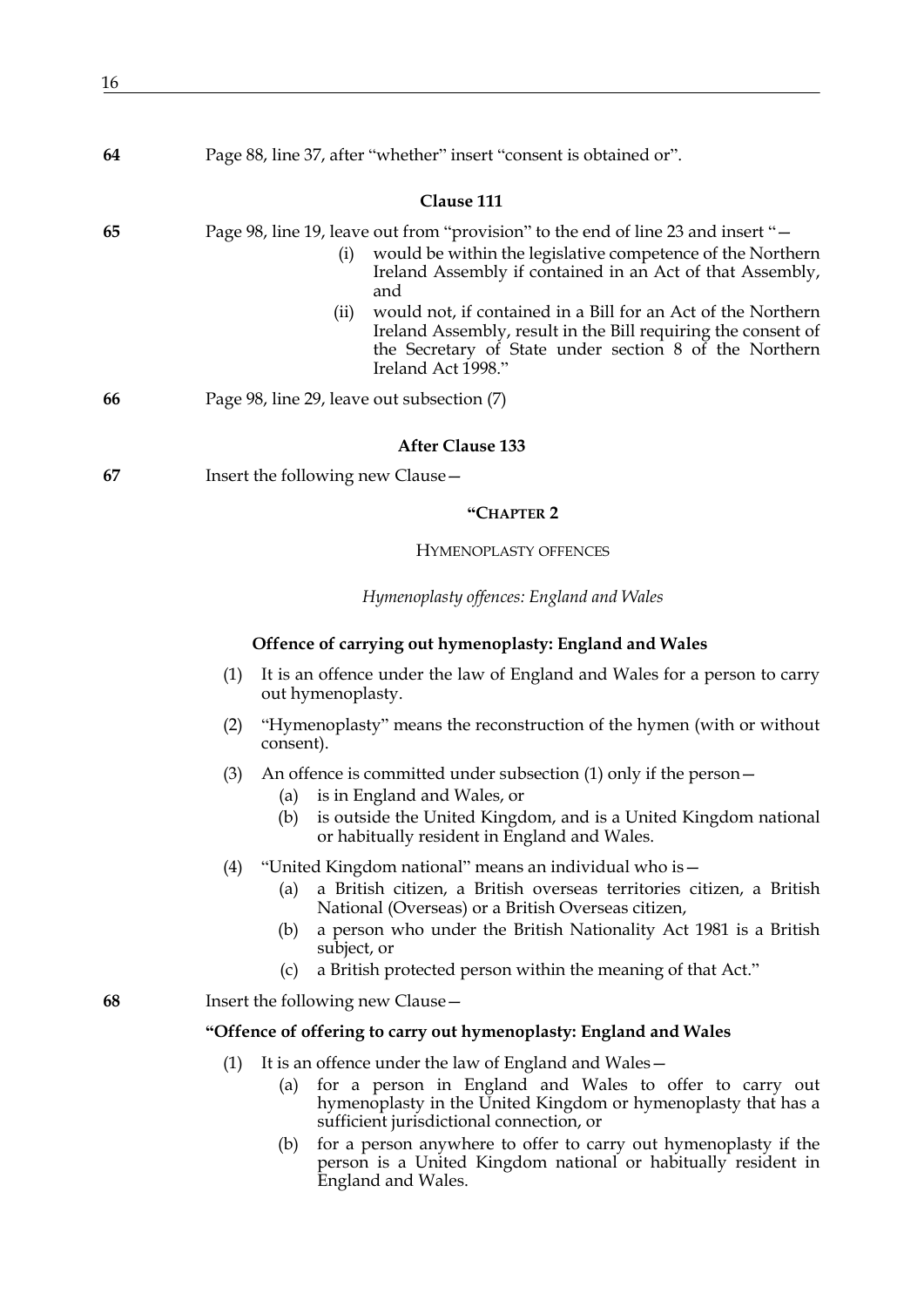- (2) Hymenoplasty has a sufficient jurisdictional connection for the purposes of subsection  $(1)(a)$  if it is carried out in relation to a person who is  $-$ 
	- (a) a United Kingdom national, or
	- (b) habitually resident in the United Kingdom.
- (3) In this section—
	- "United Kingdom national" has the meaning given by section (*Offence of carrying out hymenoplasty: England and Wales*)[\(4\);](#page-15-1)
	- "hymenoplasty" has the meaning given by section (*Offence of carrying out hymenoplasty: England and Wales*[\)\(2\)](#page-15-2)."

## **"Offence of aiding or abetting etc a person to carry out hymenoplasty: England and Wales**

- (1) It is an offence under the law of England and Wales for a person who is in England and Wales, or for a person who is outside England and Wales but who is a United Kingdom national or habitually resident in England and Wales, to aid, abet, counsel or procure the carrying out of hymenoplasty that has a sufficient jurisdictional connection.
- (2) Hymenoplasty has a sufficient jurisdictional connection for the purposes of subsection (1) if it is carried out in relation to a person who is  $-$ 
	- (a) in the United Kingdom,
	- (b) a United Kingdom national, or
	- (c) habitually resident in the United Kingdom.
- (3) This section does not affect the application to an offence under section (*Offence of carrying out hymenoplasty: England and Wales*) of any rule of law relating to aiding, abetting, counselling or procuring.
- (4) In this section—
	- "United Kingdom national" has the meaning given by section (*Offence of carrying out hymenoplasty: England and Wales*)[\(4\);](#page-15-1)
	- "hymenoplasty" has the meaning given by section (*Offence of carrying out hymenoplasty: England and Wales*[\)\(2\)](#page-15-2)."

## **70** Insert the following new Clause—

### **"Hymenoplasty offences in England and Wales: penalties**

- <span id="page-16-0"></span>(1) A person who commits an offence under section (*Offence of carrying out hymenoplasty: England and Wales*), (*Offence of offering to carry out hymenoplasty: England and Wales*) or (*Offence of aiding or abetting etc a person to carry out hymenoplasty: England and Wales*), is liable—
	- (a) on summary conviction, to imprisonment for a term not exceeding the maximum summary term for either-way offences or a fine (or both);
	- (b) on conviction on indictment, to imprisonment for a term not exceeding 5 years or a fine (or both).
- (2) In subsection  $(1)(a)$  "the maximum summary term for either-way offences" means—
	- (a) in relation to an offence committed before the time when paragraph 24(2) of Schedule 22 to the Sentencing Act 2020 comes into force, 6 months;
	- (b) in relation to an offence committed after that time, 12 months."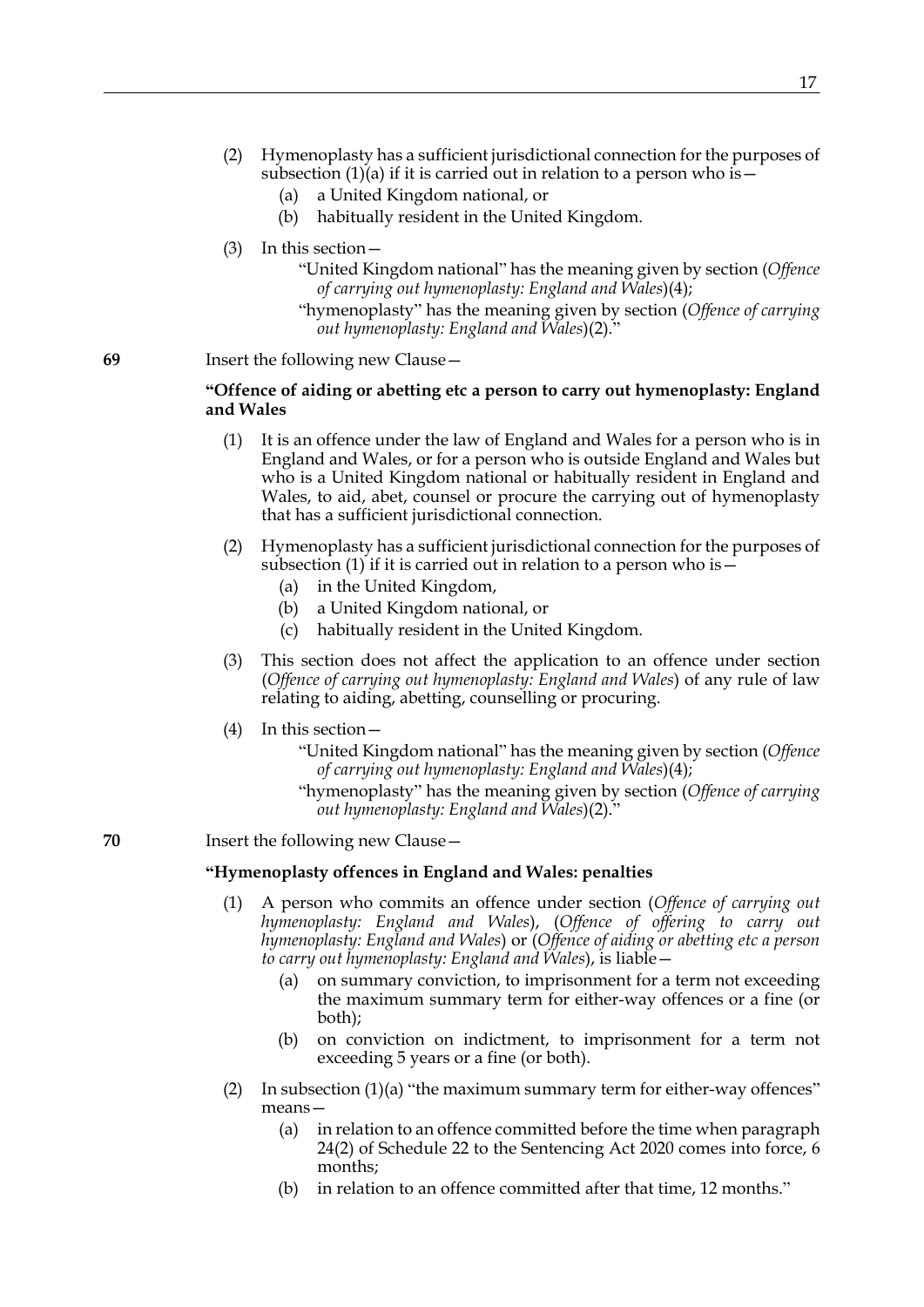#### *"Hymenoplasty offences: Scotland*

#### **Offence of carrying out hymenoplasty: Scotland**

- (1) It is an offence under the law of Scotland for a person to carry out hymenoplasty.
- (2) "Hymenoplasty" means the reconstruction of the hymen (with or without consent).
- (3) An offence is committed under subsection [\(1\)](#page-15-0) only if the person—
	- (a) is in Scotland, or
	- (b) is outside the United Kingdom, and is a United Kingdom national or habitually resident in Scotland.
- (4) "United Kingdom national" means an individual who is—
	- (a) a British citizen, a British overseas territories citizen, a British National (Overseas) or a British Overseas citizen,
	- (b) a person who under the British Nationality Act 1981 is a British subject, or
	- (c) a British protected person within the meaning of that Act."
- **72** Insert the following new Clause—

## **"Offence of offering to carry out hymenoplasty: Scotland**

- (1) It is an offence under the law of Scotland—
	- (a) for a person in Scotland to offer to carry out hymenoplasty in the United Kingdom or hymenoplasty that has a sufficient jurisdictional connection, or
	- (b) for a person anywhere to offer to carry out hymenoplasty if the person is a United Kingdom national or habitually resident in Scotland.
- (2) Hymenoplasty has a sufficient jurisdictional connection for the purposes of subsection  $(1)(a)$  if it is carried out in relation to a person who is  $-$ 
	- (a) a United Kingdom national, or
	- (b) habitually resident in the United Kingdom.
- (3) In this section—
	- "United Kingdom national" has the meaning given by section (*Offence of carrying out hymenoplasty: Scotland*)[\(4\);](#page-15-1)
	- "hymenoplasty" has the meaning given by section (*Offence of carrying out hymenoplasty: Scotland*[\)\(2\)](#page-15-2)."
- **73** Insert the following new Clause—

#### **"Offence of aiding or abetting etc a person to carry out hymenoplasty: Scotland**

(1) It is an offence under the law of Scotland for a person who is in Scotland, or for a person who is outside Scotland but who is a United Kingdom national or habitually resident in Scotland, to aid, abet, counsel, procure or incite the carrying out of hymenoplasty that has a sufficient jurisdictional connection.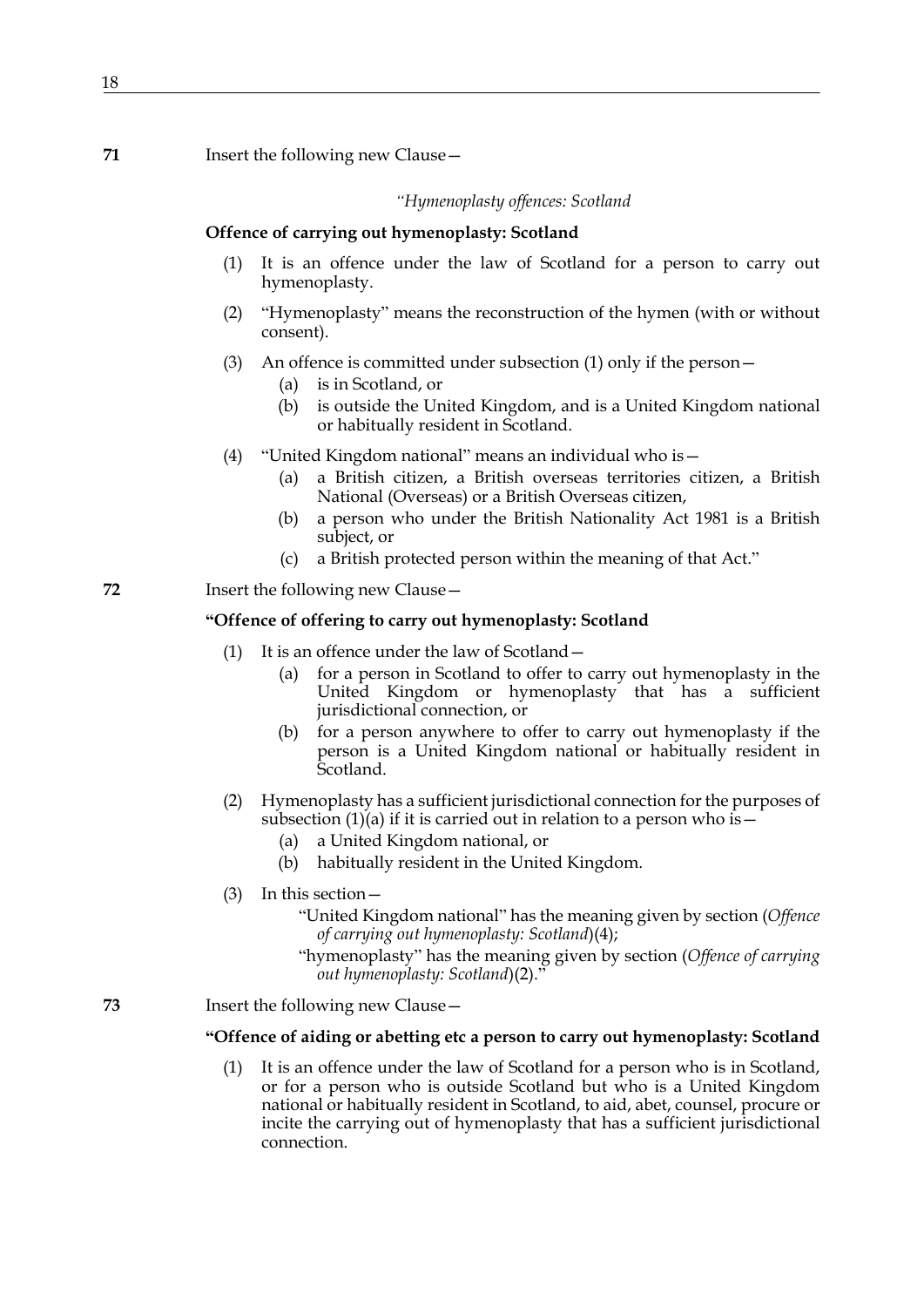- (2) Hymenoplasty has a sufficient jurisdictional connection for the purposes of subsection (1) if it is carried out in relation to a person who is—
	- (a) in the United Kingdom,
	- (b) a United Kingdom national, or
	- (c) habitually resident in the United Kingdom.
- (3) This section does not affect the application to an offence under section (*Offence of carrying out hymenoplasty: Scotland*) of any rule of law relating to aiding, abetting, counselling, procuring or inciting.
- (4) In this section—
	- "United Kingdom national" has the meaning given by section (*Offence of carrying out hymenoplasty: Scotland*)[\(4\);](#page-15-1)
	- "hymenoplasty" has the meaning given by section (*Offence of carrying out hymenoplasty: Scotland*[\)\(2\)](#page-15-2)."

## **"Hymenoplasty offences in Scotland: penalties and supplementary**

- (1) A person who commits an offence under section (*Offence of carrying out hymenoplasty: Scotland*), (*Offence of offering to carry out hymenoplasty: Scotland*) or (*Offence of aiding or abetting etc a person to carry out hymenoplasty: Scotland*), is liable—
	- (a) on summary conviction, to imprisonment for a term not exceeding 12 months or a fine not exceeding the statutory maximum (or both);
	- (b) on conviction on indictment, to imprisonment for a term not exceeding 5 years or a fine (or both).
- <span id="page-18-0"></span>(2) Where a person outside Scotland commits an offence under section (*Offence of carrying out hymenoplasty: Scotland*), (*Offence of offering to carry out hymenoplasty: Scotland*) or (*Offence of aiding or abetting etc a person to carry out hymenoplasty: Scotland*) the person may be prosecuted, tried and punished for the offence—
	- (a) in a sheriff court district in which the person is apprehended or in custody, or
	- (b) in a sheriff court district determined by the Lord Advocate,

as if the offence had been committed in that district.

- (3) Where subsection [\(2\)](#page-18-0) applies, the offence is, for all purposes incidental to or consequential on the trial and punishment, deemed to have been committed in that district.
- (4) In this section "sheriff court district" is to be construed in accordance with section 307(1) of the Criminal Procedure (Scotland) Act 1995 (interpretation)."

**75** Insert the following new Clause—

#### *"Hymenoplasty offences: Northern Ireland*

#### **Offence of carrying out hymenoplasty: Northern Ireland**

- (1) It is an offence under the law of Northern Ireland for a person to carry out hymenoplasty.
- (2) "Hymenoplasty" means the reconstruction of the hymen (with or without consent).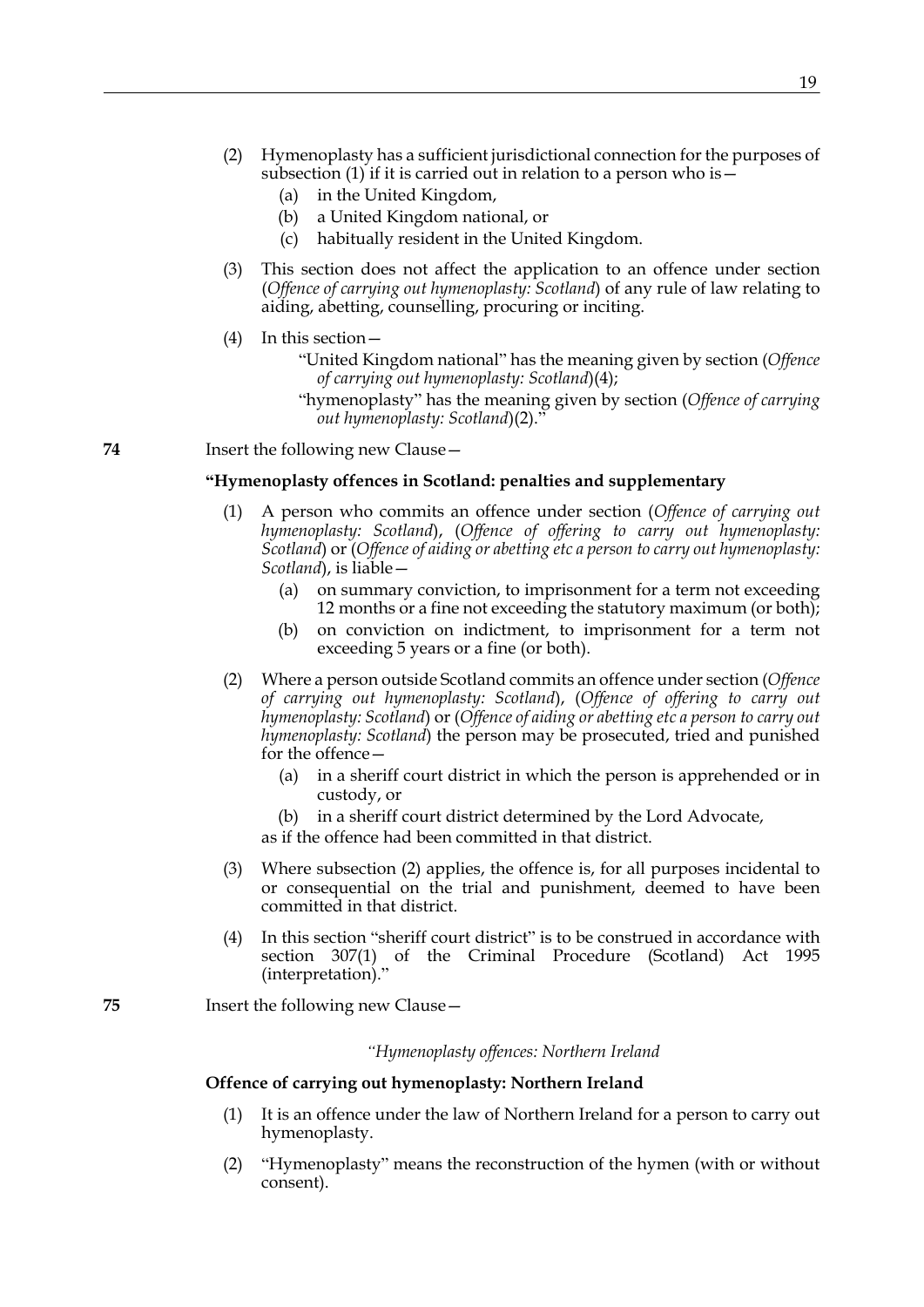- (3) An offence is committed under subsection [\(1\)](#page-15-0) only if the person—
	- (a) is in Northern Ireland, or
	- (b) is outside the United Kingdom, and is a United Kingdom national or habitually resident in Northern Ireland.
- (4) "United Kingdom national" means an individual who is—
	- (a) a British citizen, a British overseas territories citizen, a British National (Overseas) or a British Overseas citizen,
	- (b) a person who under the British Nationality Act 1981 is a British subject, or
	- (c) a British protected person within the meaning of that Act."

## **"Offence of offering to carry out hymenoplasty: Northern Ireland**

- (1) It is an offence under the law of Northern Ireland—
	- (a) for a person in Northern Ireland to offer to carry out hymenoplasty in the United Kingdom or hymenoplasty that has a sufficient jurisdictional connection, or
	- (b) for a person anywhere to offer to carry out hymenoplasty if the person is a United Kingdom national or habitually resident in Northern Ireland.
- (2) Hymenoplasty has a sufficient jurisdictional connection for the purposes of subsection  $(1)(a)$  if it is carried out in relation to a person who is –
	- (a) a United Kingdom national, or
	- (b) habitually resident in the United Kingdom.
- (3) In this section—
	- "United Kingdom national" has the meaning given by section (*Offence of carrying out hymenoplasty: Northern Ireland*[\)\(4\)](#page-15-1);
	- "hymenoplasty" has the meaning given by section (*Offence of carrying out hymenoplasty: Northern Ireland*)[\(2\).](#page-15-2)"

## **77** Insert the following new Clause—

## **"Offence of aiding or abetting etc a person to carry out hymenoplasty: Northern Ireland**

- (1) It is an offence under the law of Northern Ireland for a person who is in Northern Ireland, or for a person who is outside Northern Ireland but who is a United Kingdom national or habitually resident in Northern Ireland, to aid, abet, counsel or procure the carrying out of hymenoplasty that has a sufficient jurisdictional connection.
- (2) Hymenoplasty has a sufficient jurisdictional connection for the purposes of subsection (1) if it is carried out in relation to a person who is  $-$ 
	- (a) in the United Kingdom,
	- (b) a United Kingdom national, or
	- (c) habitually resident in the United Kingdom.
- (3) This section does not affect the application to an offence under section (*Offence of carrying out hymenoplasty: Northern Ireland*) of any rule of law relating to aiding, abetting, counselling or procuring.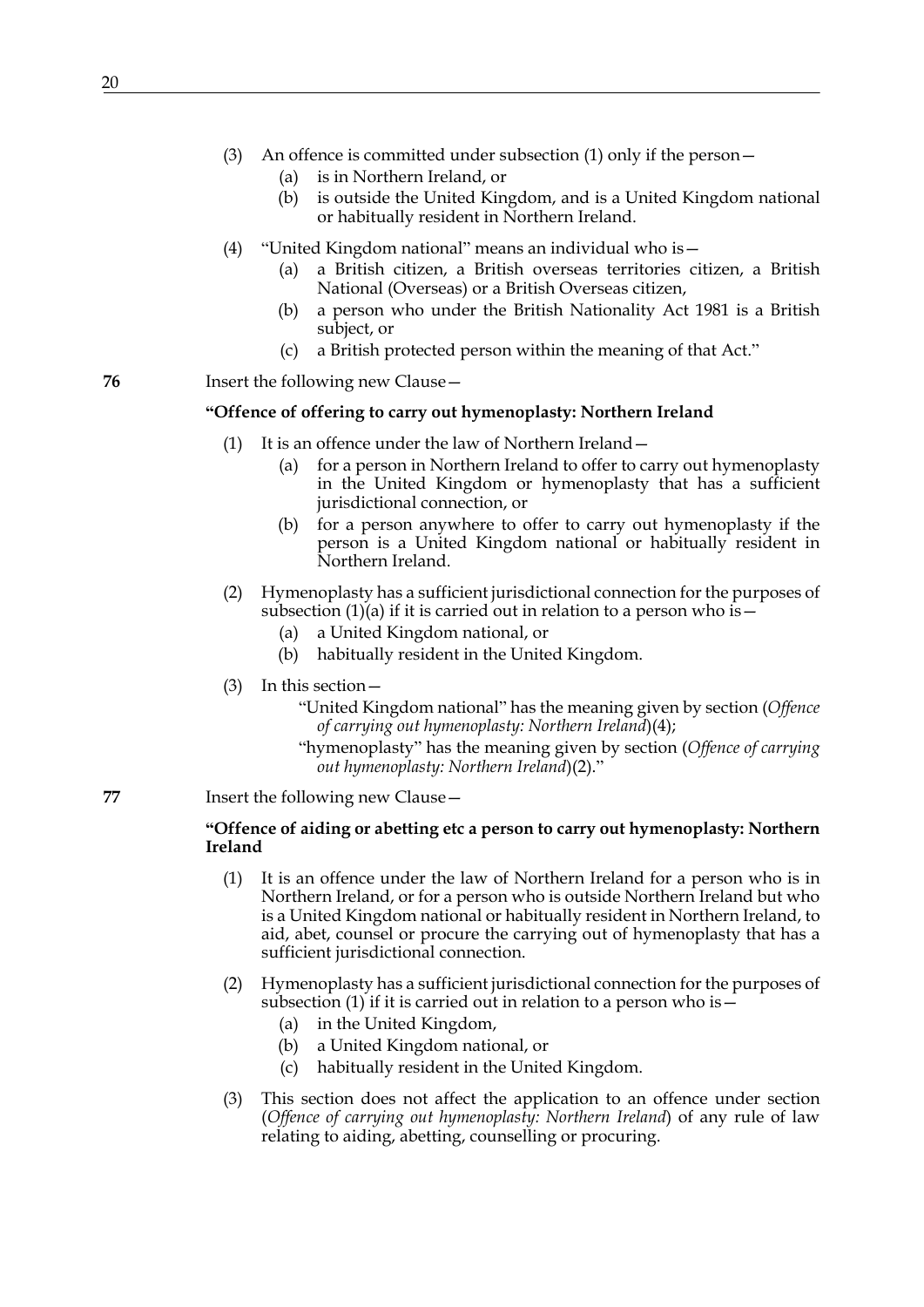|    | (4)<br>In this section -<br>"United Kingdom national" has the meaning given by section (Offence<br>of carrying out hymenoplasty: Northern Ireland)(4);<br>"hymenoplasty" has the meaning given by section (Offence of carrying<br>out hymenoplasty: Northern Ireland)(2)."                                                                                                                                                                                                                                       |
|----|------------------------------------------------------------------------------------------------------------------------------------------------------------------------------------------------------------------------------------------------------------------------------------------------------------------------------------------------------------------------------------------------------------------------------------------------------------------------------------------------------------------|
| 78 | Insert the following new Clause -                                                                                                                                                                                                                                                                                                                                                                                                                                                                                |
|    | "Hymenoplasty offences in Northern Ireland: penalties                                                                                                                                                                                                                                                                                                                                                                                                                                                            |
|    | A person who commits an offence under section (Offence of carrying out<br>hymenoplasty: Northern Ireland), (Offence of offering to carry out hymenoplasty:<br>Northern Ireland) or (Offence of aiding or abetting etc a person to carry out<br>hymenoplasty: Northern Ireland), is liable -<br>on summary conviction, to imprisonment for a term not exceeding<br>(a)<br>6 months or a fine not exceeding the statutory maximum (or both);<br>on conviction on indictment, to imprisonment for a term not<br>(b) |
|    | exceeding 5 years or a fine (or both)."                                                                                                                                                                                                                                                                                                                                                                                                                                                                          |
|    | Clause 136                                                                                                                                                                                                                                                                                                                                                                                                                                                                                                       |
| 79 | Page 112, line 10, leave out "an Act of" and insert "a Bill in"                                                                                                                                                                                                                                                                                                                                                                                                                                                  |
|    | Clause 140                                                                                                                                                                                                                                                                                                                                                                                                                                                                                                       |
| 80 | Leave out Clause 140                                                                                                                                                                                                                                                                                                                                                                                                                                                                                             |
|    | <b>After Clause 140</b>                                                                                                                                                                                                                                                                                                                                                                                                                                                                                          |
| 81 | Insert the following new Clause -                                                                                                                                                                                                                                                                                                                                                                                                                                                                                |
|    | "Commencement of sections 15 and 16 of the Care Act 2014                                                                                                                                                                                                                                                                                                                                                                                                                                                         |
|    | The Secretary of State must make regulations under section 127(1) of the<br>Care Act 2014 (commencement) to ensure that all provisions under sections<br>15 and 16 of that Act have come into force before 1 April 2023."                                                                                                                                                                                                                                                                                        |
|    | <b>After Clause 143</b>                                                                                                                                                                                                                                                                                                                                                                                                                                                                                          |
| 82 | Insert the following new Clause -                                                                                                                                                                                                                                                                                                                                                                                                                                                                                |
|    | "Human fertilisation and embryology                                                                                                                                                                                                                                                                                                                                                                                                                                                                              |
|    | Storage of gametes and embryos                                                                                                                                                                                                                                                                                                                                                                                                                                                                                   |
|    | Schedule (Storage of gametes and embryos) -<br>contains amendments to the Human Fertilisation and Embryology<br>(a)<br>Act 1990 which make provision relating to the storage of gametes<br>and embryos, and<br>makes transitional provision in relation to those amendments."<br>(b)                                                                                                                                                                                                                             |
|    |                                                                                                                                                                                                                                                                                                                                                                                                                                                                                                                  |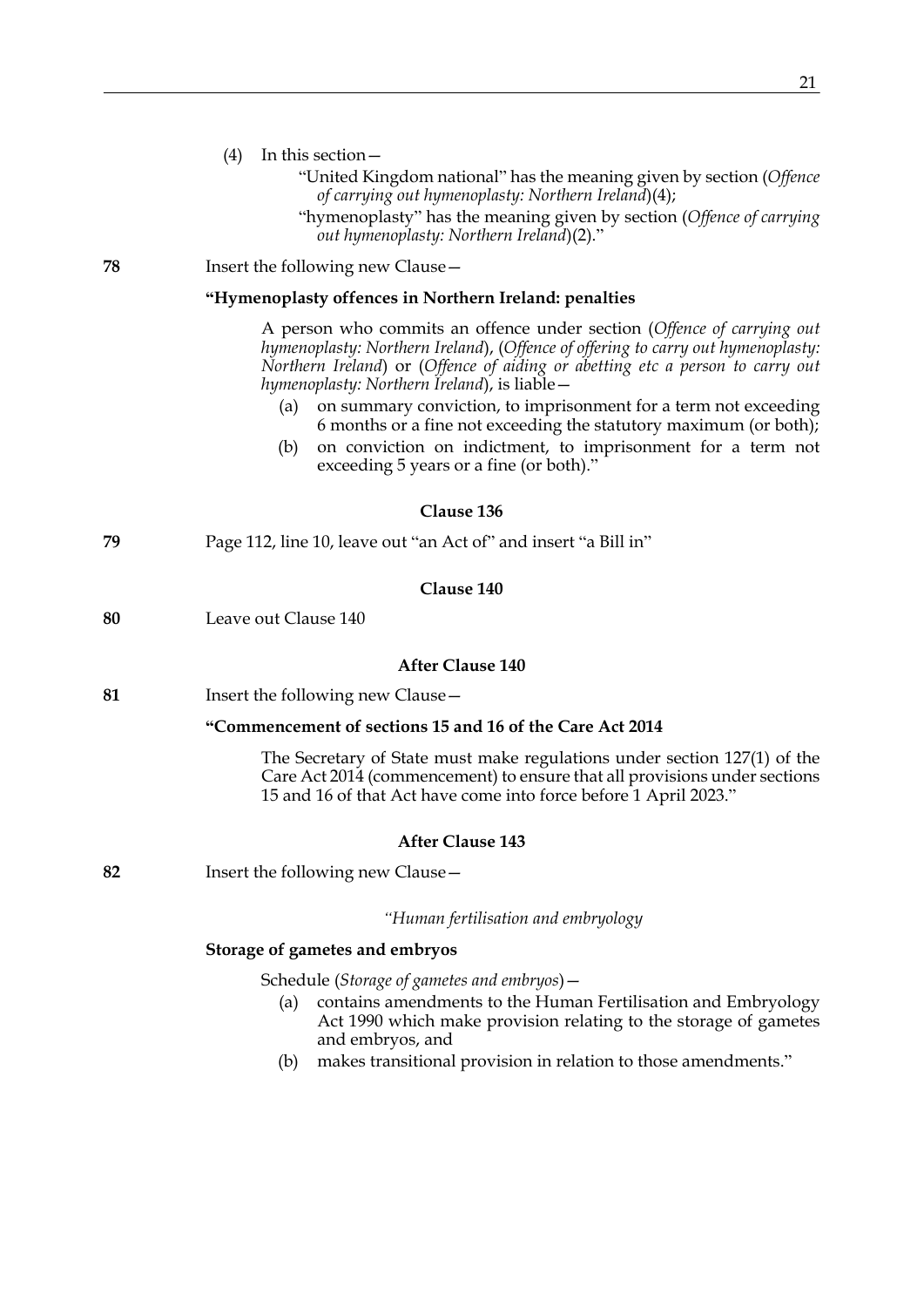## **After Clause 148**

| 83 |  | Insert the following new Clause - |  |
|----|--|-----------------------------------|--|
|----|--|-----------------------------------|--|

## **"Child safeguarding etc in health and care: policy about information sharing**

- <span id="page-21-0"></span>(1) The Secretary of State must publish and lay before Parliament a report describing the government's policy in relation to the sharing of information by or with public authorities in the exercise of relevant functions of those authorities, for purposes relating to—
	- (a) children's health or social care, or
	- (b) the safeguarding or promotion of the welfare of children.
- (2) In this section, "relevant functions" means functions relating to children's health or social care, so far as exercisable in relation to England.
- (3) The report must include an explanation of whether or to what extent it is the government's policy that a consistent identifier should be used for each child, to facilitate the sharing of information.
- (4) The report must include a summary of the Secretary of State's views about implementation of the policy referred to in subsection [\(1\),](#page-21-0) including any views about steps that should be taken to overcome barriers to implementation.
- (5) The report must be published and laid before Parliament within one year beginning with the date on which this section comes into force.
- (6) In this section "child" means a person aged under 18."

**84** Insert the following new Clause—

### **"Licensing of cosmetic procedures**

- <span id="page-21-1"></span>(1) The Secretary of State may, for the purposes of reducing the risk of harm to the health or safety of members of the public, make regulations—
	- (a) prohibiting an individual in England from carrying out specified cosmetic procedures in the course of business, unless the person has a personal licence;
	- (b) prohibiting a person from using or permitting the use of premises in England for the carrying out of specified cosmetic procedures in the course of business, unless the person has a premises licence.
- (2) In this section—
	- "cosmetic procedure" means a procedure, other than a surgical or dental procedure, that is or may be carried out for cosmetic purposes; and the reference to a procedure includes—
		- (a) the injection of a substance;
		- (b) the application of a substance that is capable of penetrating into or through the epidermis;
		- (c) the insertion of needles into the skin;
		- (d) the placing of threads under the skin;
		- (e) the application of light, electricity, cold or heat;
	- "licensed premises" means premises in respect of which a premises licence is in force;
	- "local authority" means—
		- (a) a county council in England;
		- (b) a district council in England;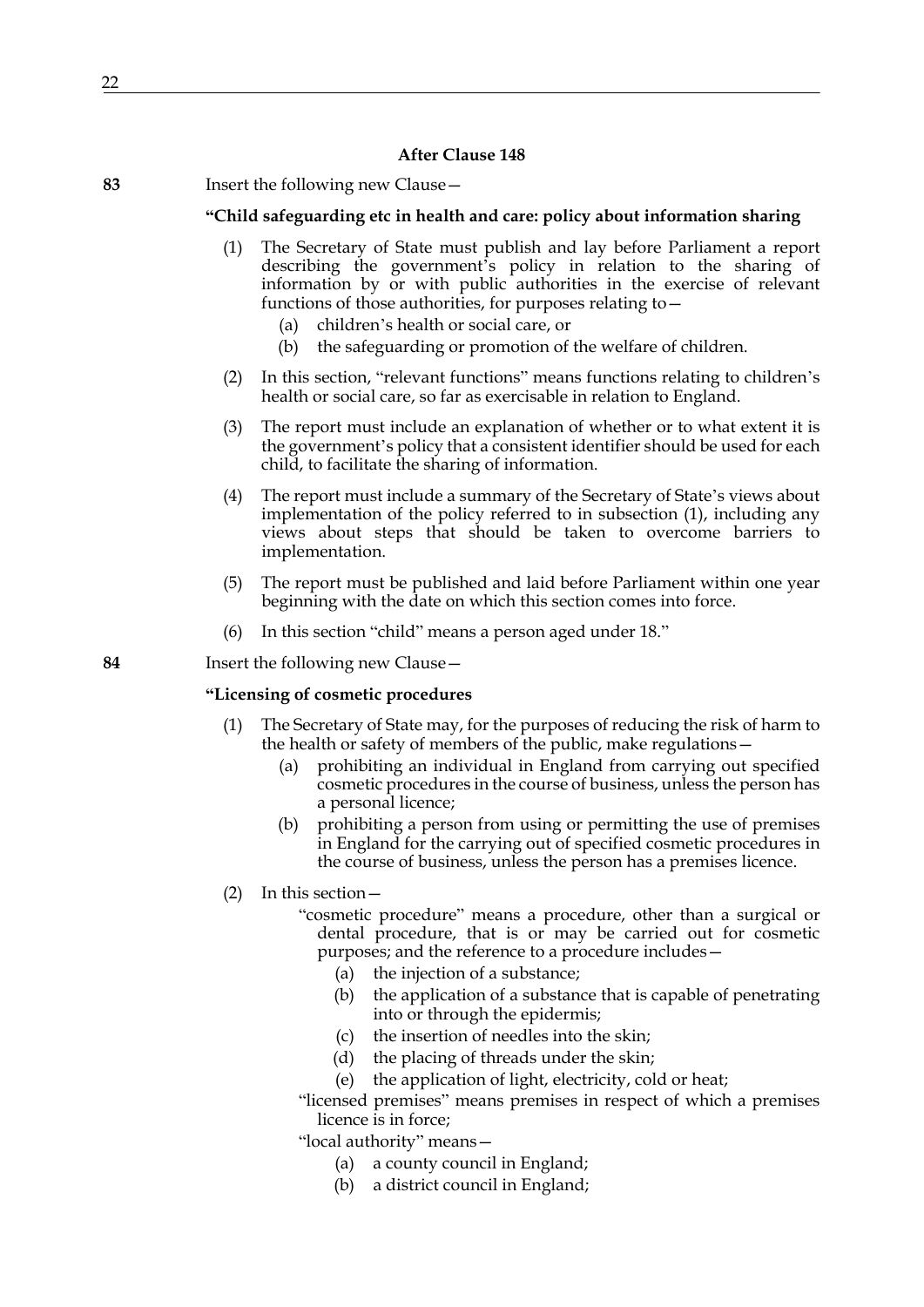- (c) a London borough council;
- (d) a combined authority established under section 103 of the Local Democracy, Economic Development and Construction Act 2009;
- (e) the Common Council of the City of London (in its capacity as a local authority), the Sub-Treasurer of the Inner Temple or the Under Treasurer of the Middle Temple;
- (f) the Council of the Isles of Scilly;
- "personal licence" means a licence, granted by a specified local authority under the regulations, which authorises an individual to carry out a cosmetic procedure of a description specified in the licence;
- "premises licence" means a licence, granted by a specified local authority under the regulations, which authorises premises to be used for the carrying out of a cosmetic procedure of a description specified in the licence;
- "specified cosmetic procedure" means a cosmetic procedure of a description specified in the regulations;
- "specified local authority" means a local authority of a description specified in the regulations.
- (3) The provision which may be made by regulations under this section by virtue of section 166(1)(a) includes—
	- (a) provision amending Schedule 5 to the Consumer Rights Act 2015 (investigatory powers);
	- (b) provision repealing, revoking or amending provision made by or under any local Act.
- (4) Before making regulations under this section, the Secretary of State must consult such persons as the Secretary of State considers appropriate.
- (5) Schedule (*Licensing of cosmetic procedures*) makes further provision about regulations under this section (including provision for the imposition of fees, the creation of criminal offences and financial penalties)."

#### **"Tobacco products statutory scheme: consultation**

- (1) The Secretary of State must, no later than six months after this Act is passed, consult and report on the desirability of making a scheme (referred to in this section and section (*Tobacco products statutory scheme: supplementary)* as a statutory scheme) for one or more of the following purposes—
	- (a) regulating, for the purposes of improving public health, the prices which may be charged by any manufacturer or importer of tobacco products for the supply of any tobacco products;
	- (b) limiting the profits which may accrue to any manufacturer or importer in connection with the manufacture or supply of tobacco products;
	- (c) providing for any manufacturer or importer of tobacco products to pay to the Secretary of State an amount calculated by reference to sales or estimated sales of those products (whether on the basis of net prices, average selling prices or otherwise) to be used for the purposes of reducing smoking prevalence and improving public health.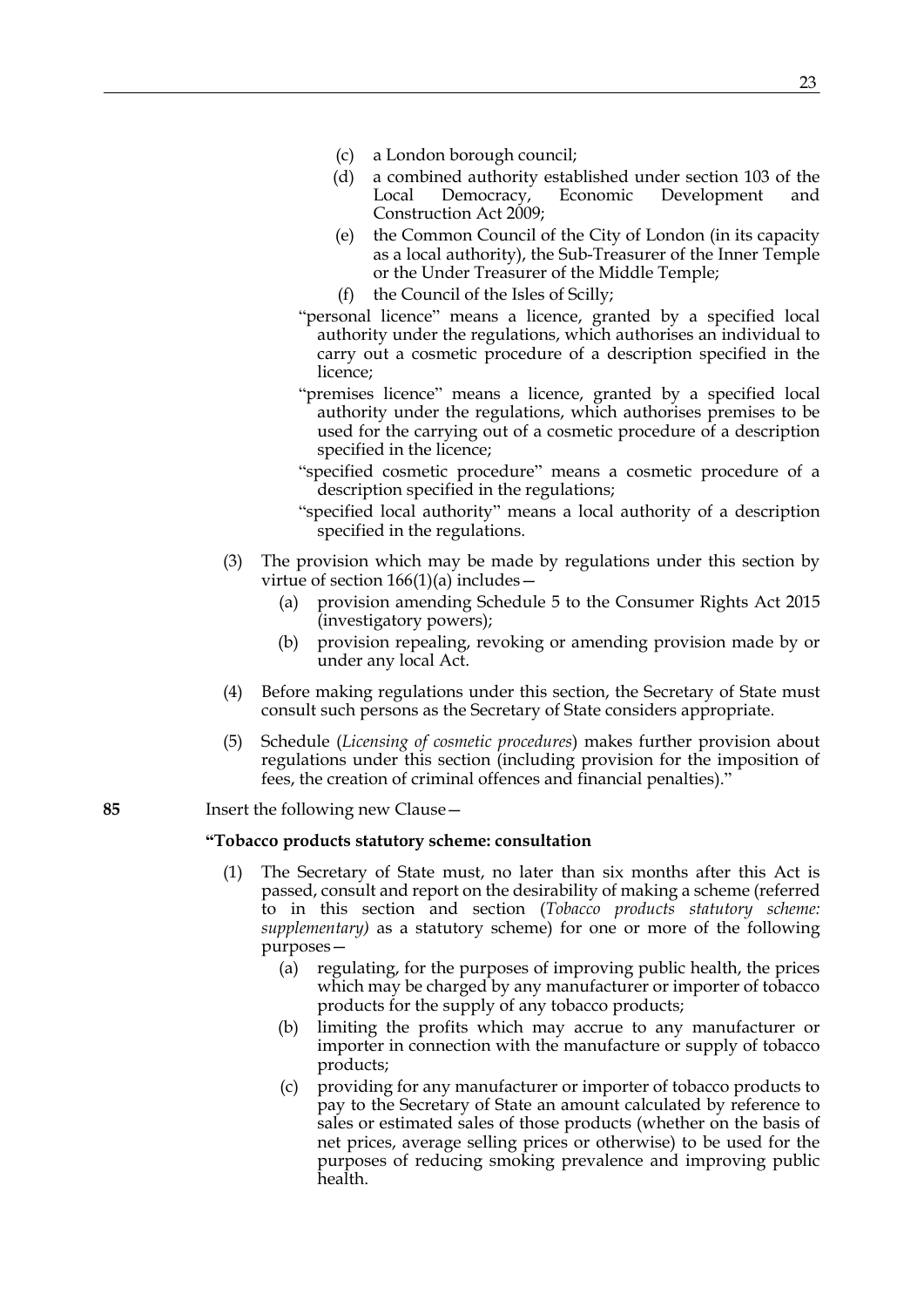- (2) The consultation must ask for views on a draft statutory scheme (or alternative draft schemes), which may, in particular, make any provision mentioned in subsections (3) to (6).
- (3) The draft scheme or schemes may provide for any amount representing sums charged by any manufacturer or importer to whom the scheme applies, in excess of the limits determined under the scheme, for tobacco products covered by the scheme to be paid by that person to the Secretary of State within a specified period.
- (4) The draft scheme or schemes may provide for any amount representing the profits, in excess of the limits determined under the scheme, accruing to any manufacturer or importer to whom the scheme applies in connection with the manufacture or importation of tobacco products covered by the scheme to be paid by that person to the Secretary of State within a specified period.
- (5) The draft scheme or schemes may provide for any amount payable in accordance with the scheme by any manufacturer or importer to whom the scheme applies to be paid to the Secretary of State within a specified period.
- (6) The draft scheme or schemes may—
	- (a) prohibit any manufacturer or importer to whom the scheme applies from varying, without the approval of the Secretary of State, any price charged by the manufacturer or importer for the supply of any tobacco product covered by the scheme, and
	- (b) provide for any amount representing any variation in contravention of that prohibition in the sums charged by that person for that product to be paid to the Secretary of State within a specified period.
- (7) The Secretary of State must lay the report before Parliament and a Minister of the Crown must arrange to make a statement to each House of Parliament setting out in detail any steps which will be taken to implement the findings of the report."

## **"Tobacco products statutory scheme: supplementary**

- The Secretary of State may make any provision he or she considers necessary or expedient for the purpose of enabling or facilitating—
	- (a) the introduction of a statutory scheme of the type mentioned in section (*Tobacco products statutory scheme: consultation*), or
	- (b) the determination of the provision to be made in a proposed statutory scheme.
- (2) The provision may, in particular, require any person to whom such a scheme may apply to—
	- (a) record and keep information;
	- (b) provide information to the Secretary of State in electronic form.
- (3) The Secretary of State must—
	- (a) store electronically the information which is submitted in accordance with this provision;
	- (b) ensure that information submitted in accordance with this provision is made publicly available on a website, taking the need to protect trade secrets duly into account.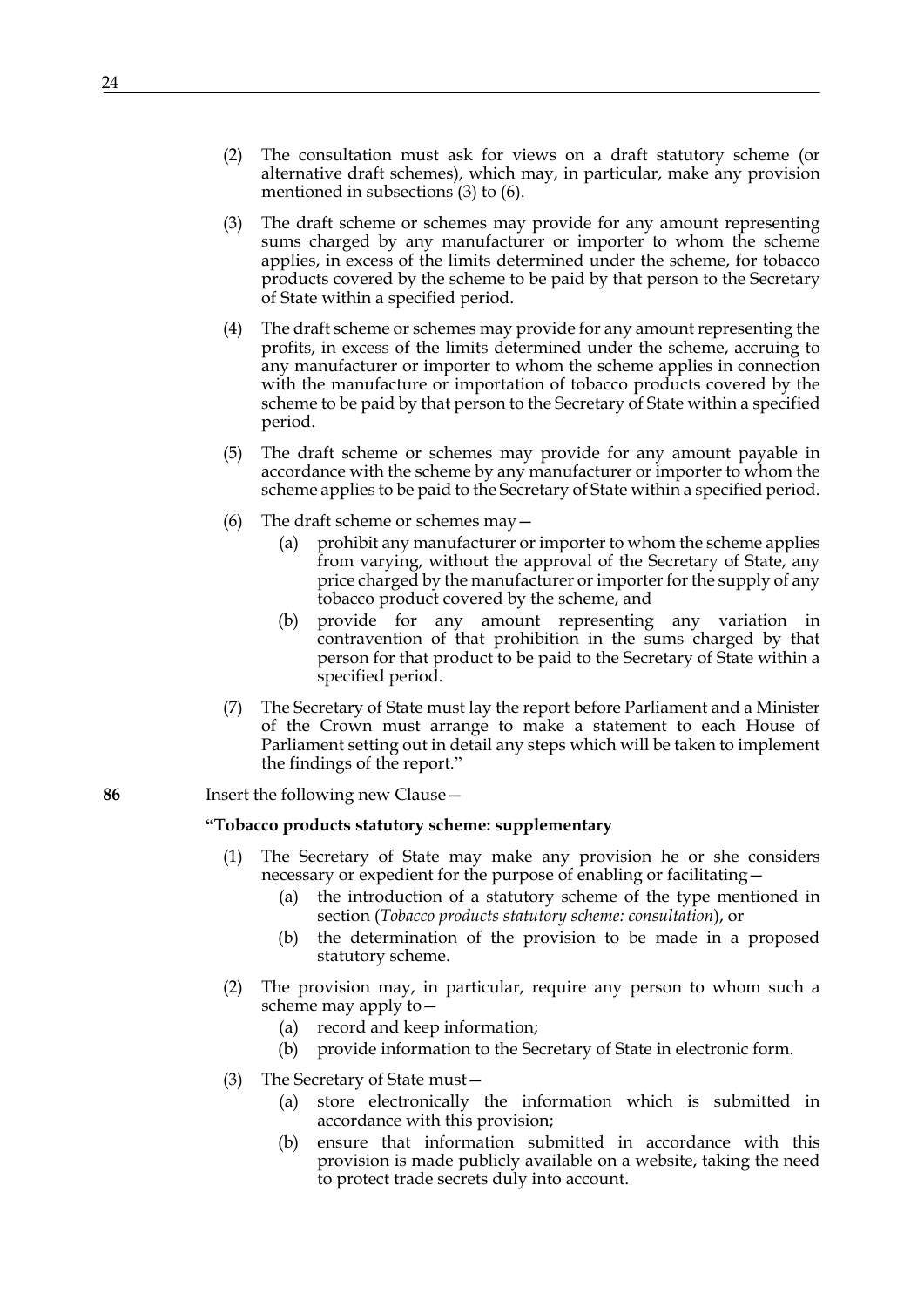#### **"Tobacco products statutory scheme: enforcement**

- (1) The provisions of this section apply if, following consultation under section (*Tobacco products statutory scheme: consultation*), legislation is enacted which enables the making of a statutory scheme.
- (2) Regulations may provide for a person who contravenes any provision of the scheme, including any regulations or directions made under the scheme, to be liable to pay a penalty to the Secretary of State.
- (3) The penalty may be—
	- (a) a single penalty not exceeding  $£5$  million;
	- (b) a daily penalty not exceeding £500,000 for every day on which the contravention occurs or continues.
- (4) Regulations may provide for any amount required to be paid to the Secretary of State by virtue of any provision in the scheme reflecting section (*Tobacco products statutory scheme: consultation*) (4) or (6)(b) to be increased by an amount not exceeding 50 per cent.
- (5) Regulations may provide for any amount payable to the Secretary of State by virtue of any provision in the scheme reflecting section (*Tobacco products statutory scheme: consultation*) (3), (4), (5) or (6)(b) (including such an amount as increased under subsection (4) of this section) to carry interest at a rate specified or referred to in the regulations.
- (6) Provision may be made by regulations for conferring on manufacturers and importers a right of appeal against enforcement decisions taken in respect of them in pursuance of the scheme, section (*Tobacco products statutory scheme: consultation*), (*Tobacco products statutory scheme: supplementary*), and this section.
- (7) The provision which may be made by virtue of subsection (6) includes any provision which may be made by model provisions with respect to appeals under section 6 of the Deregulation and Contracting Out Act 1994, reading—
	- (a) the references in subsections (4) and (5) of that section to enforcement action as references to action taken to implement an enforcement decision, and
	- (b) in subsection (5) of that section, the references to interested persons as references to any persons and the reference to any decision to take enforcement action as a reference to any enforcement decision.
- (8) In subsections (6) and (7), "enforcement decision" means a decision of the Secretary of State or any other person to—
	- (a) require a specific manufacturer or importer to provide information to him or her,
	- (b) limit, in respect of any specific manufacturer or importer, any price or profit,
	- (c) refuse to give his or her approval to a price increase made by a specific manufacturer or importer, or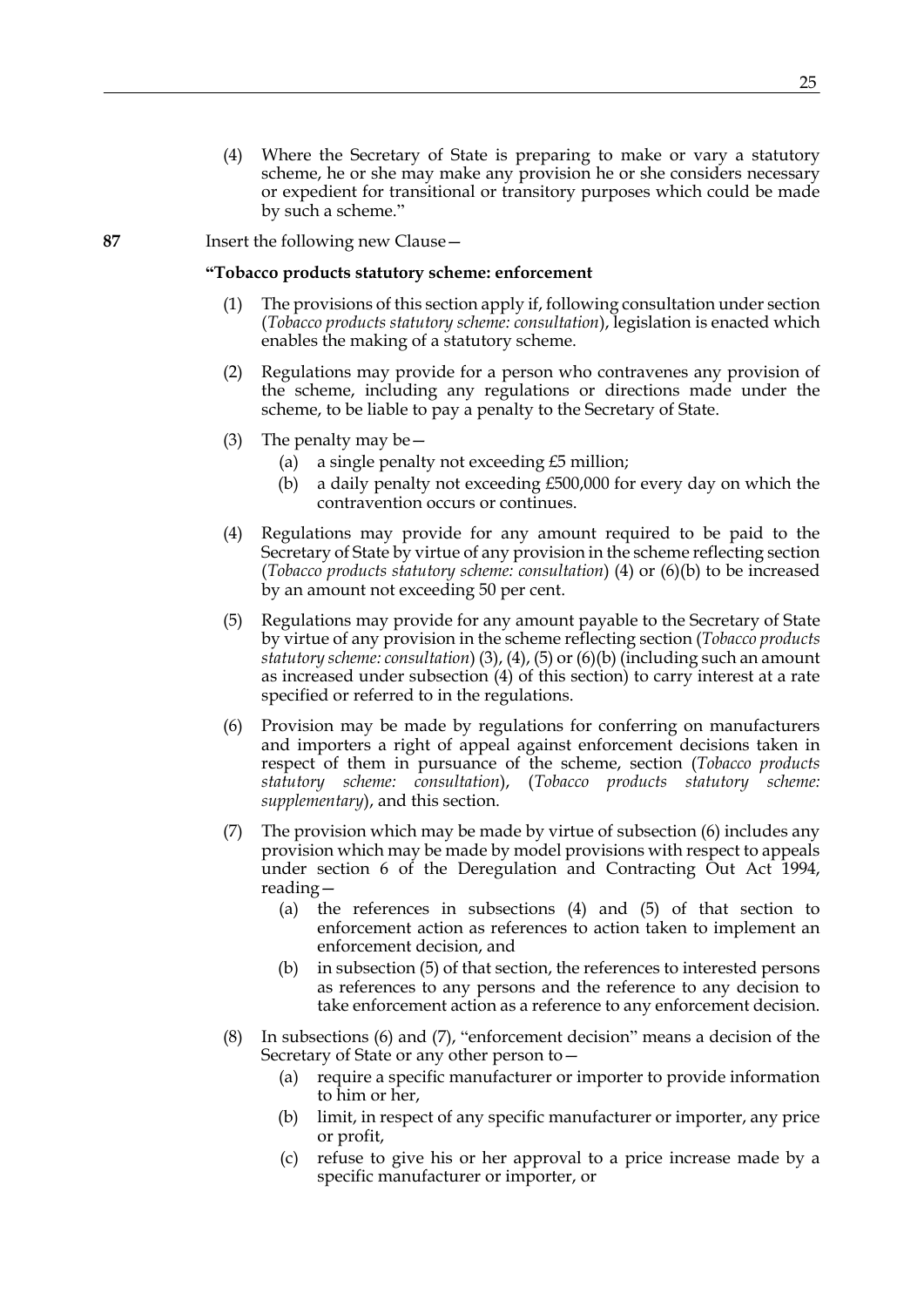(d) require a specific manufacturer or importer to pay any amount (including an amount by way of penalty) to him or her,

and in this subsection "specific" means specified in the decision.

- (9) A requirement or prohibition, or a limit, under section (*Tobacco products statutory scheme: consultation*), may only be enforced under this section and may not be relied on in any proceedings other than proceedings under this section.
- (10) Subsection (9) does not apply to any action by the Secretary of State to recover as a debt any amount required to be paid to the Secretary of State under section (*Tobacco products statutory scheme: consultation*) or this section.
- (11) The Secretary of State may by order increase (or further increase) either of the sums mentioned in subsection (3)."

**88** Insert the following new Clause—

#### **"Tobacco products statutory scheme: controls: supplementary**

- (1) The provisions of this section apply if, following consultation under section (*Tobacco products statutory scheme: consultation*), legislation is enacted which enables the making of a statutory scheme.
- (2) Any power conferred on the Secretary of State by legislation enacted which enables the making of a statutory scheme, and by section (*Tobacco products statutory scheme: supplementary*) may be exercised by—
	- (a) making regulations, or
	- (b) giving directions to a specific manufacturer or importer.
- (3) Regulations under subsection (2)(a) may confer power for the Secretary of State to give directions to a specific manufacturer or importer; and in this subsection "specific" means specified in the direction concerned.
- (4) In this section and sections (*Tobacco products statutory scheme: consultation*), (*Tobacco products statutory scheme: supplementary*) and (*Tobacco products statutory scheme: enforcement*)—
	- "tobacco product" means a product that can be consumed and consists, even partly, of tobacco;
	- "manufacturer" means any person who manufactures tobacco products;
	- "importer" means any person who imports tobacco products into the United Kingdom with a view to the product being supplied for consumption in the United Kingdom or through the travel retail sector, and contravention of a provision includes a failure to comply with it."
- **89** Insert the following new Clause—

#### **"Appropriate consent to transplantation activities when travelling abroad**

(1) Section 32 of the Human Tissue Act 2004 (prohibition of commercial dealings in human material for transplantation) is amended in accordance with subsections (2) to (6).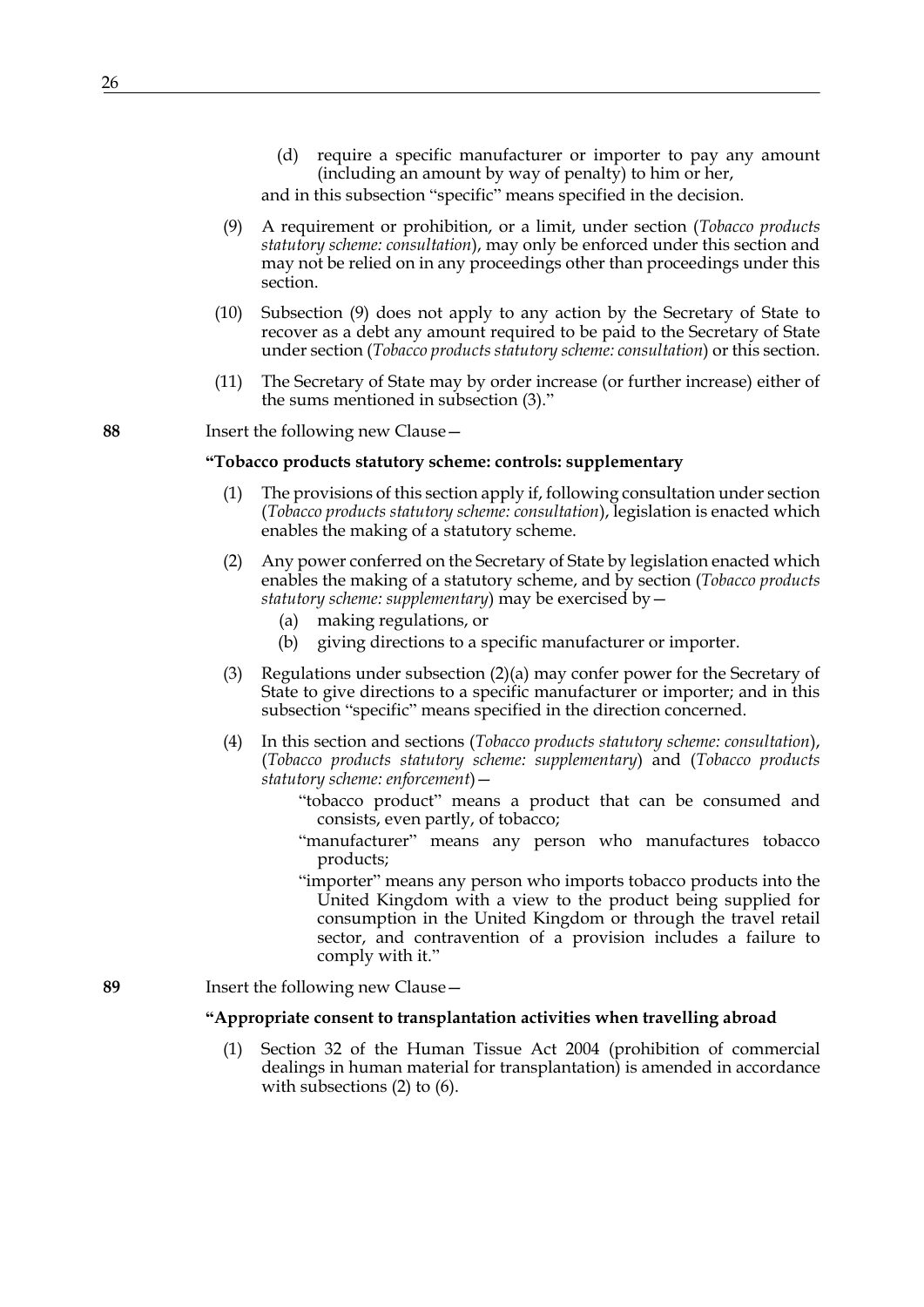- (2) In subsection (1), after paragraph (e) insert—
	- "(f) travels outside the United Kingdom to a country or part of a country where explicit consent is not required for the legal donation of controlled material which does not meet the criteria in subsection  $(1A)(a)$  to  $(c)$  and receives any controlled material, for the purpose of transplantation, without—
		- (i) the free, informed and specific consent of a living donor, or
		- (ii) the free, informed and specific consent of the donor's next of kin, where the donor is unable to provide consent;
	- (g) travels outside the United Kingdom to a country or part of a country where explicit consent is required for the legal donation of controlled material and receives any controlled material for the purpose of transplantation where the material was obtained without—
		- (i) the free, informed and specific consent of a living donor, or
		- (ii) the free, informed and specific consent of the donor's next of kin, where the donor is unable to provide consent;
	- (h) travels outside the United Kingdom to a country or part of a country and receives any controlled material for the purpose of transplantation for which, in exchange for the removal of controlled material—
		- (i) the living donor, or a third party, receives a financial gain or comparable advantage, or
		- (ii) where the controlled material comes from a deceased donor, a third party receives financial gain or comparable advantage."
- (3) After subsection (1) insert—
	- "(1A) The Secretary of State must publish an annual assessment of countries where, explicit consent is not required for the legal donation of controlled material, determining whether each of those countries—
		- (a) provides a formal, publicly funded scheme for opting out of deemed consent for donation of controlled material,
		- (b) provides an effective programme of public education to its population on the deemed consent system and the opt-out scheme which delivers a high level of public understanding of both, and
		- (c) is not considered to be committing Genocide by resolution of the House of Commons.
		- (1B) In paragraph (h) in subsection (1), the expression "financial gain or comparable advantage" does not include compensation for loss of earnings and any other justifiable expenses caused by the removal or by the related medical examinations, or compensation in case of damage which is not inherent to the removal of controlled material.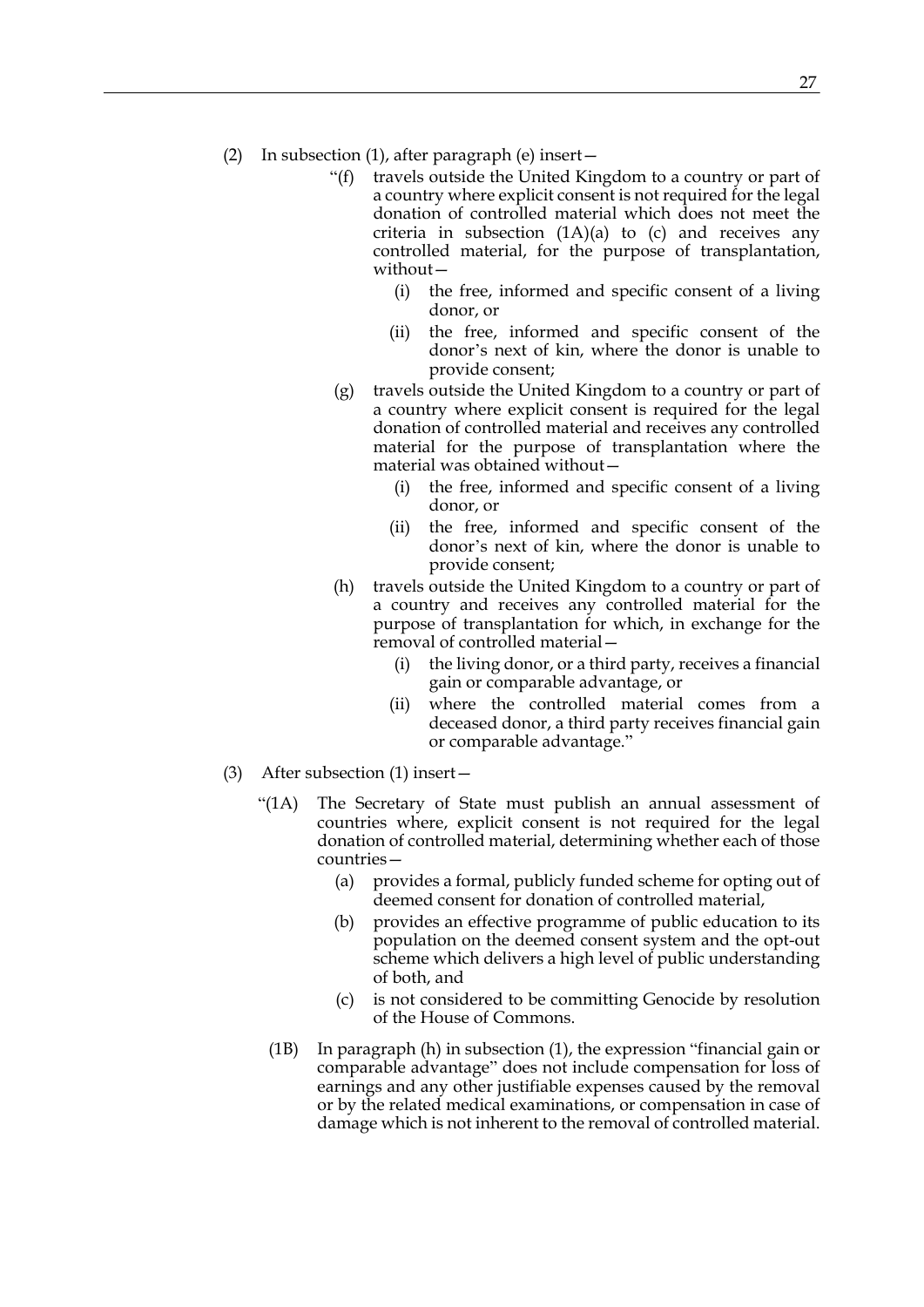- (1C) Subsection (1E) applies if  $-$ 
	- (a) an act which forms part of an offence under subsection (1) takes place outside the United Kingdom, but
	- (b) the person committing the act has a close connection with the United Kingdom.
- (1D) For the purposes of subsection (1C)(b), a person has a close connection with the United Kingdom if, and only if, the person was one of the following at the time the acts or omissions concerned were done or made—
	- (a) a British citizen;
	- (b) a British overseas territories citizen;
	- (c) a British National (Overseas);
	- (d) a British Overseas citizen;
	- (e) a person who under the British Nationality Act 1981 was a British subject;
	- (f) a British protected person within the meaning of that Act;
	- (g) an individual ordinarily resident in the United Kingdom;
	- (h) a body incorporated under the law of any part of the United Kingdom;
	- (i) a Scottish partnership.
- (1E) Where this subsection applies, proceedings for the offence may be taken in any criminal court in England and Wales or Northern Ireland."
- (4) In subsection (3), after "subsection (1)" insert "(a) to (e)".
- (5) In subsection (4), after "subsection (1)" insert "(a) to (e)".
- (6) After subsection (4) insert—
	- "(4A) A person guilty of an offence under subsection  $(1)(f)$  to  $(h)$  shall be liable—
		- (a) on summary conviction—
			- (i) to imprisonment for a term not exceeding 12 months,
			- (ii) to a fine not exceeding the statutory maximum, or
			- (iii) to both;
		- (b) on conviction on indictment—
			- (i) to imprisonment for a term not exceeding 9 years,
			- (ii) to a fine, or
			- (iii) to both."
- (7) In section 34 of the Human Tissue Act 2004 (information about transplant operations), after subsection (2) insert—
	- "(2A) Regulations under subsection (1) must require specified persons to—
		- (a) keep patient identifiable records for all instances of UK citizens who have received transplant procedures performed outside the United Kingdom; and
		- (b) report instances of transplant procedures performed on UK citizens outside the United Kingdom to NHS Blood and Transplant.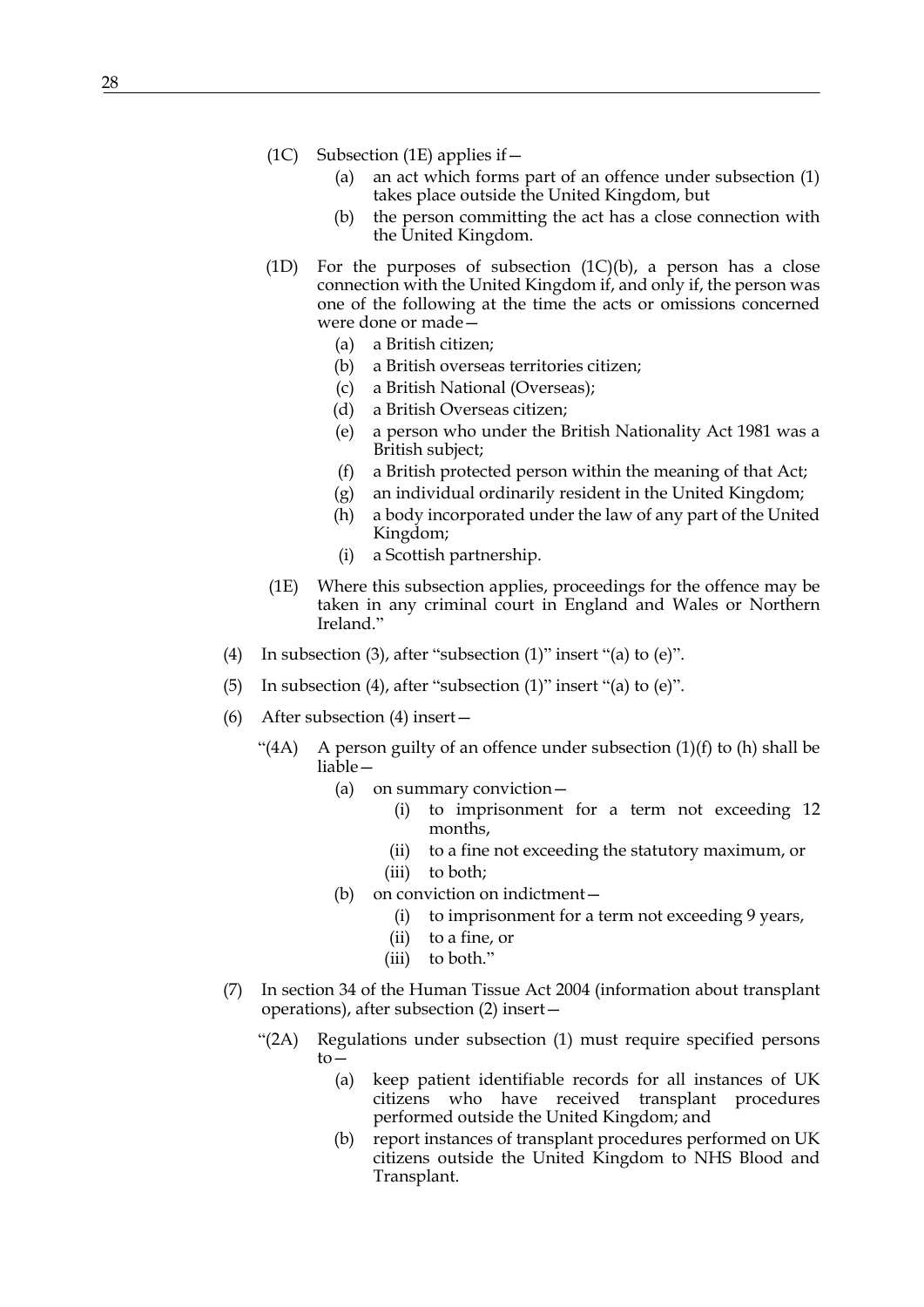(2B) Regulations under subsection (1) must require NHS Blood and Transplant to produce an annual report on instances of UK citizens receiving transplant procedures outside the United Kingdom.""

**90** Insert the following new Clause—

#### **"Dispute resolution in children's palliative care**

- (1) This section applies where there is a difference of opinion between a parent of a child with a life-limiting illness and a doctor responsible for the child's treatment about—
	- (a) the nature (or extent) of specialist palliative care that should be made available for the child, or
	- (b) the extent to which palliative care provided to the child should be accompanied by one or more disease-modifying treatments.
- (2) Where the authorities responsible for a health service hospital become aware of the difference of opinion they must take all reasonable steps—
	- (a) to ensure that the views of the parent, and of anyone else concerned with the welfare of the child, are listened to and taken into account;
	- (b) to make available to the parent any medical data relating to the child reasonably required to obtain evidence to inform the parent's proposals for the child's treatment (including obtaining an additional medical opinion);
	- (c) to allow the provider of an alternative treatment that is being advocated by the parent to provide evidence, in person or remotely, to the mediation process and subsequently to the court;
	- (d) to demonstrate the reasons that significant harm would be likely to be caused by the proposed treatment; and
	- (e) where the two parties are unable to resolve their difference of opinion, to allow for a mediation process, acceptable to both parties, between the parent and the senior doctor with overall clinical responsibility.
- (3) Nothing in subsection (2) requires, or may be relied upon so as to require, the provision of any specific treatment by a doctor or institution, and in particular nothing in subsection (2)—
	- (a) requires the provision of resources for any particular course of treatment; or
	- (b) requires a doctor to provide treatment that the doctor considers likely to be futile or harmful, or otherwise not in the best interests of the child.
- (4) In this section—

"child" means an individual under the age of 18;

- "health service hospital" has the meaning given by section 275 of the National Health Service Act 2006 (interpretation);
- "parent" means a person with parental responsibility for a child within the meaning of the Children Act 1989.
- (5) Nothing in this section affects—
	- (a) the principle of the best interests of the child,
	- (b) the law about the appropriate clinical practice to be followed as to  $-$ 
		- (i) having regard to the child's own views, where they can be expressed; and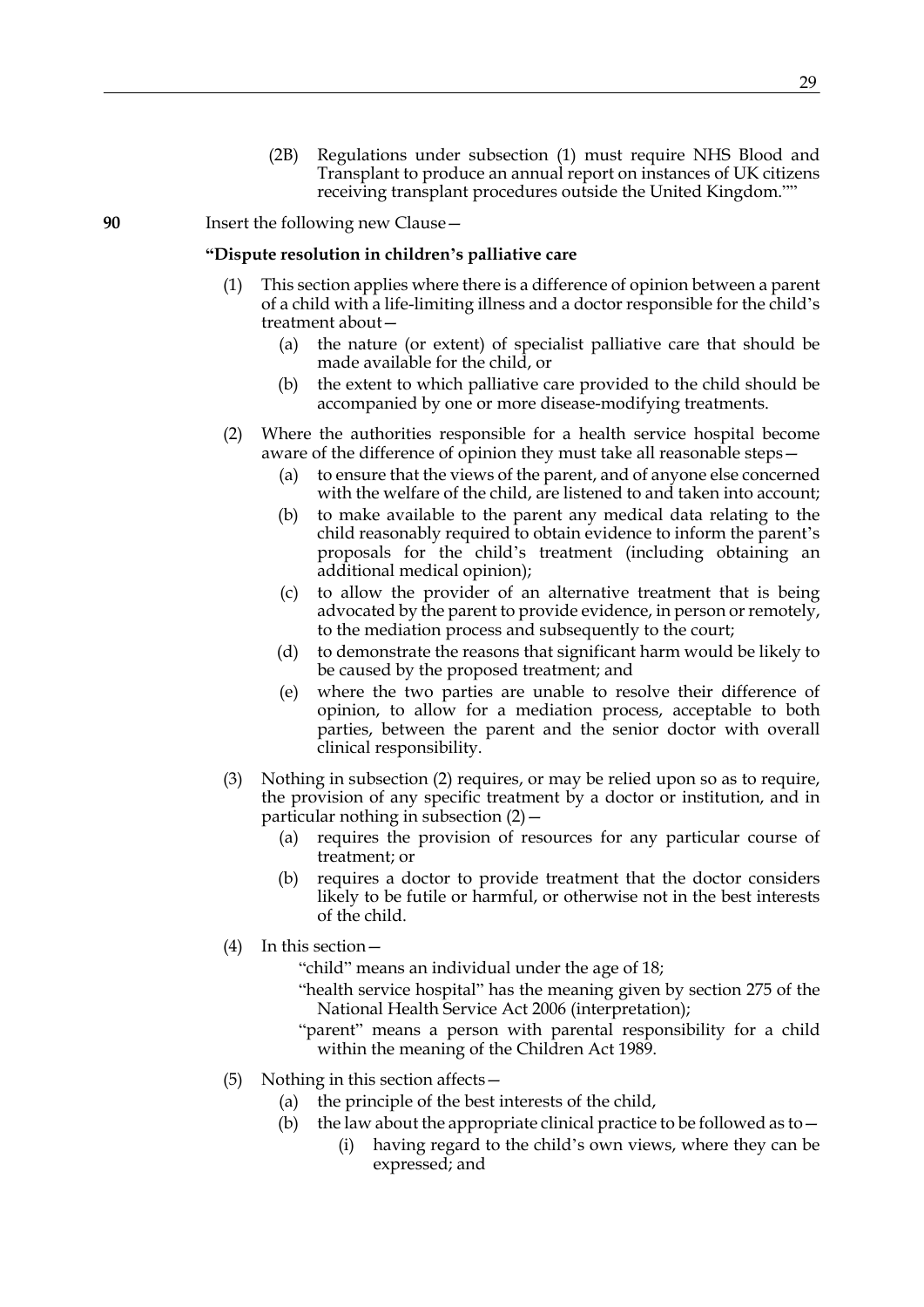(ii) having regard to the views of anyone interested in the welfare of the child, whether or not a person concerned with the welfare of the child within the meaning of this section."

## **91** Insert the following new Clause —

## **"Mandatory training on learning disability and autism**

(1) In regulation 18(2) of the Health and Social Care Act 2008 (Regulated Activities) Regulations 2014 (S.I. 2014/2936), for sub-paragraph (a) substitute—

"(a) receive—

- (i) such appropriate support, training, professional development, supervision and appraisal as is necessary to enable them to carry out the duties they are employed to perform, and
- (ii) in particular, training on learning disability and autism, appropriate to their role, as set out in the code of practice issued by the Secretary of State under section (*Mandatory training on learning disability and autism*) of the Health and Care Act 2022,".
- (2) With regard to training on learning disability and autism, the Secretary of State must prepare and publish a code of practice ("the code") containing guidance addressing—
	- (a) the content of mandatory training and its co-production,
	- (b) the appropriate levels of training required across staff roles,
	- (c) the co-delivery of training,
	- (d) the in-person delivery of training,
	- (e) the accreditation of training,
	- (f) the procurement of training,
	- (g) the monitoring and evaluation of the impact of training, and
	- (h) the implementation of mandating of training across regulated health and social care providers.
- (3) The Secretary of State must seek the participation of and consult such persons and bodies as they consider appropriate—
	- (a) in preparing the code, and
	- (b) in revising it.
- (4) The Secretary of State may not issue the code or any revision unless a draft has been laid before and approved by a resolution of each House of Parliament.
- (5) The Secretary of State must review the code every three years and lay the findings before Parliament.
- (6) In this section—
	- "appropriate to their role" has the meaning given by the code;
	- "autism" means a spectrum of disorders which start in childhood, the clinical manifestations of which include atypical social communication and social interaction and restricted, repetitive patterns of behaviour;
	- "in person" means training delivered live, by people, in the presence of the trainee;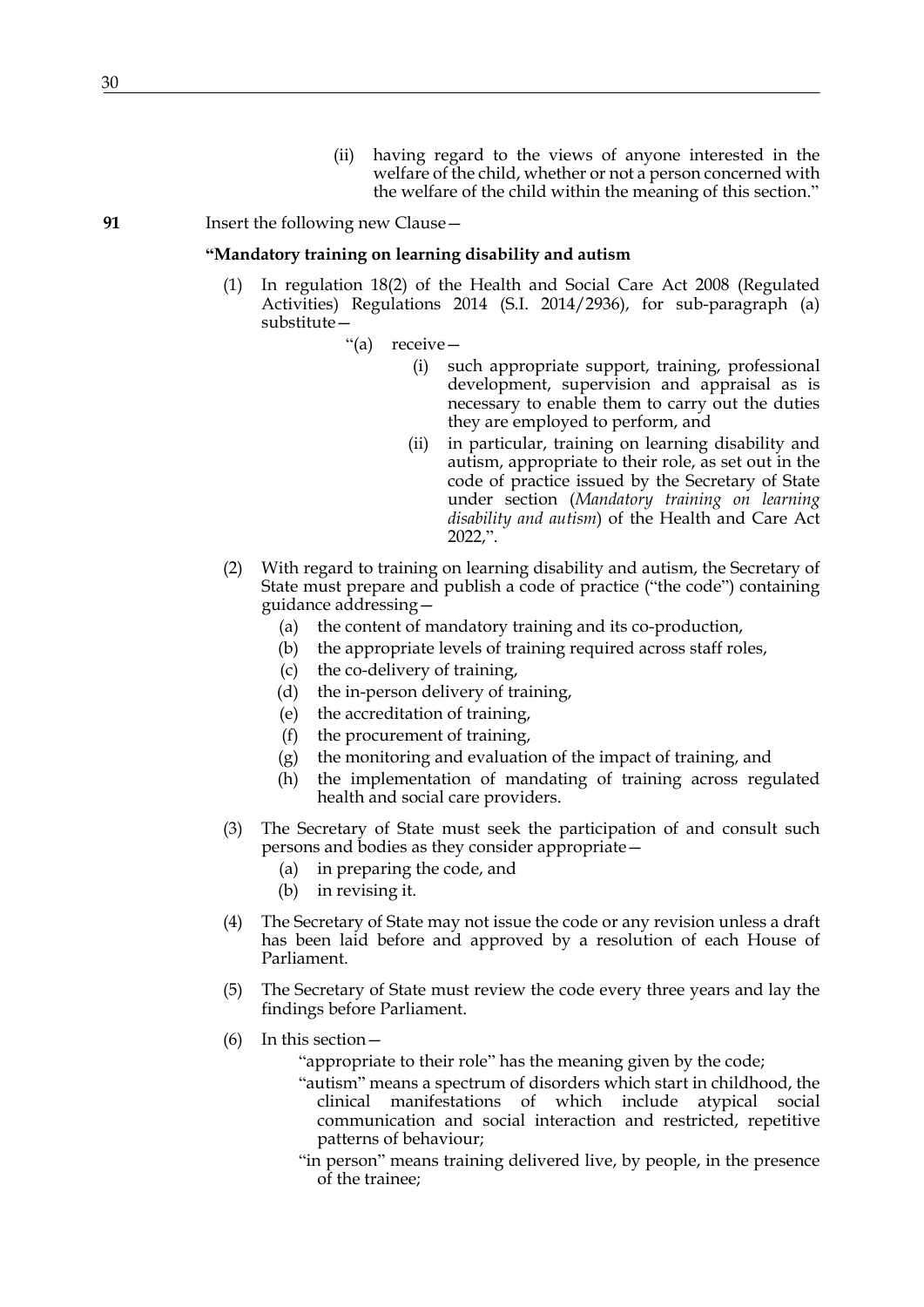- "learning disability" means a disability which includes a significantly reduced ability to understand new or complex information or to learn new skills, with a reduced ability to cope independently, which started before adulthood, with a lasting effect on development."
- **92** Insert the following new Clause—

#### **"Permitted locations for abortion treatment**

- (1) The Abortion Act 1967 is amended as follows.
- (2) In subsection 1(3) after the first "section" insert ", or section 1A of this Act".
- (3) After section 1 insert—

## **"1A Approved places**

- (1) The home of a registered medical practitioner is approved as a class of place for treatment for the termination of pregnancy for the purposes only of prescribing the medicines known as Mifepristone and Misoprostol to be used in treatment carried out in the manner specified in subsection (3).
- (2) The home of a pregnant woman who is undergoing treatment for the purposes of termination of her pregnancy is approved as a class of place where the treatment for termination of pregnancy may be carried out where that treatment is carried out in the manner specified in subsection (3).
- (3) The treatment must be carried out in the following manner—
	- (a) the pregnant woman has—
		- (i) attended an approved place,
		- (ii) had a consultation with an approved place via video link, telephone conference or other electronic means, or
		- (iii) had a consultation with a registered medical practitioner, nurse or midwife via video link, telephone conference or other electronic means; and
	- (b) the pregnant woman is prescribed Mifepristone and Misoprostol to be taken for the purposes of the termination of her pregnancy and the gestation of the pregnancy has not exceeded nine weeks and six days at the time the Mifepristone is taken.
- (4) Nothing in this section should be taken to affect any approval otherwise made by the Secretary of State under subsections 1(3) or 1(3A) of this Act.
- (5) For the purposes of this section—
	- "approved place" means a hospital in England or Wales, as authorised under section 1(3) of this Act, or a place in England or Wales approved under that section;
	- "home" means, in the case of a pregnant woman, the place in England or Wales where a pregnant woman has her permanent address or usually resides or, in the case of a registered medical practitioner, where a registered medical practitioner has their permanent address or usually resides.""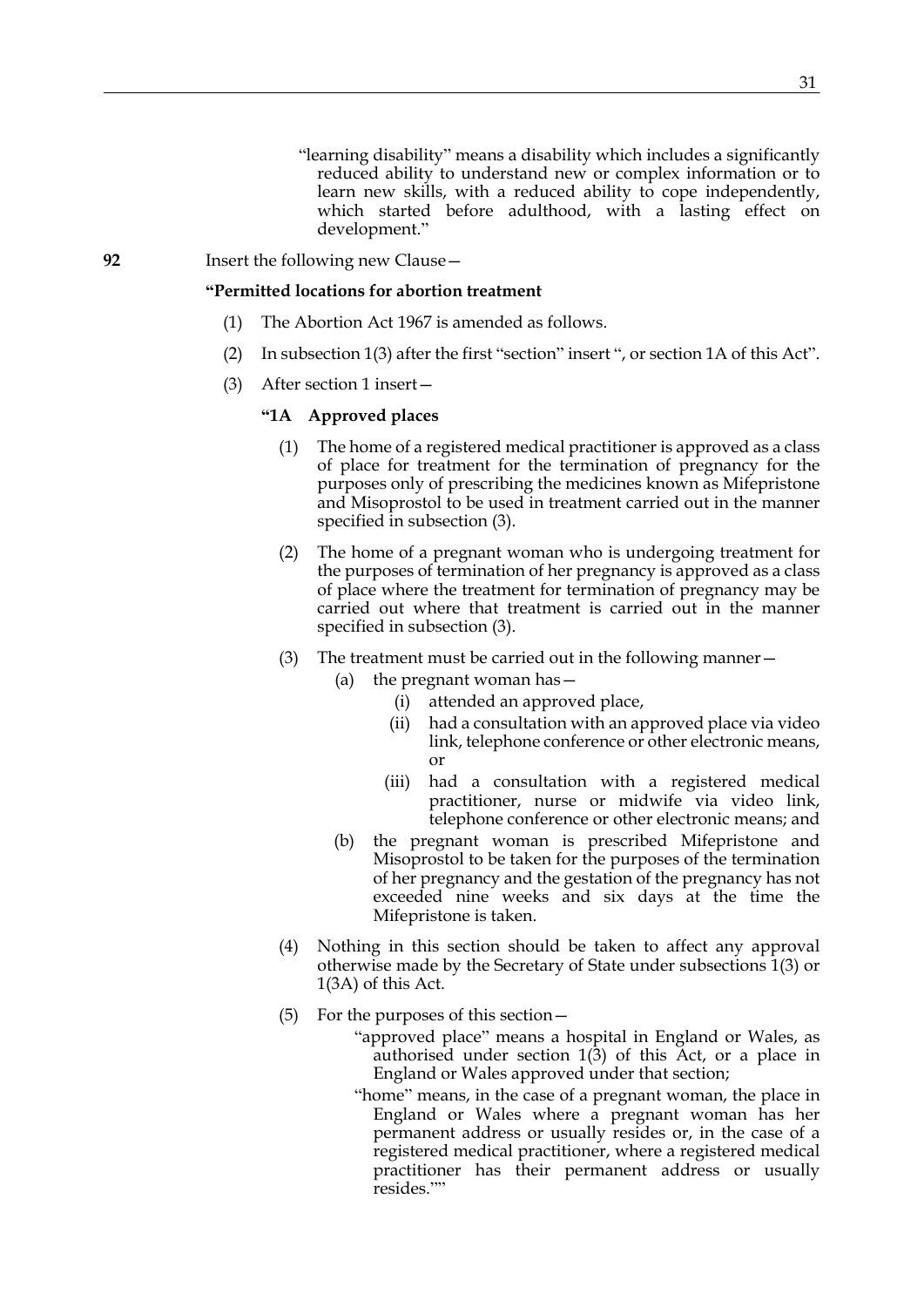| 93  | Page 128, line 13, at end insert -                                                                                                                                                                                                                                                                                                                                                                                                                                                             |
|-----|------------------------------------------------------------------------------------------------------------------------------------------------------------------------------------------------------------------------------------------------------------------------------------------------------------------------------------------------------------------------------------------------------------------------------------------------------------------------------------------------|
|     | A power to make regulations under section (Information about payments etc<br>"(1A)<br>to persons in the health care sector), 89 or 90 includes power to make different<br>provision for England, Wales, Scotland or Northern Ireland."                                                                                                                                                                                                                                                         |
| 94  | Page 128, line 18, at end insert-<br>"(aa) regulations under section (Information about payments etc to persons<br><i>in the health care sector</i> );"                                                                                                                                                                                                                                                                                                                                        |
| 95  | Page 128, line 20, at end insert-<br>"(ca) regulations under section 136;"                                                                                                                                                                                                                                                                                                                                                                                                                     |
| 96  | Page 128, line 20, at end insert-<br>"(ca) regulations under section (Licensing of cosmetic procedures);"                                                                                                                                                                                                                                                                                                                                                                                      |
|     | Clause 152                                                                                                                                                                                                                                                                                                                                                                                                                                                                                     |
| 97  | Page 128, line 37, at end insert -<br>in Part 2, sections (Information about payments etc to persons in the<br>"(aa)<br>health care sector), (Regulations under section (Information about<br>payments etc to persons in the health care sector): enforcement) and<br>(Regulations under section (Information about payments etc to persons in<br>the health care sector): consent) (information about payments etc to<br>persons in the health care sector);"                                 |
| 98  | Page 128, line 40, at end insert-                                                                                                                                                                                                                                                                                                                                                                                                                                                              |
|     | in Part 5, section (Storage of gametes and embryos) and Part 2 of<br>"(ca)<br>Schedule (Storage of gametes and embryos) (storage of gametes and<br>embryos);"                                                                                                                                                                                                                                                                                                                                  |
| 99  | Page 129, line 1, leave out subsections $(3)$ and $(4)$ and insert –                                                                                                                                                                                                                                                                                                                                                                                                                           |
|     | The following extend to Scotland only $-$<br>" $(3)$<br>sections 126 to 129 (offences relating to virginity testing);<br>(a)<br>sections (Offence of carrying out hymenoplasty: Scotland), (Offence of<br>(b)<br>offering to carry out hymenoplasty: Scotland), (Offence of aiding or<br>abetting etc a person to carry out hymenoplasty: Scotland) and<br>(Hymenoplasty offences in Scotland: penalties) (offences relating to<br>hymenoplasty).                                              |
|     | The following extend to Northern Ireland only $-$<br>(4)<br>sections 130 to 133 (offences relating to virginity testing);<br>(a)<br>sections (Offence of carrying out hymenoplasty: Northern Ireland),<br>(b)<br>(Offence of offering to carry out hymenoplasty: Northern Ireland),<br>(Offence of aiding or abetting etc a person to carry out hymenoplasty:<br>Northern Ireland) and (Hymenoplasty offences in Northern Ireland:<br><i>penalties</i> ) (offences relating to hymenoplasty)." |
|     | Clause 153                                                                                                                                                                                                                                                                                                                                                                                                                                                                                     |
| 100 | Page 129, line 8, at end insert-                                                                                                                                                                                                                                                                                                                                                                                                                                                               |

"(2A) Section (*Storage of gametes and embryos*) and Schedule (*Storage of gametes and embryos*) (storage of gametes and embryos) come into force on 1 July 2022."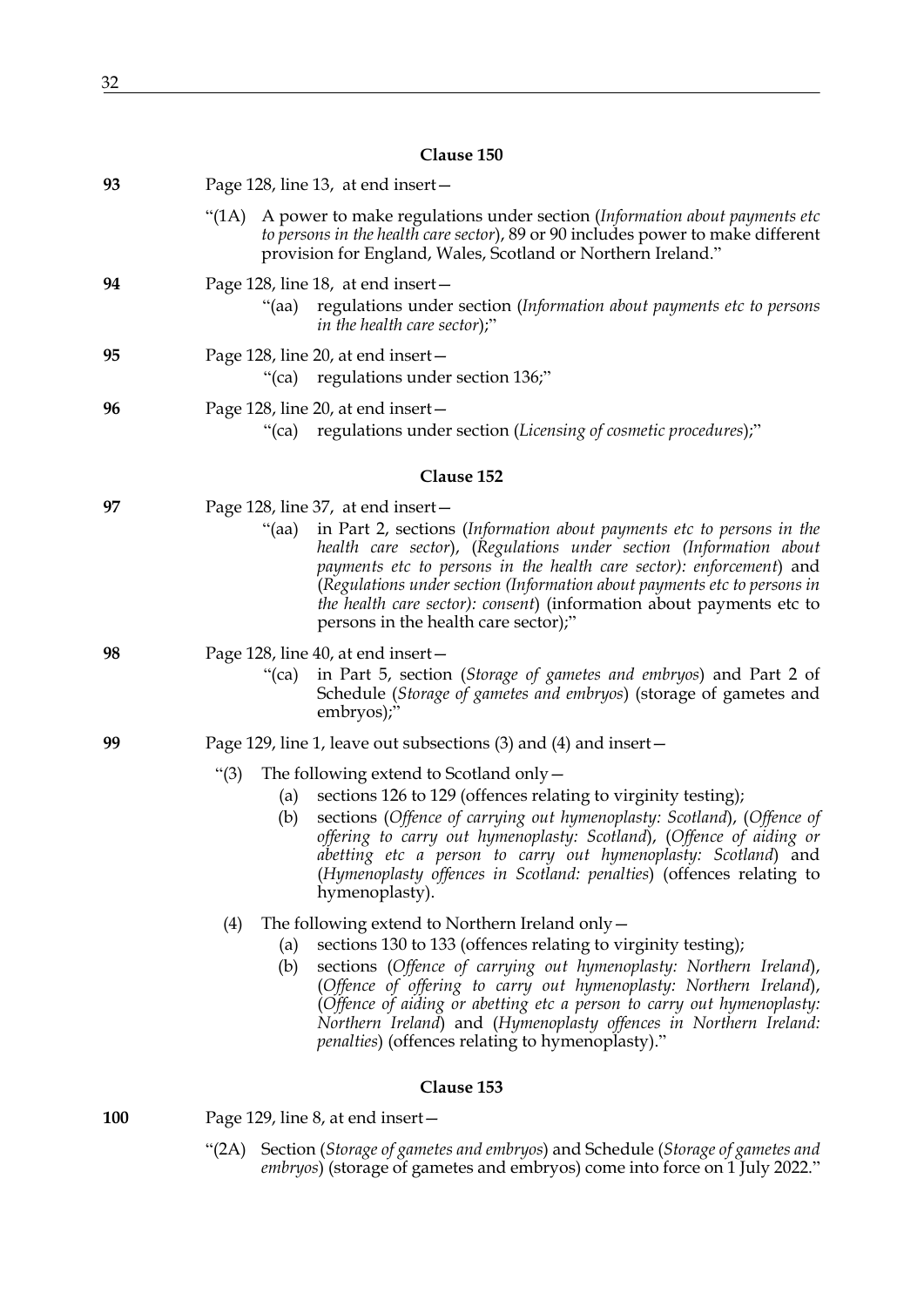| 101        | Page 129, line 10, leave out "on 1 January 2023" and insert "at the end of the period<br>of two months beginning with the day on which this Act is passed"                                                                                                      |  |
|------------|-----------------------------------------------------------------------------------------------------------------------------------------------------------------------------------------------------------------------------------------------------------------|--|
| 102        | Page 129, line 10, at end insert –                                                                                                                                                                                                                              |  |
|            | Section (Child safeguarding etc in health and care: policy about information<br>"(3A)<br><i>sharing</i> ) comes into force at the end of the period of three months beginning<br>with the day on which this Act is passed."                                     |  |
| 103        | Page 129, line 11, leave out " $(3)$ " and insert " $(3A)$ "                                                                                                                                                                                                    |  |
| Schedule 1 |                                                                                                                                                                                                                                                                 |  |
| 104        | Page 131, line 29, at end insert –<br>"the Armed Forces Act 2006, section 343AA (as inserted by section 8(3)<br>of the Armed Forces Act 2021);"                                                                                                                 |  |
| Schedule 2 |                                                                                                                                                                                                                                                                 |  |
| 105        | Page 137, line 30, at end insert –                                                                                                                                                                                                                              |  |
|            | at least one member with expertise and knowledge of<br>" $(d)$<br>mental health in the integrated care board's area."                                                                                                                                           |  |
|            | Schedule 4                                                                                                                                                                                                                                                      |  |
| 106        | Page 165, line 29, at end insert $-$                                                                                                                                                                                                                            |  |
|            | "Armed Forces Act 2006                                                                                                                                                                                                                                          |  |
|            | 82A (1) Section 343AA of the Armed Forces Act 2006 (due regard to principles:<br>England) (as inserted by section $8(3)$ of the Armed Forces Act 2021) is<br>amended as follows.                                                                                |  |
|            | (2) In subsection (3), for paragraph (h) substitute $-$<br>an integrated care board;".<br>"(h)                                                                                                                                                                  |  |
|            | $(3)$ In subsection $(8)$ –<br>(a) omit the definition of "clinical commissioning group";<br>at the appropriate place insert –<br>(b)<br>"integrated care board" means a body established<br>under section 14Z25 of the National Health<br>Service Act 2006;"." |  |
| 107        | Page 185, line 14, at end insert-                                                                                                                                                                                                                               |  |
|            | "Police, Crime, Sentencing and Courts Act 2022                                                                                                                                                                                                                  |  |
|            | 239<br>The Police, Crime, Sentencing and Courts Act 2022 is amended as<br>follows.                                                                                                                                                                              |  |
|            | 240 (1) Section 25 (relevant review partners) is amended as follows.                                                                                                                                                                                            |  |
|            | (2) In subsection $(2)(c)$ for "a clinical commissioning group" substitute "an<br>integrated care board".                                                                                                                                                       |  |
|            | $(3)$ In subsection $(3)(c)$ for "clinical commissioning group" substitute<br>"integrated care board".                                                                                                                                                          |  |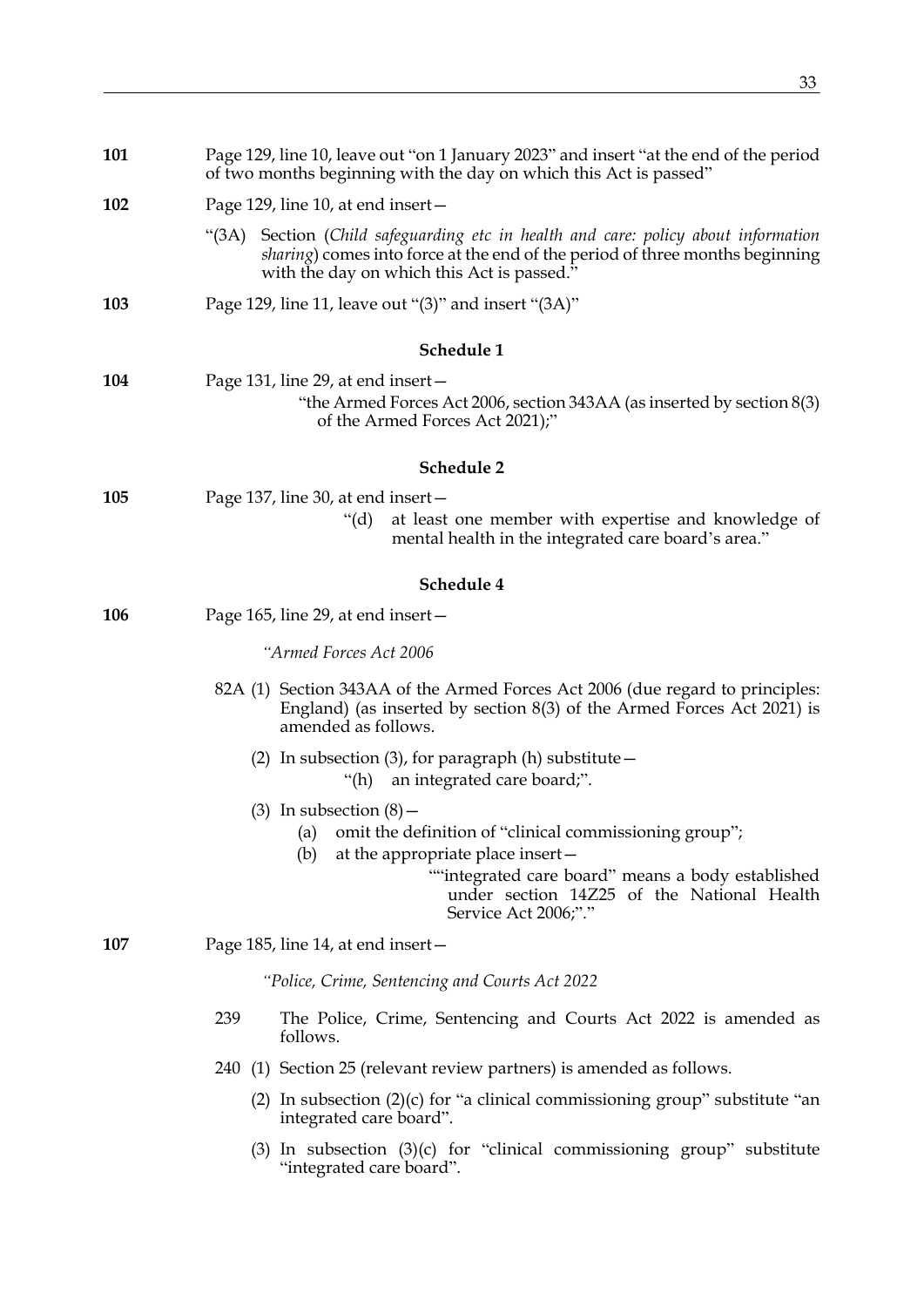|     | 241<br>In section 36 (interpretation), in subsection $(1)$ –<br>omit the definition of "clinical commissioning group";<br>(a)<br>(b)<br>at the appropriate place insert –<br>"integrated care board" means a body established<br>under section 14Z25 of the National Health<br>Service Act 2006;";<br>in the definition of "review partner", for paragraph (c)<br>(c)<br>$substitute -$<br>$\lq\lq$ (c)<br>an integrated care board, or".                       |  |
|-----|-----------------------------------------------------------------------------------------------------------------------------------------------------------------------------------------------------------------------------------------------------------------------------------------------------------------------------------------------------------------------------------------------------------------------------------------------------------------|--|
|     | 242<br>In Schedule 1 (specified authorities and local government areas), in the<br>table headed "Health and social care"-<br>for "A clinical commissioning group established under section<br>(a)<br>14D" substitute "An integrated care board established under<br>section 14Z25";<br>for "the group's" substitute "the board's"."<br>(b)                                                                                                                      |  |
|     | Schedule 6                                                                                                                                                                                                                                                                                                                                                                                                                                                      |  |
| 108 | Leave out Schedule 6                                                                                                                                                                                                                                                                                                                                                                                                                                            |  |
|     | Schedule 14                                                                                                                                                                                                                                                                                                                                                                                                                                                     |  |
| 109 | Page 229, line 41, leave out paragraph 6                                                                                                                                                                                                                                                                                                                                                                                                                        |  |
|     | Schedule 16                                                                                                                                                                                                                                                                                                                                                                                                                                                     |  |
| 110 | Page 233, line 2, leave out "(123 or 124" and insert "123, 124, (Offence of carrying out<br>hymenoplasty: England and Wales), (Offence of offering to carry out hymenoplasty:<br>England and Wales) or (Offence of aiding or abetting etc a person to carry out<br>hymenoplasty: England and Wales)"                                                                                                                                                            |  |
| 111 | Page 233, line 3, after "virginity testing" insert "and hymenoplasty"                                                                                                                                                                                                                                                                                                                                                                                           |  |
| 112 | Page 233, line 11, leave out "or 132" and insert ", 132, (Offence of carrying out<br>hymenoplasty: Northern Ireland), (Offence of offering to carry out hymenoplasty:<br>Northern Ireland) or (Offence of aiding or abetting etc a person to carry out hymenoplasty:<br>Northern Ireland)"                                                                                                                                                                      |  |
| 113 | Page 233, line 13, after "virginity testing" insert "and hymenoplasty"                                                                                                                                                                                                                                                                                                                                                                                          |  |
| 114 | Page 233, line 23, at end insert-<br>section (Offence of carrying out hymenoplasty: England and Wales)<br>" $(d)$<br>(carrying out hymenoplasty);<br>section (Offence of offering to carry out hymenoplasty: England and<br>(e)<br>Wales) (offering to carry out hymenoplasty);<br>section (Offence of aiding or abetting etc a person to carry out<br>(f)<br>hymenoplasty: England and Wales) (aiding or abetting etc a person<br>to carry out hymenoplasty)." |  |
| 115 | Page 233, line 30, at end insert-<br>section (Offence of carrying out hymenoplasty: Scotland) (carrying<br>" $(d)$ "<br>out hymenoplasty);<br>section (Offence of offering to carry out hymenoplasty: Scotland)<br>(e)<br>(offering to carry out hymenoplasty);                                                                                                                                                                                                 |  |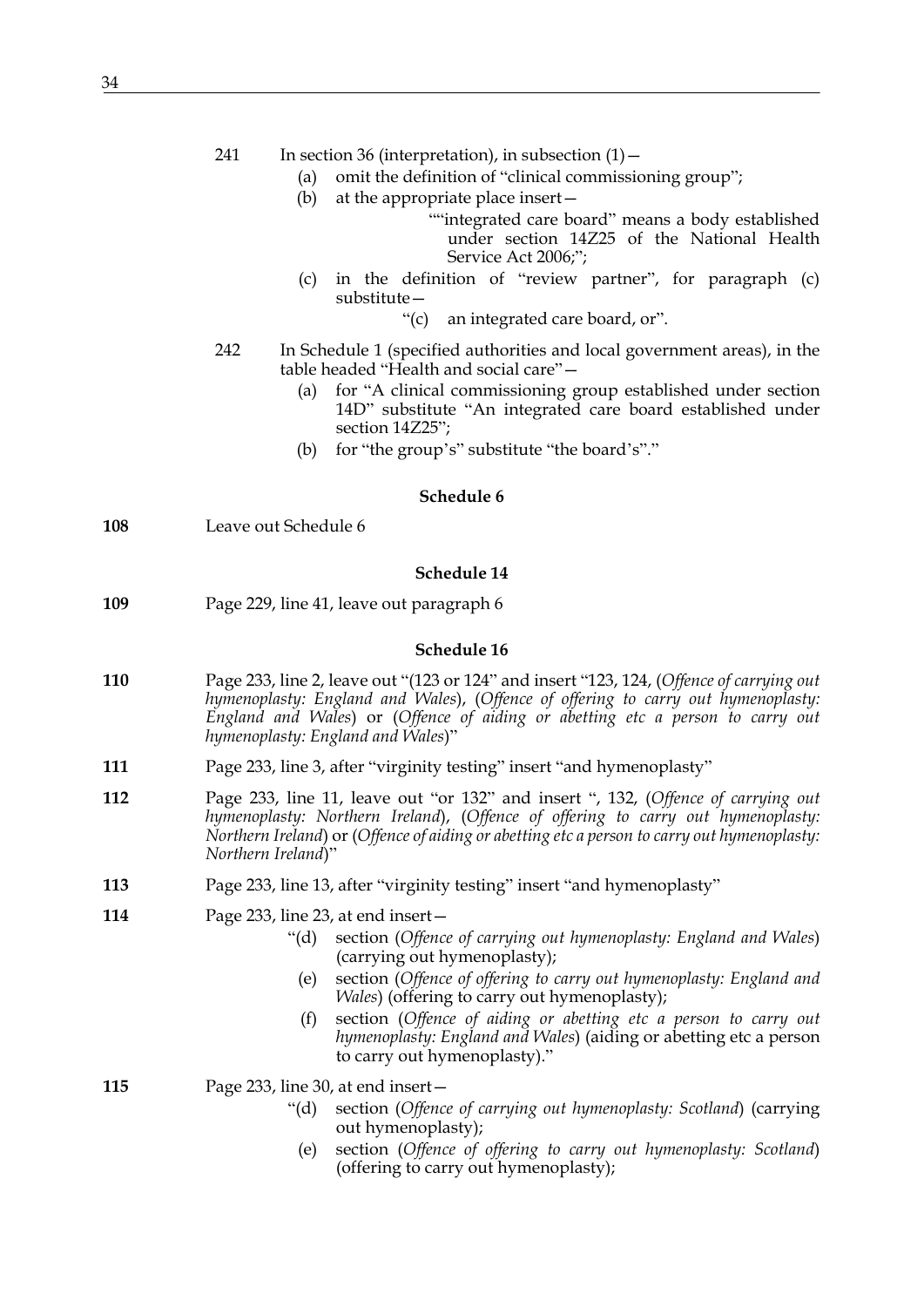- (f) section (*Offence of aiding or abetting etc a person to carry out hymenoplasty: Scotland*) (aiding or abetting etc a person to carry out hymenoplasty)."
- **116** Page 233, line 37, at end insert—
	- "(d) section (*Offence of carrying out hymenoplasty: Northern Ireland*) (carrying out hymenoplasty);
		- (e) section (*Offence of offering to carry out hymenoplasty: Northern Ireland*) (offering to carry out hymenoplasty);
		- (f) section (*Offence of aiding or abetting etc a person to carry out hymenoplasty: Northern Ireland*) (aiding or abetting etc a person to carry out hymenoplasty)."
- **117** Page 233, line 37, at end insert—

*"Criminal Procedure (Scotland) Act 1995*

- 3A The Criminal Procedure (Scotland) Act 1995 is amended as follows.
- 3B In section 19A (samples etc. from persons convicted of sexual or violent offences), in the definition of "relevant violent offence" in subsection (6), in paragraph (h)—
	- (a) omit the "and" at the end of sub-paragraph (iv);
	- (b) after sub-paragraph (v) insert—
		- "(vi) section 126, 127, 128, (*Offence of carrying out hymenoplasty: Scotland*), (*Offence of offering to carry out hymenoplasty: Scotland*) or (*Offence of aiding or abetting etc a person to carry out hymenoplasty: Scotland*) of the Health and Care Act 2022 (offences relating to virginity testing and hymenoplasty)."
- 3C In section 271BZA (child witnesses in certain solemn cases: special measures), in subsection (2), after paragraph (f) insert—
	- "(fa) an offence under section 126, 127, 128, (*Offence of carrying out hymenoplasty: Scotland*), (*Offence of offering to carry out hymenoplasty: Scotland*) or (*Offence of aiding or abetting etc a person to carry out hymenoplasty: Scotland*) of the Health and Care Act 2022 (offences relating to virginity testing and hymenoplasty);"."
- **118** Page 233, line 42, leave out "or 124" and insert ", 124, (*Offence of carrying out hymenoplasty: England and Wales*), (*Offence of offering to carry out hymenoplasty: England and Wales*) or (*Offence of aiding or abetting etc a person to carry out hymenoplasty: England and Wales*)"
- **119** Page 233, line 43, after "virginity testing" insert "and hymenoplasty"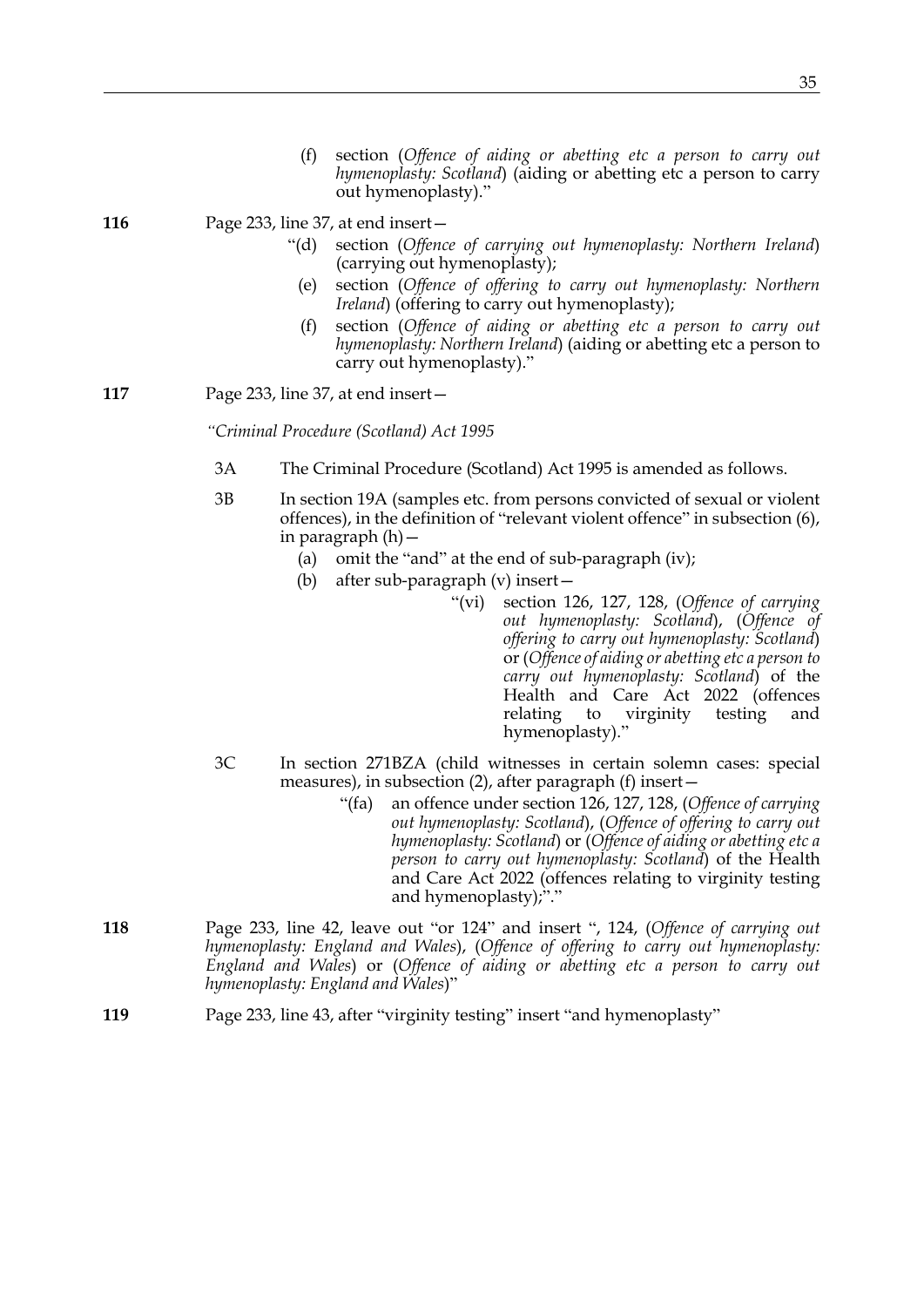#### **120** Page 234, line 2, at end insert—

*"Protection of Vulnerable Groups (Scotland) Act 2007 (asp 2007)*

4A Pending the commencement of its repeal by section 81(2)(d) of the Disclosure (Scotland) Act 2020, paragraph 2 of Schedule 1 to the Protection of Vulnerable Groups (Scotland) Act 2007 (relevant offences) has effect as if it included a reference to an individual who commits an offence under section 126, 127, 128, (*Offence of carrying out hymenoplasty: Scotland*), (*Offence of offering to carry out hymenoplasty: Scotland*) or (*Offence of aiding or abetting etc a person to carry out hymenoplasty: Scotland*) of this Act (offences relating to virginity testing and hymenoplasty)."

**121** Page 234, line 12, at end insert—

- "(d) section (*Offence of carrying out hymenoplasty: England and Wales*) (carrying out hymenoplasty);
- (e) section (*Offence of offering to carry out hymenoplasty: England and Wales*) (offering to carry out hymenoplasty);
- (f) section (*Offence of aiding or abetting etc a person to carry out hymenoplasty: England and Wales*) (aiding or abetting etc a person to carry out hymenoplasty)."

## **After Schedule 16**

**122** Insert the following new Schedule—

"STORAGE OF GAMETES AND EMBRYOS

#### PART 1

### AMENDMENTS TO HUMAN FERTILISATION AND EMBRYOLOGY ACT 1990

#### *Introductory*

1 The Human Fertilisation and Embryology Act 1990 is amended as follows.

*Maximum storage periods*

- <span id="page-35-0"></span>2 (1) Section 14 (conditions of storage licences) is amended as follows.
	- (2) In subsection (1), for paragraph (c) substitute  $-$ 
		- "(c) that the requirements of subsection (3) (maximum storage periods) are met,".
	- (3) For subsections (3) to (5) substitute  $-$ 
		- "(3) The requirements referred to in subsection  $(1)(c)$  are as follows -
			- (a) gametes must not be kept in storage for longer than such period not exceeding 55 years beginning with the day on which they are first placed in storage as the licence may specify;
			- (b) an embryo must not be kept in storage for treatment purposes for longer than such period not exceeding 55 years beginning with the day on which it is first so kept as the licence may specify;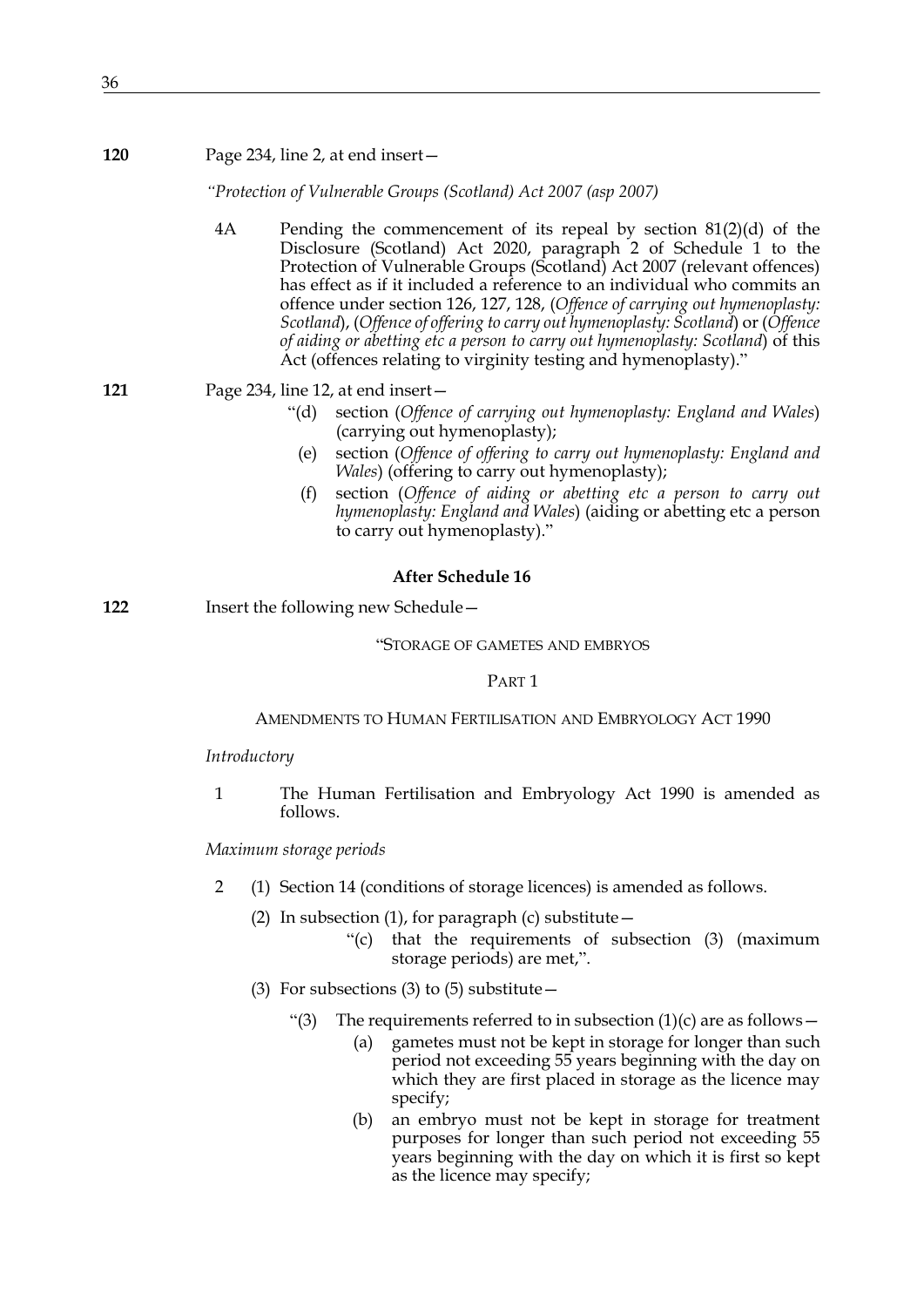- (c) an embryo that is kept in storage for the research or training purpose but not for treatment purposes must not be so kept for longer than such period not exceeding 10 years beginning with the day on which consent was given under Schedule 3 to the storage of the embryo for that purpose as the licence may specify;
- (d) a human admixed embryo must not be kept in storage for longer than such period not exceeding 10 years beginning with the day on which it is first placed in storage as the licence may specify.
- (4) Where under Schedule 3 consent is given to the storage of an embryo for the training or research purpose by different persons on different days, the reference in subsection (3)(c) to the day on which consent was given is to be taken as a reference to the last of those days.
- (5) For the purposes of this section—
	- (a) "treatment purposes" are purposes referred to in paragraph  $2(1)(a)$  or (b) of Schedule 3;
	- (b) the "training purpose" is the purpose referred to in paragraph 2(1)(ba) of that Schedule;
	- (c) the "research purpose" is the purpose referred to in paragraph  $2(1)(c)$  of that Schedule."
- 3 In section 47 (index), omit the entry for the "Statutory storage period".
- 4 In Schedule 3 (consents), in paragraph 2(2)(a), for "statutory storage period" substitute "period for which, by virtue of section 14(3), the gametes, embryo or human admixed embryo may be stored under the licence".

*Disposal of material*

- <span id="page-36-1"></span>5 In section 14 (conditions of storage licences), in subsection (1), after paragraph (c) insert—
	- "(ca) that any gametes, embryos or human admixed embryos that have been kept in storage pursuant to the licence must, once they may no longer lawfully be so kept, be removed from storage and disposed of, and".
- <span id="page-36-0"></span>6 In section 17 (the person responsible), in subsection  $(1)(c)$ , for "allowed" to perish" substitute "removed from storage".

*Consent to storage*

- <span id="page-36-2"></span>7 (1) Schedule 3 (consents) is amended as follows.
	- (2) In paragraph 1—
		- (a) in sub-paragraph (1), before the first "and" insert "any renewal of consent,";
		- (b) in sub-paragraph (2), before the first "and" insert "any renewal of consent by a person unable to sign,";
		- (c) in sub-paragraph  $(3)$  -
			- (i) the words from ""effective consent" to the end become paragraph (a);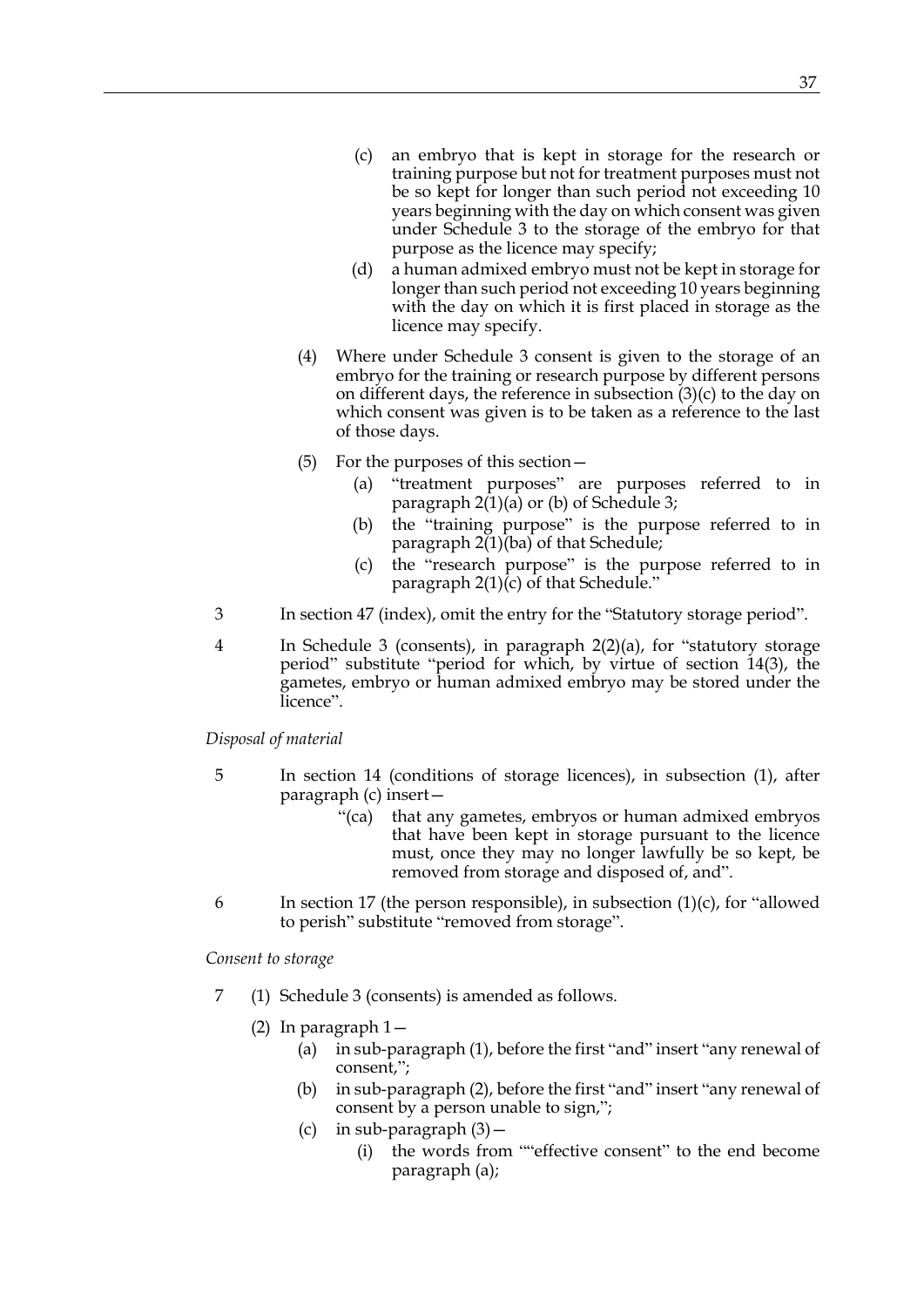- (ii) after that paragraph insert—
	- "(b) references to renewal of consent are to renewal of consent to the storage of any gametes or embryo under paragraph 11A or 11C."
- (3) In paragraph 3, in sub-paragraph (1), after "gives" insert "or renews".
- <span id="page-37-3"></span>(4) After paragraph 11 insert—

*"Renewal of consent to storage of gametes*

- <span id="page-37-5"></span><span id="page-37-4"></span><span id="page-37-2"></span><span id="page-37-1"></span><span id="page-37-0"></span>11A (1) This paragraph applies where  $-$ 
	- (a) the gametes of a person ("P") are in storage,
	- (b) P's consent to the storage of the gametes is required under paragraph 8(1),
	- (c) there is effective consent from P to the storage of the gametes, and
	- (d) the gametes are being kept for use for the purposes of providing treatment services to—
		- $(i)$  P, or
		- (ii) P and another person together.
	- (2) The person keeping the gametes in storage ("K") must, in each consent period, request P to renew consent to storage of the gametes within the renewal period. For the meaning of "consent period" and "renewal period", see paragraph 11B.
	- (3) A request under sub-paragraph [\(2\)](#page-37-0) must be given in writing before the start of the renewal period.
	- (4) The duty in sub-paragraph [\(2\)](#page-37-0) ceases to apply if K is notified that P has died.
	- (5) The duty in sub-paragraph [\(2\)](#page-37-0) does not apply in relation to any consent period if—
		- (a) K has at any time been informed in writing that P has been certified as lacking capacity to renew consent to storage of the gametes, and
		- (b) K has not subsequently been informed in writing, before the start of the renewal period which relates to that consent period, that P has been certified as having capacity to renew consent to storage of the gametes.
	- (6) P renews consent by informing K in writing that P consents to the storage of the gametes.
	- (7) If P's consent is not renewed under sub-paragraph [\(6\)](#page-37-1) before the end of the consent period, K must, as soon as possible after the end of that period, give a notice to P stating that if P does not renew consent before the end of the renewal period, the gametes will be removed from storage and disposed of.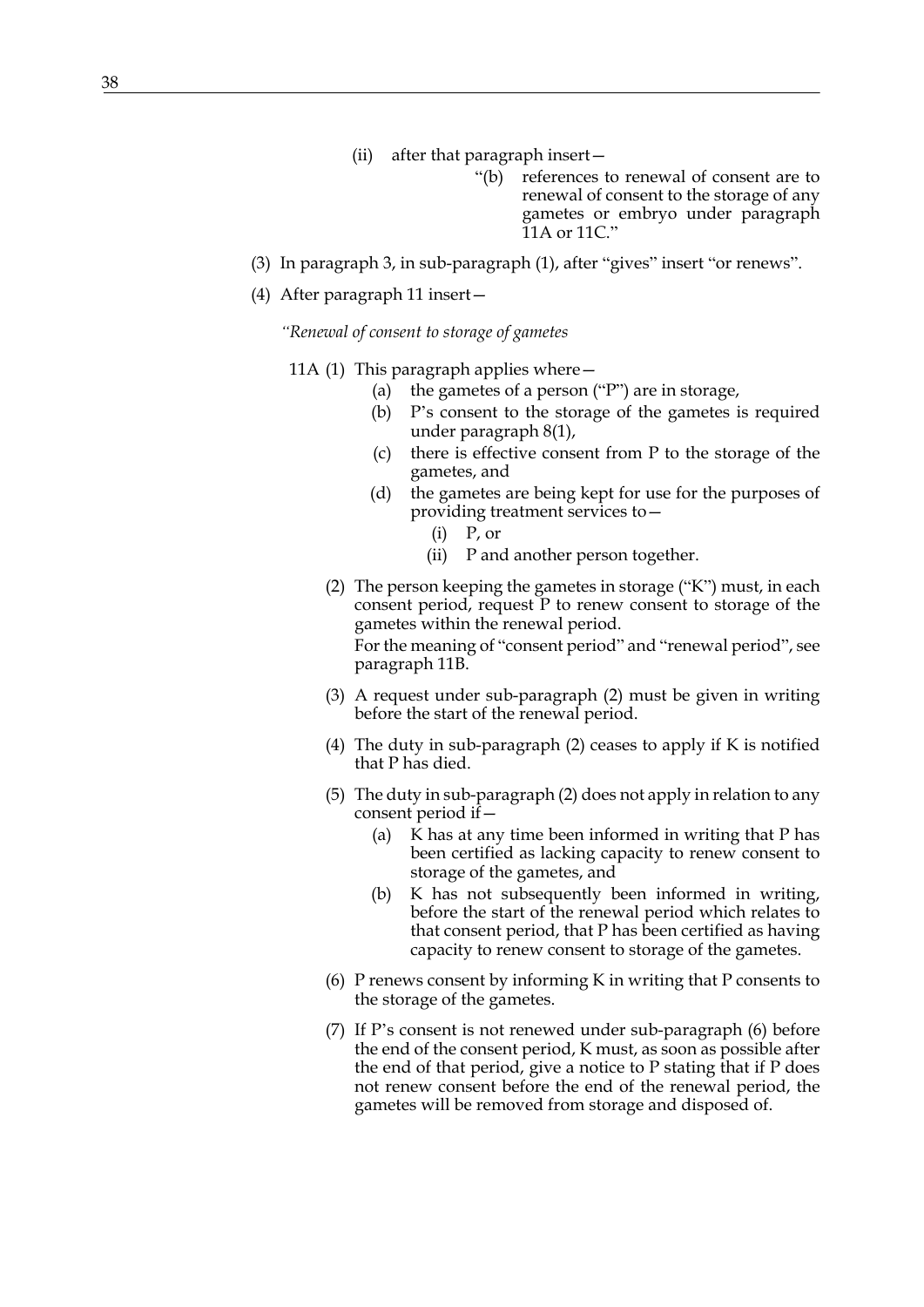- <span id="page-38-4"></span><span id="page-38-2"></span>(8) P's consent to the storage of the gametes is to be taken as having been withdrawn at the end of a renewal period that relates to a consent period if—
	- (a) K has complied with the requirements of subparagraphs [\(2\)](#page-37-0) and [\(7\)](#page-37-2) in relation to that consent period, and
	- (b) P's consent is not renewed under sub-paragraph [\(6\)](#page-37-1) before the end of the renewal period.

But this is subject to sub-paragraphs [\(9\)](#page-38-0) and [\(10\).](#page-38-1)

- <span id="page-38-3"></span><span id="page-38-0"></span>(9) If, in a case referred to in sub-paragraph  $(8)(a)$  and  $(b)$ , P dies before the end of the renewal period—
	- (a) P's consent is not to be taken as withdrawn under subparagraph [\(8\),](#page-38-4) but
	- (b) if at the end of the period of 10 years beginning with the day on which P died there is still effective consent from P to the storage, P's consent is to be taken as withdrawn at that time.
- <span id="page-38-1"></span>(10) If, in a case referred to in sub-paragraph  $(8)(a)$  and  $(b)$ , before the end of the renewal period P is certified as lacking capacity to renew consent—
	- (a) P's consent is not to be taken as withdrawn under subparagraph [\(8\),](#page-38-4) but
	- (b) if at the end of the period of 10 years beginning with the day on which P was so certified there is still effective consent from P to the storage, P's consent is to be taken as withdrawn at that time.
- <span id="page-38-5"></span>(11) But P's consent is not to be taken as withdrawn under subparagraph [\(10\)\(b\)](#page-38-5) if, before the time it would be taken to be withdrawn under that sub-paragraph—
	- (a) P is certified as having capacity to renew consent to storage of the gametes, and
	- (b) P renews consent to storage of the gametes by informing K in writing that P consents to their storage.
- <span id="page-38-6"></span> $(12)$  In a case where P renews consent under sub-paragraph  $(11)(b)$ , this paragraph applies subsequently as if references to a consent period were to—
	- (a) the period of 10 years beginning with the day on which P so renewed consent, and
	- (b) each successive period of 10 years.
- <span id="page-38-7"></span>11B (1) For the purposes of paragraph 11A, each of the following is a "consent period"—
	- (a) the period of 10 years beginning with the relevant day, and
	- (b) each successive period of 10 years.
	- (2) In sub-paragraph (1)(a) "relevant day" means—
		- (a) the day on which the gametes are first placed in storage, or
		- (b) in a case where sub-paragraph [\(3\)](#page-39-0) or [\(5\)](#page-39-1) applies, the day on which P gives consent to the storage of the gametes.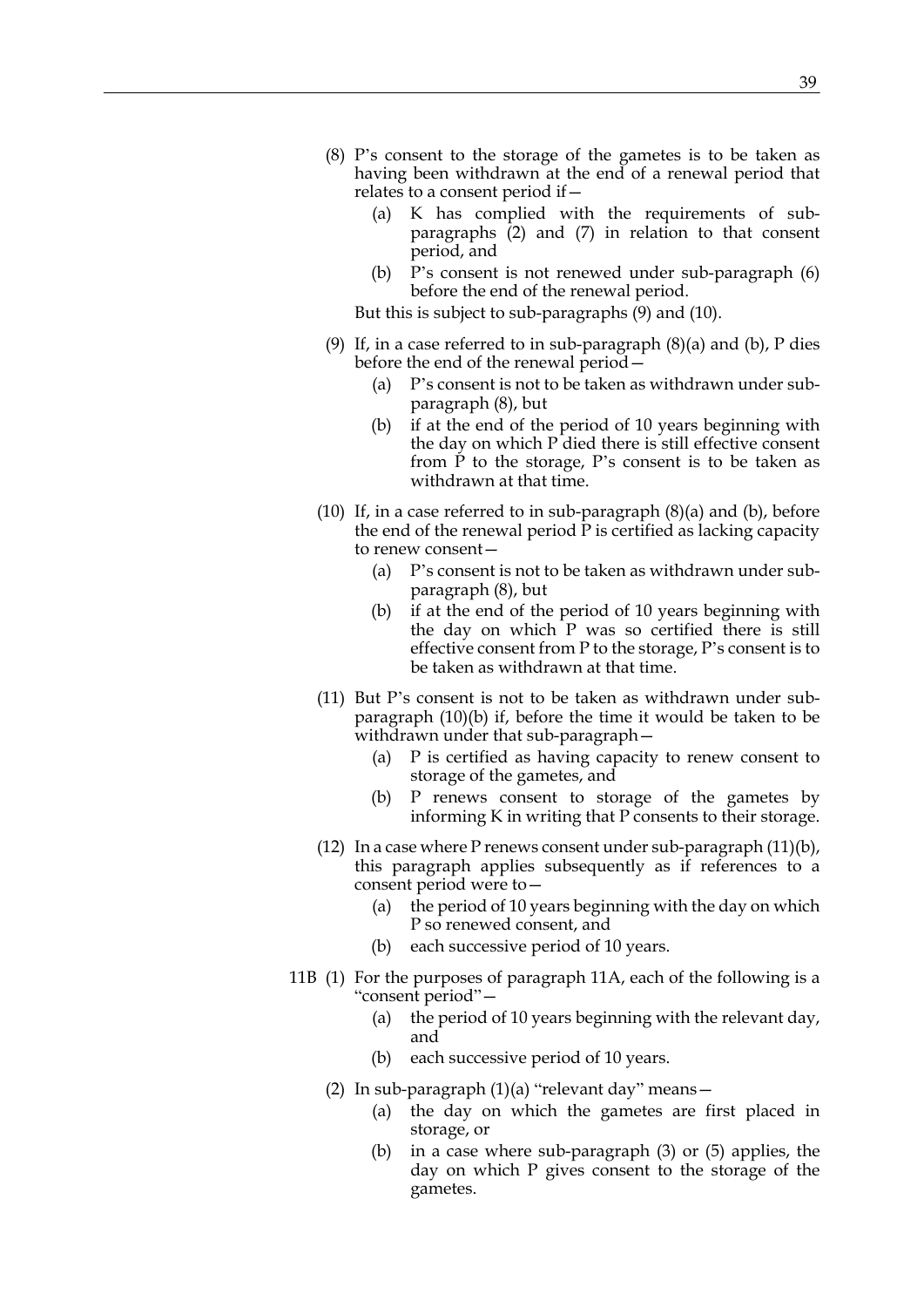- <span id="page-39-0"></span>(3) This sub-paragraph applies where the gametes are taken from or provided by P before P attains the age of 18 years and, at the time the gametes are first stored—
	- (a) P has not attained the age of 16 years and is not competent to deal with the issue of consent to storage of the gametes, or
	- (b) P has attained that age but, although not lacking capacity to consent to the storage of the gametes, is not competent to deal with the issue of consent to their storage.
- (4) In relation to Scotland, sub-paragraph [\(3\)](#page-39-0) is to be read as if, for paragraphs (a) and (b), there were substituted "P does not have capacity (within the meaning of section 2(4) of the Age of Legal Capacity (Scotland) Act 1991) to consent to storage of the gametes".
- <span id="page-39-1"></span>(5) This sub-paragraph applies where the gametes are taken from or provided by P after P attains the age of 16 years and, at the time the gametes are first stored, P lacks capacity to consent to their storage.
- (6) In paragraph [11A](#page-37-3) "the renewal period", in relation to a consent period, means the period which—
	- (a) begins 12 months before the end of the consent period, and
	- (b) ends 6 months after the end of the consent period.
- (7) In paragraph [11A](#page-37-3) "certified" means certified in writing by a registered medical practitioner.
- (8) In paragraph [11A](#page-37-3) and this paragraph, in relation to Scotland, references to a person lacking or having capacity to consent or renew consent are to be read as references to the person being or not being incapable (within the meaning of section 1(6) of the Adults with Incapacity (Scotland) Act 2000) of consenting or renewing consent.

## <span id="page-39-2"></span>*Renewal of consent to storage of embryos*

- 11C (1) This paragraph applies where—
	- (a) an embryo, the creation of which was brought about *in vitro*, is in storage,
	- (b) the embryo is being kept for use for the purposes of providing treatment services to—
		- (i) a person ("P") whose gametes or human cells were used to bring about the creation of the embryo, or
		- (ii) P and another person together,
	- (c) P's consent to the storage of the embryo is required under paragraph 8(2), and
	- (d) there is effective consent from P to the storage of the embryo.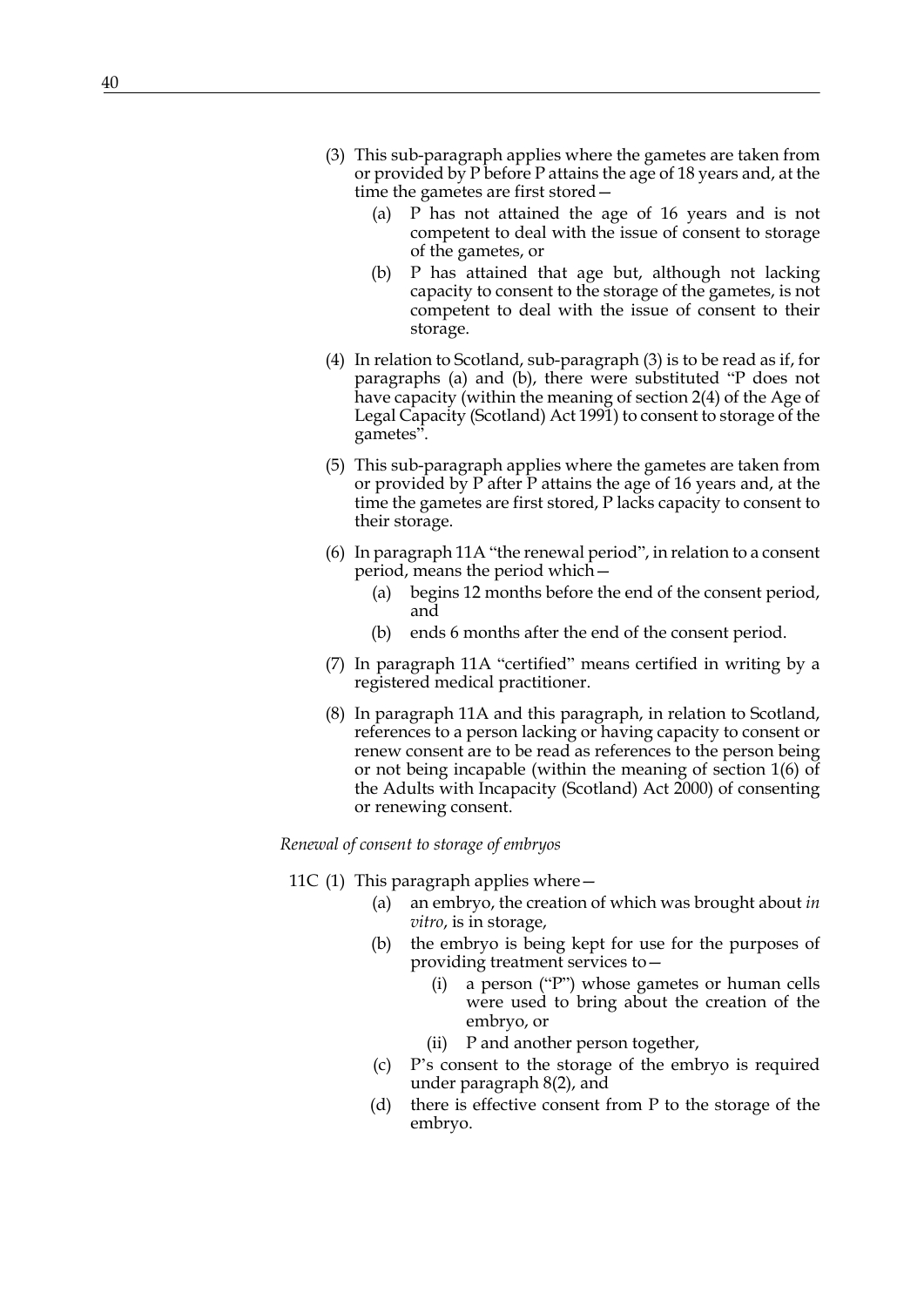- <span id="page-40-0"></span>(2) The person keeping the embryo in storage ("K") must, in each consent period, request P to renew consent to storage of the embryo within the renewal period. For the meaning of "consent period" and "renewal period", see paragraph 11D.
- <span id="page-40-7"></span>(3) A request under sub-paragraph [\(2\)](#page-40-0) must be given in writing before the start of the renewal period.
- (4) The duty in sub-paragraph [\(2\)](#page-40-0) ceases to apply if—
	- (a) K is notified that P has died, or
	- (b) K is notified under paragraph  $4A(1)(c)$  of the withdrawal of a person's consent to storage of the embryo.
- <span id="page-40-8"></span>(5) The duty in sub-paragraph [\(2\)](#page-40-0) does not apply in relation to any consent period if—
	- (a) K has at any time been informed in writing that P has been certified as lacking capacity to renew consent to storage of the embryo, and
	- (b) K has not subsequently been informed in writing, before the start of the renewal period which relates to that consent period, that P has been certified as having capacity to renew consent to storage of the embryo.
- <span id="page-40-1"></span>(6) P renews consent by informing K in writing that P consents to the storage of the embryo.
- <span id="page-40-2"></span>(7) If P's consent is not renewed under sub-paragraph [\(6\)](#page-40-1) before the end of the consent period, K must, as soon as possible after the end of that period, give a notice to P stating that if P does not renew consent before the end of the renewal period, the embryo will be removed from storage and disposed of.
- <span id="page-40-6"></span><span id="page-40-4"></span>(8) P's consent to the storage of the embryo is to be taken as having been withdrawn at the end of a renewal period that relates to a consent period if—
	- (a) K has complied with the requirements of subparagraphs [\(2\)](#page-40-0) and [\(7\)](#page-40-2) in relation to that consent period, and
	- (b) P's consent is not renewed under sub-paragraph [\(6\)](#page-40-1) before the end of the renewal period.

But this is subject to sub-paragraphs [\(9\)](#page-40-3) and [\(10\).](#page-41-0)

- <span id="page-40-5"></span><span id="page-40-3"></span>(9) If, in a case referred to in sub-paragraph  $(8)(a)$  and  $(b)$ , P dies before the end of the renewal period—
	- (a) P's consent is not to be taken as withdrawn under subparagraph [\(8\),](#page-40-6) but
	- (b) if at the end of the period of 10 years beginning with the day on which P died there is still effective consent from P to the storage, P's consent is to be taken as withdrawn at that time.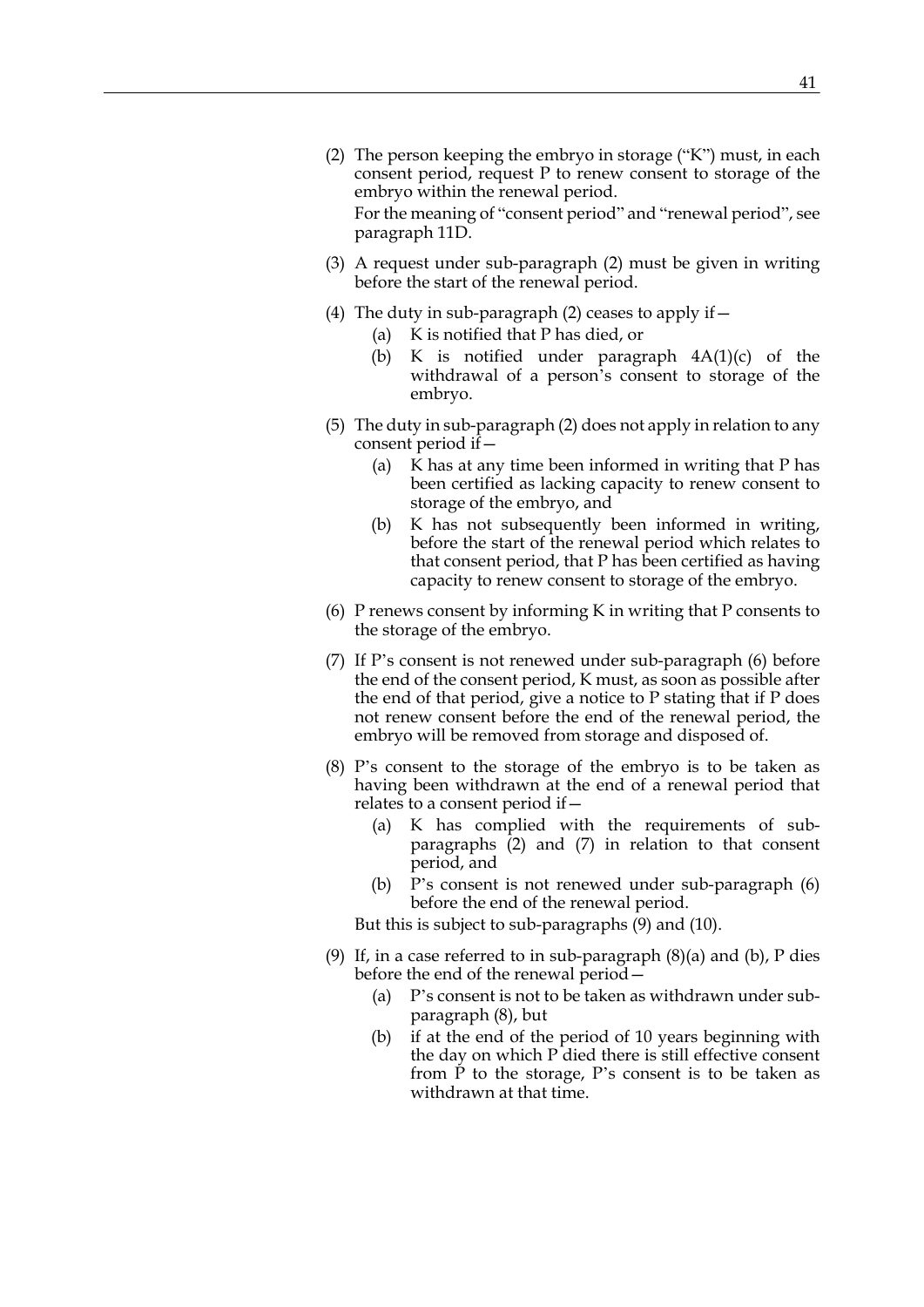- <span id="page-41-1"></span><span id="page-41-0"></span>(10) If, in a case referred to in sub-paragraph  $(8)(a)$  and  $(b)$ , before the end of the renewal period P is certified as lacking capacity to renew consent—
	- (a) P's consent is not to be taken as withdrawn under subparagraph [\(8\),](#page-40-6) but
	- (b) if at the end of the period of 10 years beginning with the day on which P was so certified there is still effective consent from P to the storage, P's consent is to be taken as withdrawn at that time.
- (11) But P's consent is not to be taken as withdrawn under subparagraph [\(10\)\(b\)](#page-41-1) if, before the time it would be taken to be withdrawn under that sub-paragraph—
	- (a) P is certified as having capacity to renew consent to storage of the embryo, and
	- (b) P renews consent to storage of the embryo by informing K in writing that P consents to its storage.
- <span id="page-41-2"></span>(12) In a case where P has renewed consent under sub-paragraph [\(11\)\(b\)](#page-41-2), this paragraph applies subsequently as if references to the consent period were to—
	- (a) the period of 10 years beginning with the day on which P so renewed consent, and
	- (b) each successive period of 10 years.
- <span id="page-41-3"></span>(13) Where P's consent is taken as withdrawn under this paragraph, K must, as soon as possible, take all reasonable steps to give notice of the withdrawal to each person whose gametes or human cells were used to bring about its creation.
- (14) Storage of the embryo remains lawful until—
	- (a) the end of the period of 6 months beginning with the day on which  $\overline{P}$ 's consent is taken as withdrawn under this paragraph, or
	- (b) if, before the end of that period, K receives a notice from each person notified under sub-paragraph [\(13\)](#page-41-3) stating that the person consents to the disposal of the embryo, the time at which the last of those notices was received.
- <span id="page-41-4"></span>11D (1) For the purposes of paragraph [11C,](#page-39-2) each of the following is a "consent period"—
	- (a) the period of 10 years beginning with the day on which the embryo is first placed in storage, and
	- (b) each successive period of 10 years.
	- (2) In paragraph [11C](#page-39-2) "the renewal period", in relation to a consent period, means the period which—
		- (a) begins 12 months before the end of the consent period, and
		- (b) ends 6 months after the end of the consent period.
	- (3) In paragraph [11C](#page-39-2) "certified" means certified in writing by a registered medical practitioner.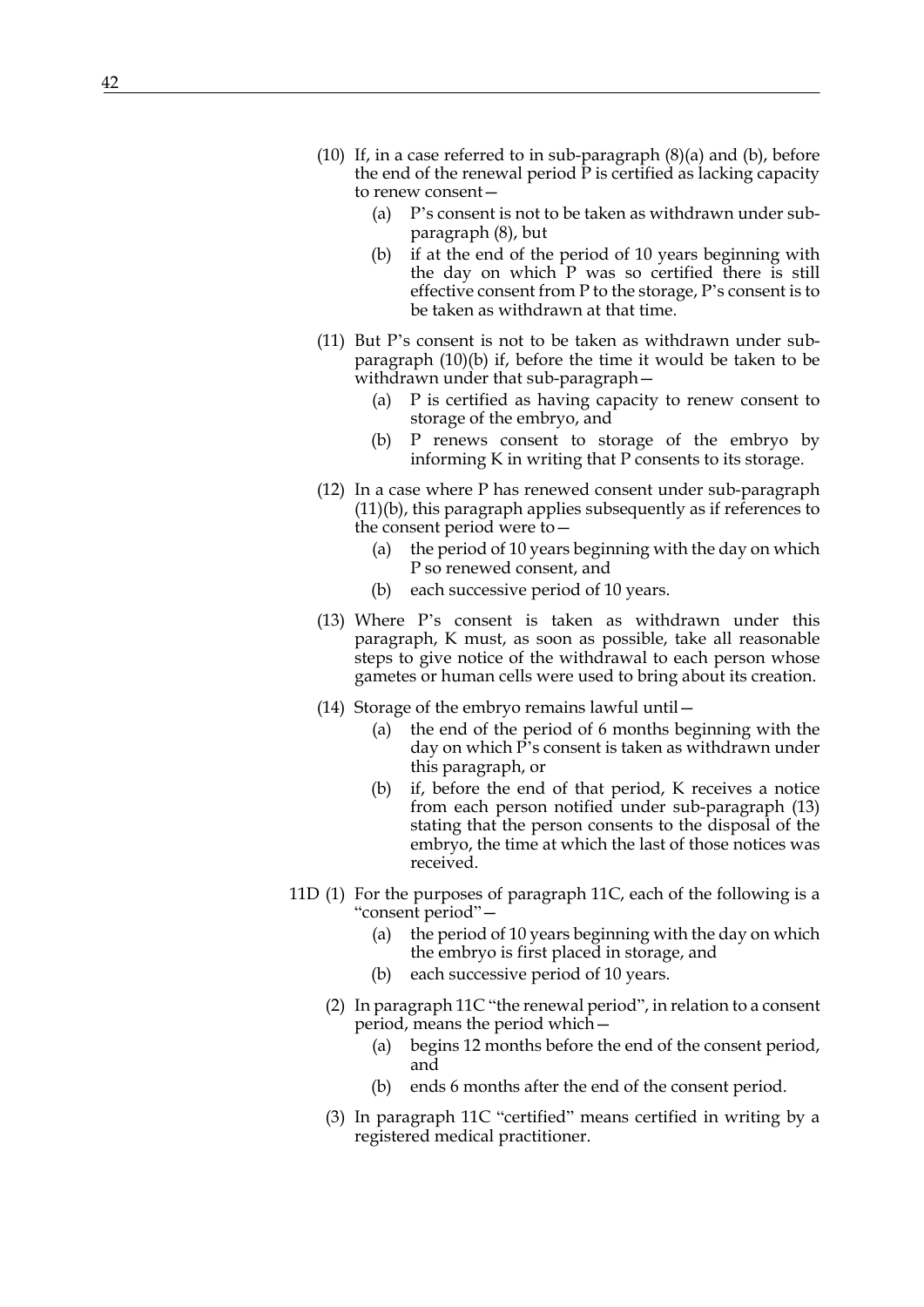(4) In paragraph [11C,](#page-39-2) in relation to Scotland, references to a person lacking or having capacity to renew consent are to be read as references to the person being or not being incapable (within the meaning of section 1(6) of the Adults with Incapacity (Scotland) Act 2000) of renewing consent."

## PART<sub>2</sub>

#### TRANSITIONAL PROVISION

*Interpretation*

- 8 (1) In this Part of this Schedule—
	- "the commencement day" means 1 July 2022;
	- "the transitional period" means the period beginning with the commencement day and ending with 30 June 2024.
	- (2) In this Part of this Schedule—
		- "the 1990 Act" means the Human Fertilisation and Embryology Act 1990;
		- "the 2009 Regulations" means the Human Fertilisation and Embryology (Statutory Storage Period for Embryos and Gametes) Regulations 2009 (S.I. 2009/1582);
		- "the 2020 Regulations" means the Human Fertilisation and Embryology (Statutory Storage Period for Embryos and Gametes) (Coronavirus) Regulations 2020 (S.I. 2020/566).
	- (3) In this Part of this Schedule—
		- "gamete storage licence" means a licence under Schedule 2 to the 1990 Act that authorises the storage of gametes;
		- "embryo storage licence" means a licence under Schedule 2 to the 1990 Act that authorises the storage of embryos;
		- "storage licence" means a licence under Schedule 2 to the 1990 Act that authorises the storage of gametes, embryos or human admixed embryos;
		- "pre-commencement", in relation to a storage licence, or a storage licence of any description, means granted before the commencement day and "post-commencement" means granted on or after that day.
	- (4) In this Part of this Schedule—
		- "statutory storage period" has the same meaning as in the 1990 Act immediately before the commencement day;
		- references to gametes, embryos and human admixed embryos have the same meaning as in that Act;
		- "the training purpose", "the research purpose" and "treatment purposes" have the same meanings as in section  $14(3)(c)$  of that Act.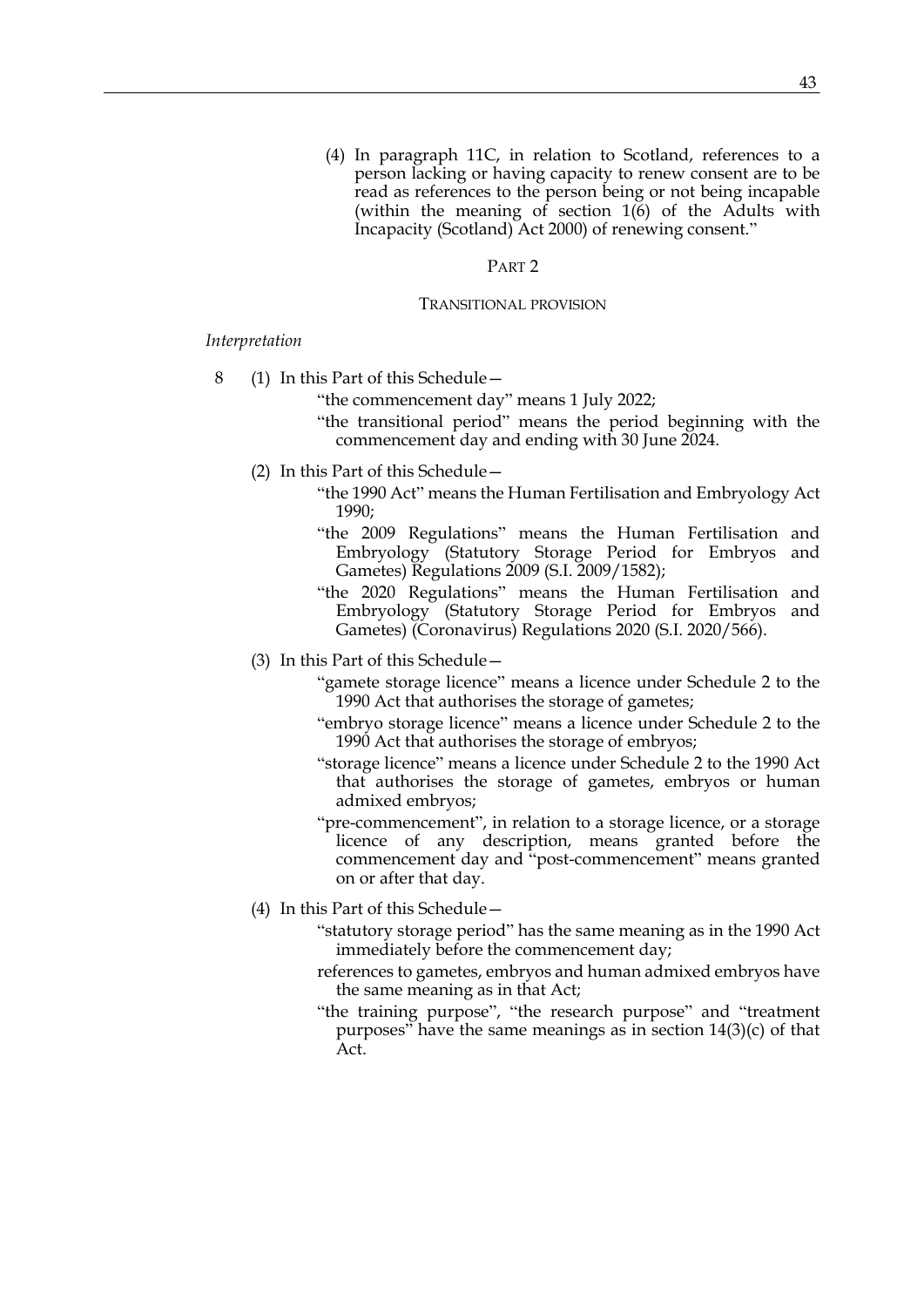*Application of Part 1 to material already in storage*

9 (1) The amendments in paragraphs [2](#page-35-0) to [6](#page-36-0) of this Schedule have effect in relation to pre-commencement storage licences under which gametes, embryos or human admixed embryos are kept in storage on or after the commencement day (as well as having effect in relation to postcommencement storage licences).

This is subject to sub-paragraphs (2) and (3).

- (2) In the case of a pre-commencement embryo storage licence, the condition imposed by section  $14(3)(c)$  of the 1990 Act (as substituted by paragraph [2](#page-35-0) of this Schedule) does not apply in relation to an embryo which, on the commencement day, is kept in storage for the training or research purpose but not for treatment purposes.
- (3) In the case of any pre-commencement storage licence, the condition imposed by section 14(1)(ca) of the 1990 Act (as substituted by paragraph [5](#page-36-1) of this Schedule) applies only in relation to times on or after the commencement day.
- 10 The amendments made by paragraph [7](#page-36-2) of this Schedule have effect in relation to the storage of gametes and embryos under a precommencement gamete or embryo storage licence, where the gametes or embryos are kept in storage on or after the commencement day (as well as having effect in relation to the storage of gametes and embryos under a post-commencement gamete or embryo storage licence).

*Date of first storage*

- 11 (1) This paragraph applies if the person storing gametes or an embyro under a pre-commencement gamete or embryo storage licence—
	- (a) has, before the end of the transitional period, taken all reasonable steps to establish the date on which the gametes were or embryo was first placed in storage, but
	- (b) is unable to establish that date.
	- (2) The person may give a notice to each person whose consent to the storage is required under Schedule 3 to the 1990 Act specifying a date on which the gametes are or embryo is to be regarded as having been first placed in storage.
	- (3) Where notice is given under sub-paragraph (2), the gametes are or embryo is to be regarded, for all purposes of the 1990 Act and this Part of this Schedule, as having been first placed in storage on the date specified in the notice.

*Storage periods specified in pre-commencement storage licences*

12 (1) For the purposes of section 14(3)(a) of the 1990 Act (as substituted by paragraph [2](#page-35-0) of this Schedule), a pre-commencement gamete storage licence under which, on and after the commencement day, gametes are kept in storage is to be regarded as specifying the period of 55 years beginning with the day on which the gametes were first placed in storage.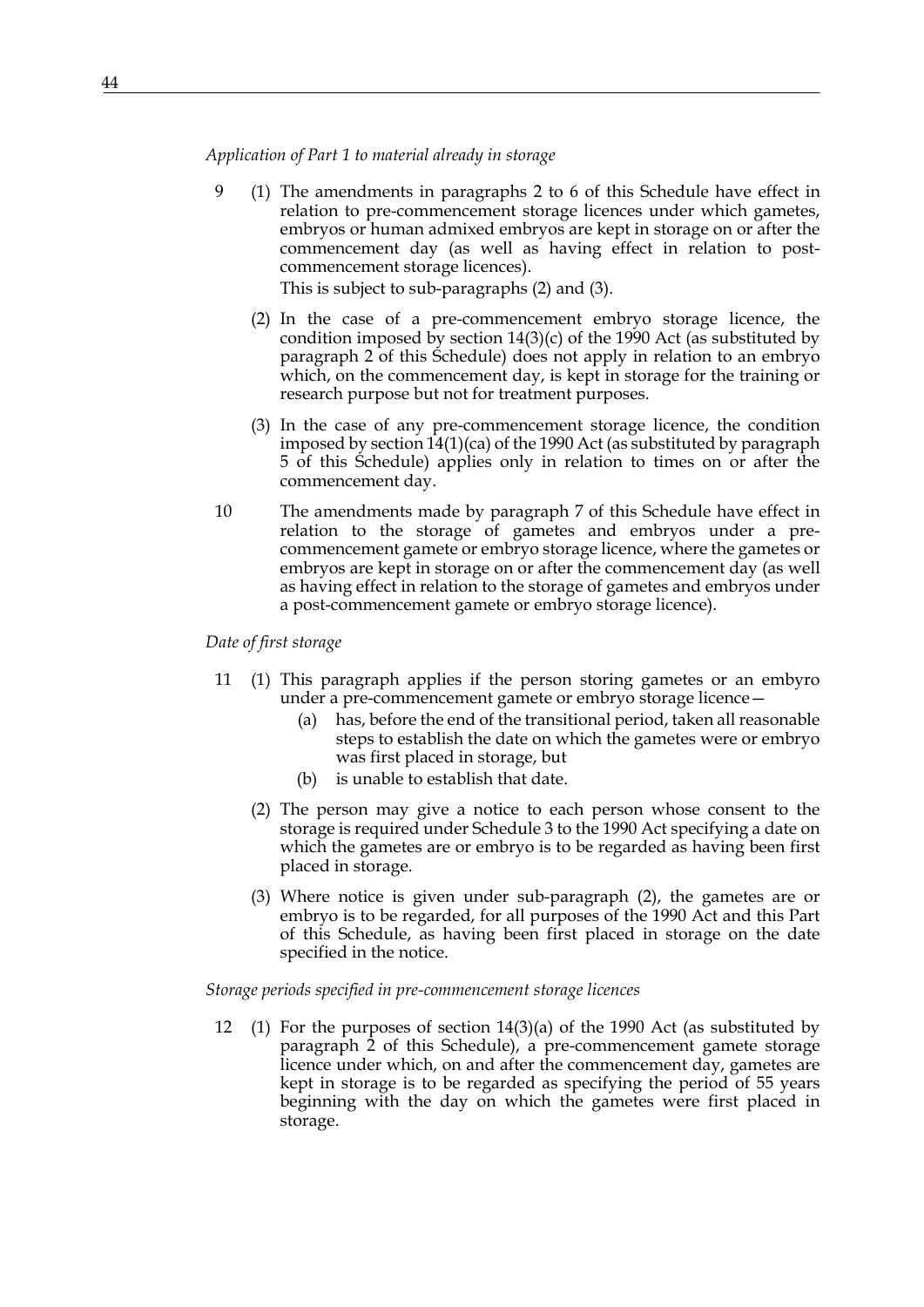(2) For the purposes of section 14(3)(b) of the 1990 Act (as substituted by paragraph [2](#page-35-0) of this Schedule), a pre-commencement embryo storage licence under which, on and after the commencement day, an embryo is kept in storage for treatment purposes is to be regarded as specifying for those purposes the period of 55 years beginning with the day on which the embryo was first so kept.

#### *Storage after expiry of pre-commencement consent*

- 13 (1) If a pre-commencement consent to the storage of gametes or an embryo expires at any time in the transitional period, the storage of the gametes or embryo for the remainder of that period is not unlawful merely because of that fact.
	- (2) In sub-paragraph  $(1)$  -
		- (a) "pre-commencement consent" means consent given under Schedule 3 to the 1990 Act before the commencement day;
		- (b) the reference to expiry of consent does not include withdrawal.

## *Storage with no effective consent prior to commencement*

- <span id="page-44-0"></span>14 (1) This paragraph applies in relation to the storage of gametes or an embryo under a pre-commencement gamete or embryo storage licence where, immediately before the commencement day, there is no effective consent to the storage by a relevant person.
	- (2) The person keeping the gametes or embryo in storage must request the relevant person to give consent to the storage under Schedule 3 to the 1990 Act.
	- (3) A request under sub-paragraph [\(2\)](#page-44-0) must be given before 1 July 2023 in writing.
	- (4) The storage of the gametes or embryo at any time before the end of the transitional period is not unlawful merely because there is no effective consent to the storage by the relevant person.
	- (5) In this paragraph—
		- "effective consent" means consent under Schedule 3 to the 1990 Act which has not been withdrawn;
		- "relevant person" means a person whose consent is required under Schedule 3 to the 1990 Act to storage of the gametes or embryo.

#### *Time for first renewal of consent*

- <span id="page-44-1"></span>15 (1) This paragraph applies in relation to the storage of gametes under a precommencement gamete storage licence where the statutory storage period applicable immediately before the commencement day was provided for by—
	- (a) regulation 4, 4A, 7 or 8 of the 2009 Regulations, or
	- (b) regulation 4 of the 2020 Regulations.
	- (2) For the purposes of paragraph [11A](#page-37-3) of Schedule 3 to the 1990 Act (as inserted by paragraph [7](#page-36-2) of this Schedule), paragraph [11B\(1\)\(a\)](#page-38-7) of that Schedule has effect as if the reference to the period of 10 years beginning with the relevant day were a reference to the period which –
		- (a) begins with the relevant day, and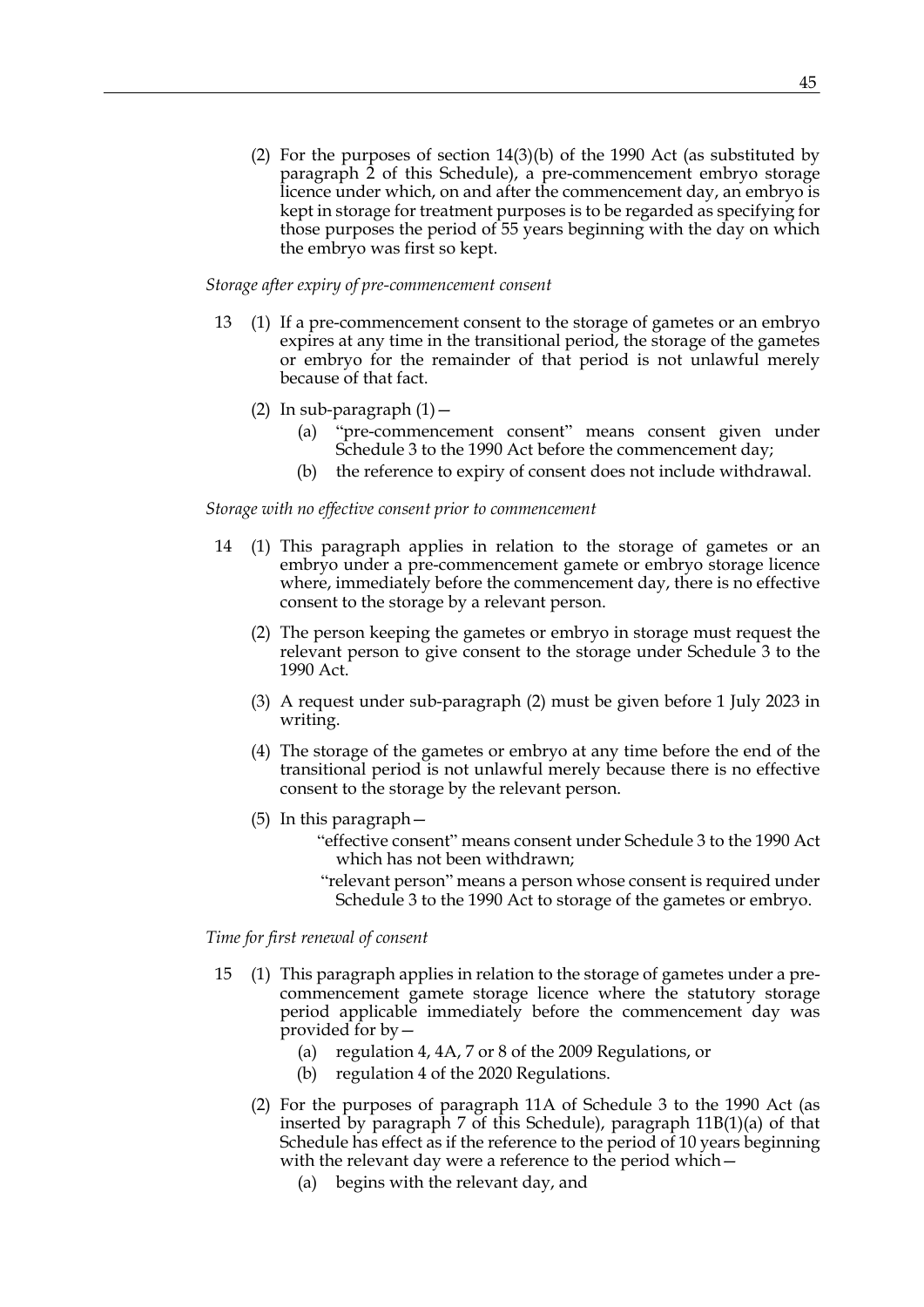- (b) ends at the end of the statutory storage period referred to in subparagraph [\(1\).](#page-44-1)
- <span id="page-45-0"></span>16 (1) This paragraph applies in relation to the storage of an embryo under a pre-commencement embryo storage licence where the statutory storage period applicable immediately before the commencement day was provided for by—
	- (a) regulation 3, 3A, 5 or 6 of the 2009 Regulations, or
	- (b) regulation 3 of the 2020 Regulations.
	- (2) For the purposes of paragraph [11C](#page-39-2) of Schedule 3 to the 1990 Act (as inserted by paragraph 7 of this Schedule), paragraph [11D\(1\)\(a\)](#page-41-4) of that Schedule has effect as if the reference to the period of 10 years beginning with the day on which the embryo was first placed in storage were a reference to the period which—
		- (a) begins with the day on which the embryo was first so placed, and
		- (b) ends at the end of the statutory storage period referred to in subparagraph [\(1\).](#page-45-0)

#### *Renewals falling due in the transitional period*

- 17 (1) This paragraph applies in relation to the storage of gametes under a precommencement gamete storage licence in a case where—
	- (a) paragraph [11A](#page-37-3) of Schedule 3 to the 1990 Act applies in relation to the storage, and
	- (b) for the purposes of that paragraph, the first consent period (see paragraph [11B\(1\)\(a\)](#page-38-7) of that Schedule) ends in the transitional period.
	- (2) Where this paragraph applies, paragraph [11A](#page-37-3) of Schedule 3 to the 1990 Act has effect in relation to that first consent period as if—
		- (a) for sub-paragraphs [\(2\)](#page-37-0) and [\(3\)](#page-37-4) there were substituted—
			- "(2) The person keeping the gametes in storage ("K") must request P to renew consent to storage of the gametes before 1 July 2024.
				- (3) A request under sub-paragraph (2) must—
					- (a) be given in writing before 1 July 2023;
					- (b) state that if P does not renew consent before 1 July 2024, the gametes will be removed from storage and disposed of.";
		- (b) in sub-paragraph [\(5\)\(b\)](#page-37-5), for "the start of the renewal period which relates to that consent period" there were substituted "1 July 2023";
		- (c) sub-paragraph [\(7\)](#page-37-2) were omitted;
		- (d) for sub-paragraph  $(8)$  there were substituted  $-$ 
			- "(8) P's consent to the storage of the gametes is to be taken as having been withdrawn at the beginning of 1 July  $2024$  if  $-$ 
				- (a) K has complied with sub-paragraph (2), and
				- (b) P's consent is not renewed under subparagraph (6) before 1 July 2024.
				- But this is subject to sub-paragraphs (9) and (10).";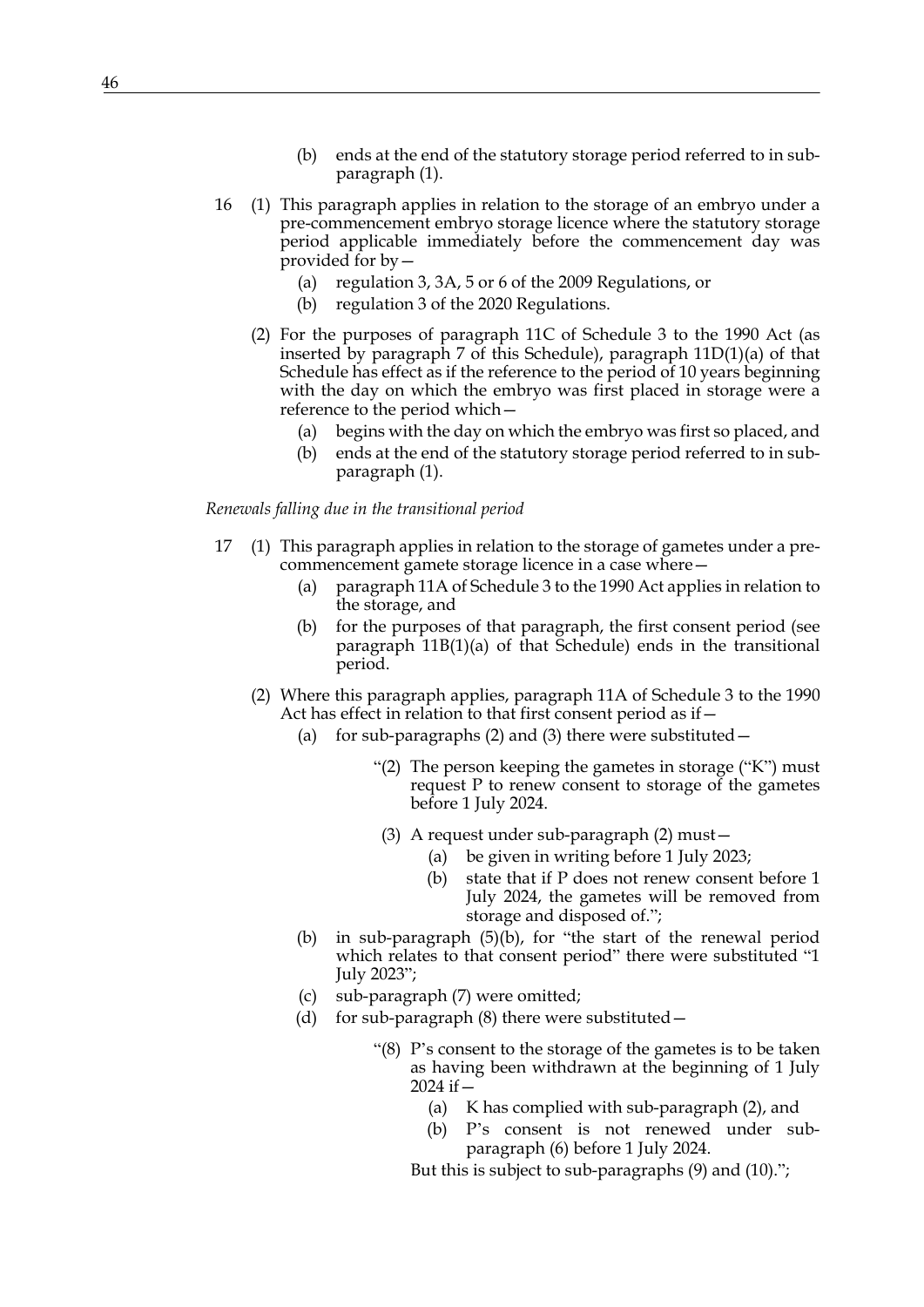- (e) in sub-paragraphs [\(9\)](#page-38-0) and [\(10\),](#page-38-1) references to the end of the renewal period were to 1 July 2024.
- 18 (1) This paragraph applies in relation to the storage of an embryo under a pre-commencement embryo storage licence in a case where—
	- (a) paragraph [11C](#page-39-2) of Schedule 3 to the 1990 Act applies in relation to the storage, and
	- (b) for the purposes of that paragraph, the first consent period (see paragraph [11D\(1\)\(a\)](#page-41-4) of that Schedule) ends in the transitional period.
	- (2) Where this paragraph applies, paragraph [11C](#page-39-2) of Schedule 3 to the 1990 Act has effect in relation to that first consent period as if—
		- (a) for sub-paragraphs [\(2\)](#page-40-0) and [\(3\)](#page-40-7) there were substituted  $-$ 
			- "(2) The person keeping the embryo in storage ("K") must request P to renew consent to storage of the embryo before 1 July 2024.
			- (3) A request under sub-paragraph (2) must—
				- (a) be given in writing before 1 July 2023;
				- (b) state that if P does not renew consent before 1 July 2024, the embryo will be removed from storage and disposed of.";
		- (b) in sub-paragraph [\(5\)\(b\)](#page-40-8), for "the start of the renewal period which relates to that consent period" there were substituted "1 July 2023";
		- (c) sub-paragraph [\(7\)](#page-40-2) were omitted;
		- (d) for sub-paragraph  $(8)$  there were substituted  $-$ 
			- "(8) P's consent to the storage of the embryo is to be taken as having been withdrawn at the beginning of 1 July 2024 if—
				- (a) K has complied with sub-paragraph (2), and
				- (b) P's consent is not renewed under subparagraph (6) before 1 July 2024.
				- But this is subject to sub-paragraphs (9) and (10).";
		- (e) in sub-paragraphs [\(9\)](#page-40-3) and [\(10\),](#page-41-0) references to the end of the renewal period were to 1 July 2024."

## **Schedule 17**

| 123 | Page 234, line 23, at end insert- |
|-----|-----------------------------------|
|-----|-----------------------------------|

- <span id="page-46-0"></span>"(1A) OFCOM must ensure that the prohibition provided for by the first standards set by virtue of subsection (1) takes effect from the beginning of 1 January 2023."
- **124** Page 235, line 18, at end insert—
	- "(4A) The Secretary of State may, before the date specified in subsection [\(1A\),](#page-46-0) amend that subsection so as to substitute a later date for the date that is for the time being specified there."
- **125** Page 235, line 30, leave out from beginning to "include" in line 31 and insert "From the beginning of 1 January 2023, on-demand programme services must not, between 5.30 am and 9.00 pm,"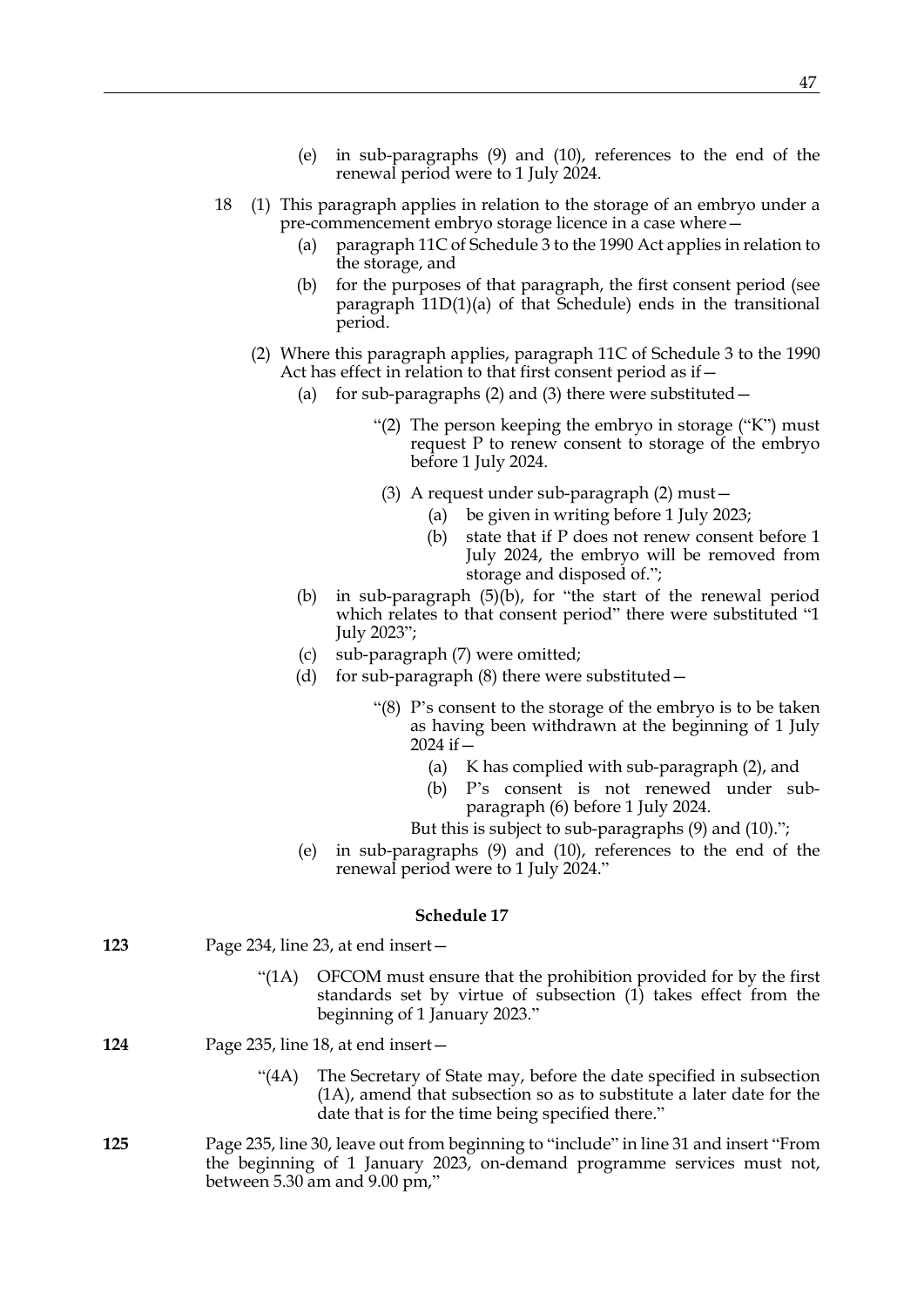- **126** Page 236, line 16, at end insert—
	- "(5A) The Secretary of State may, before the date specified in subsection (1), amend that subsection so as to substitute a later date for the date that is for the time being specified there."
- **127** Page 236, line 32, at beginning insert "From the beginning of 1 January 2023,"
- **128** Page 237, line 38, at end insert—
	- "(6A) The Secretary of State may, before the date specified in subsection  $(1)$  —
		- (a) amend that subsection so as to substitute a later date for the date that is for the time being specified there, and
		- (b) make corresponding amendments to the references to that date in subsections (10) and (11)."

### **After Schedule 17**

**129** Insert the following new Schedule -

#### "LICENSING OF COSMETIC PROCEDURES

#### *Introduction*

1 This Schedule is about the provision that may be made by regulations under section (*Licensing of cosmetic procedures*).

#### *Grant of licence*

- 2 The regulations may—
	- (a) require a local authority not to grant a licence unless satisfied as to a matter specified in the regulations;
	- (b) require a local authority to have regard, in deciding whether to grant a licence, to a matter specified in the regulations.
- 3 The regulations may make provision requiring a local authority not to grant a premises licence unless the premises have been inspected in accordance with the regulations.

## *Licence conditions*

- 4 (1) The regulations may make provision for the grant of a licence subject to conditions.
	- (2) Provision of the kind mentioned in sub-paragraph  $(1)$  may  $-$ 
		- (a) enable a local authority to attach conditions to a licence;
		- (b) require a local authority to attach to a licence a condition specified in the regulations.

#### *Duration of licence etc*

<span id="page-47-0"></span>5 (1) The regulations may make provision about the duration, renewal, variation, suspension or revocation of licences.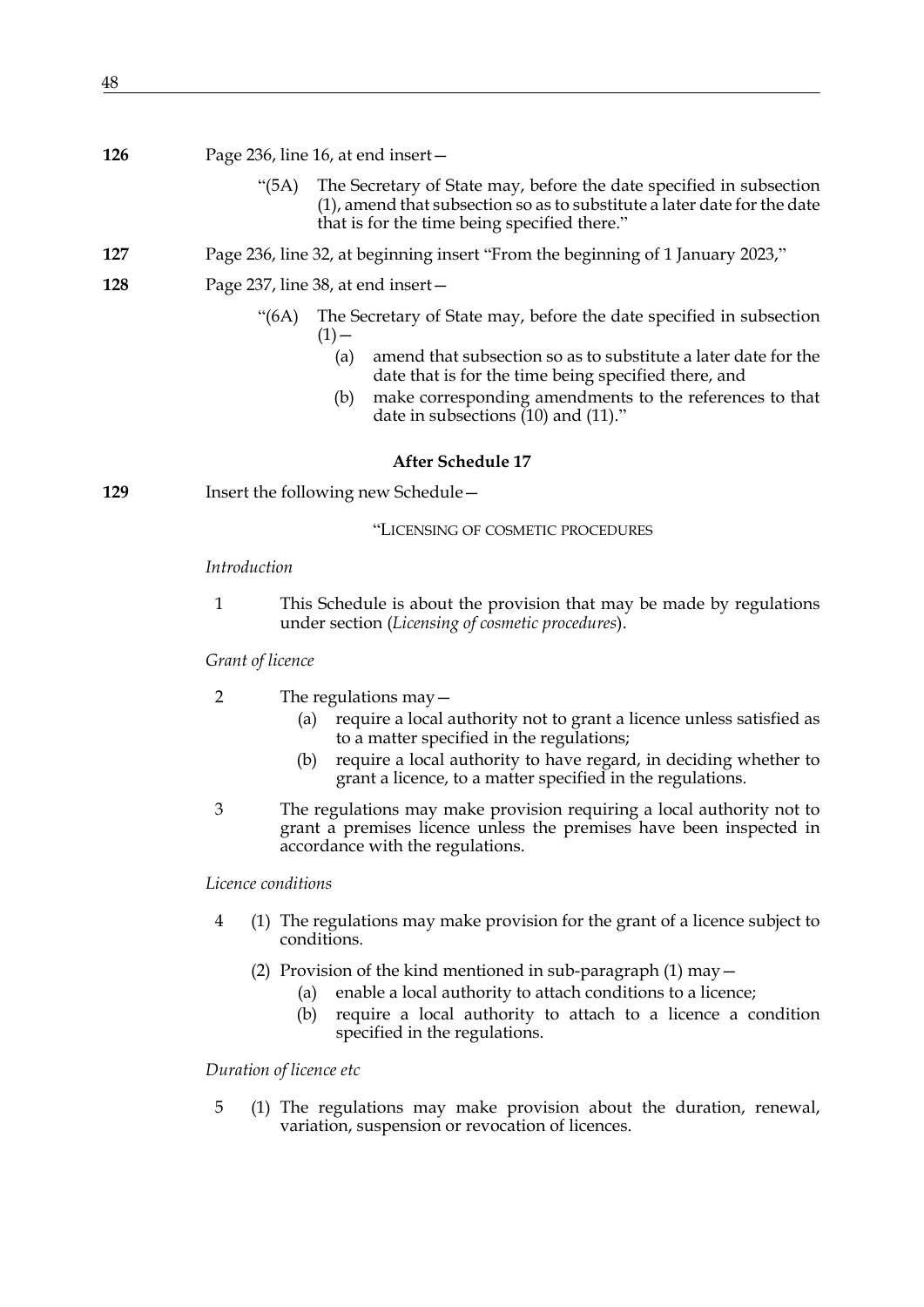(2) The provision that may be made under sub-paragraph [\(1\)](#page-47-0) includes provision conferring power on a court by which a person is convicted of an offence under the regulations to vary, suspend or revoke a licence.

*Reviews and appeals*

- 6 The regulations may make provision for—
	- (a) the review of decisions under the regulations;
	- (b) appeals against decisions under the regulations.

## *Offences*

- 7 (1) The regulations may create offences in relation to—
	- (a) the breach of a prohibition imposed by virtue of section (*Licensing of cosmetic procedures*[\)\(1\)](#page-21-1);
	- (b) the breach of a condition attached to a licence;
	- (c) the provision of false or misleading information to a local authority in connection with anything done under the regulations.
	- (2) The regulations must provide for any such offence to be punishable on summary conviction with a fine or a fine not exceeding an amount specified, or determined in accordance with, the regulations.

#### *Financial penalties*

- <span id="page-48-0"></span>8 (1) The regulations may confer power on a local authority to impose a financial penalty in relation to—
	- (a) the breach of a prohibition imposed by virtue of section (*Licensing of cosmetic procedures*[\)\(1\)](#page-21-1);
	- (b) the breach of a condition attached to a licence.
	- (2) The amount of the financial penalty is to be specified in, or determined in accordance with, the regulations.
	- (3) If the regulations confer power to impose a financial penalty in respect of conduct for which a criminal offence is created under the regulations, they must provide that a person is not liable to such a penalty in respect of conduct for which the person has been convicted of the offence.
	- (4) If the regulations confer power to impose a financial penalty they must include provision—
		- (a) requiring the local authority, before imposing a financial penalty on a person, to give the person written notice (a "notice of intent") of the proposed financial penalty;
		- (b) ensuring that the person is given an opportunity to make representations about the proposed financial penalty;
		- (c) requiring the local authority, after the period for making representations, to decide whether to impose the financial penalty;
		- (d) requiring the local authority, if it decides to impose the financial penalty, to give the person notice in writing (a "final notice") imposing the penalty;
		- (e) enabling a person on whom a financial penalty is imposed to appeal to a court or tribunal in accordance with the regulations;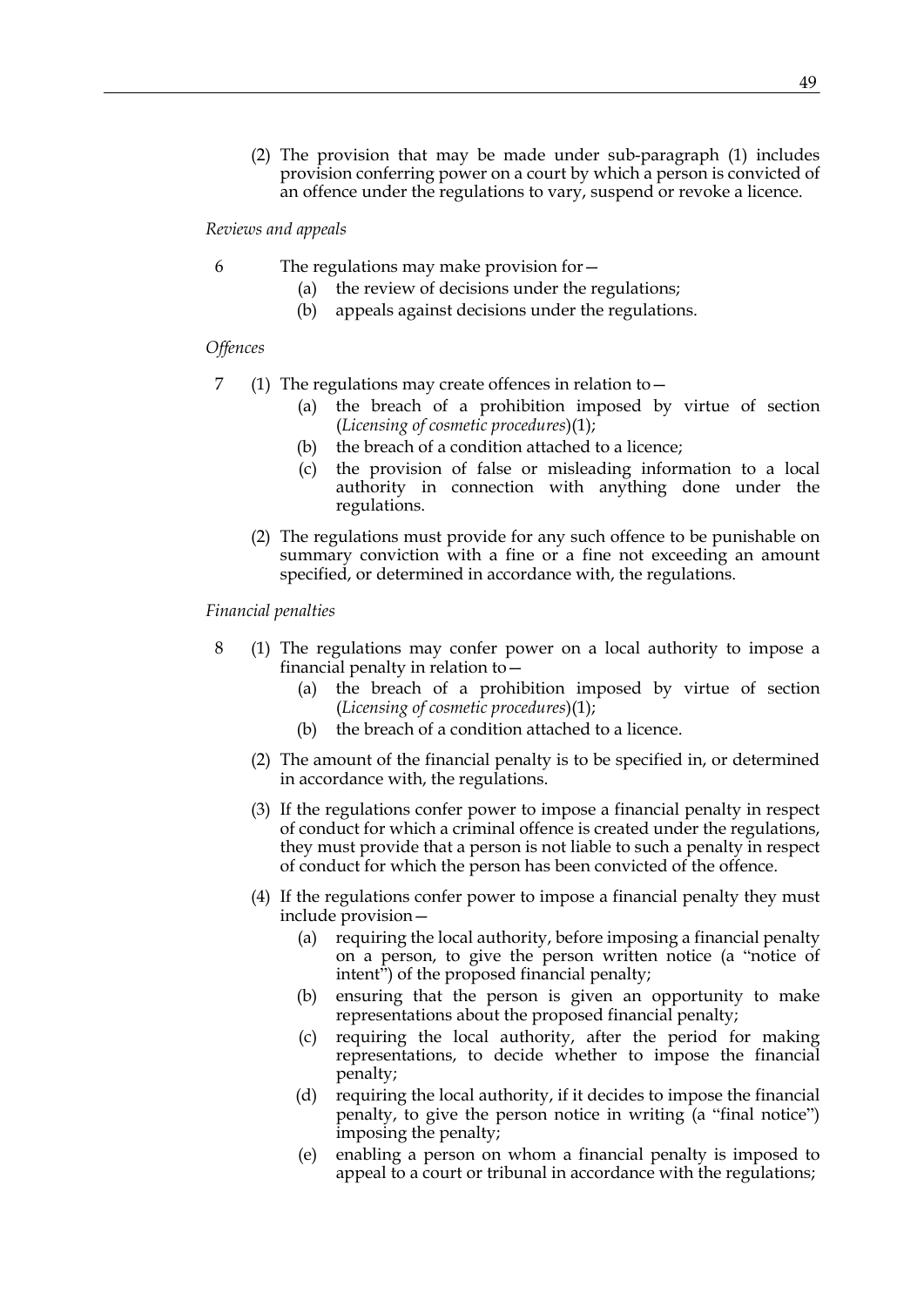- (f) as to the powers of the court or tribunal on such an appeal.
- (5) The provision that may be made by the regulations by virtue of subparagraph [\(1\)](#page-48-0) includes provision—
	- (a) enabling a notice of intent or final notice to be withdrawn or amended;
	- (b) requiring the local authority to withdraw a final notice in circumstances specified in the regulations;
	- (c) for a financial penalty to be increased by an amount specified in or determined in accordance with the regulations in the event of late payment;
	- (d) as to how financial penalties are recoverable.

### *Enforcement*

9 The regulations may confer on a local authority the function of enforcing the regulations in its area.

*Fees*

10 The regulations may include provision for fees in relation to the carrying out of functions of a local authority under or in connection with the regulations (including the cost of its enforcement functions under the regulations).

#### *Guidance*

11 The regulations may require a local authority, in carrying out functions under the regulations, to have regard to guidance published by the Secretary of State.

## *Interpretation*

- 12 (1) In this Schedule—
	- "grant", in relation to a licence, includes vary or renew;
	- "licence" means a personal licence or premises licence;
	- "personal licence" has the meaning given by section (*Licensing of cosmetic procedures*)(2);
	- "premises licence" has the meaning given by section (*Licensing of cosmetic procedures*)(2).
	- (2) Nothing in this Schedule is to be read as limiting the scope of the power to make regulations under section (*Licensing of cosmetic procedures*)."